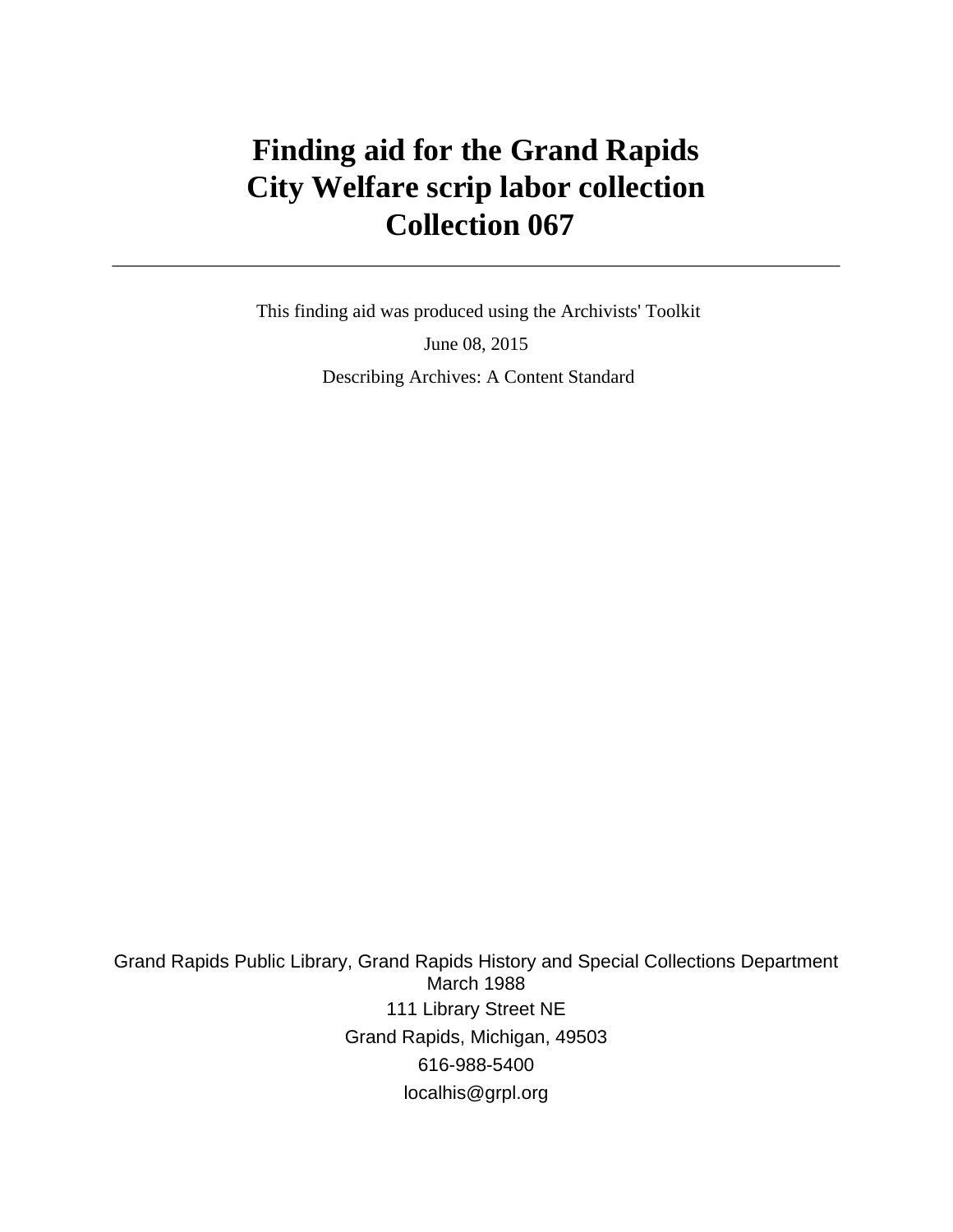# **Table of Contents**

 $\overline{\phantom{a}}$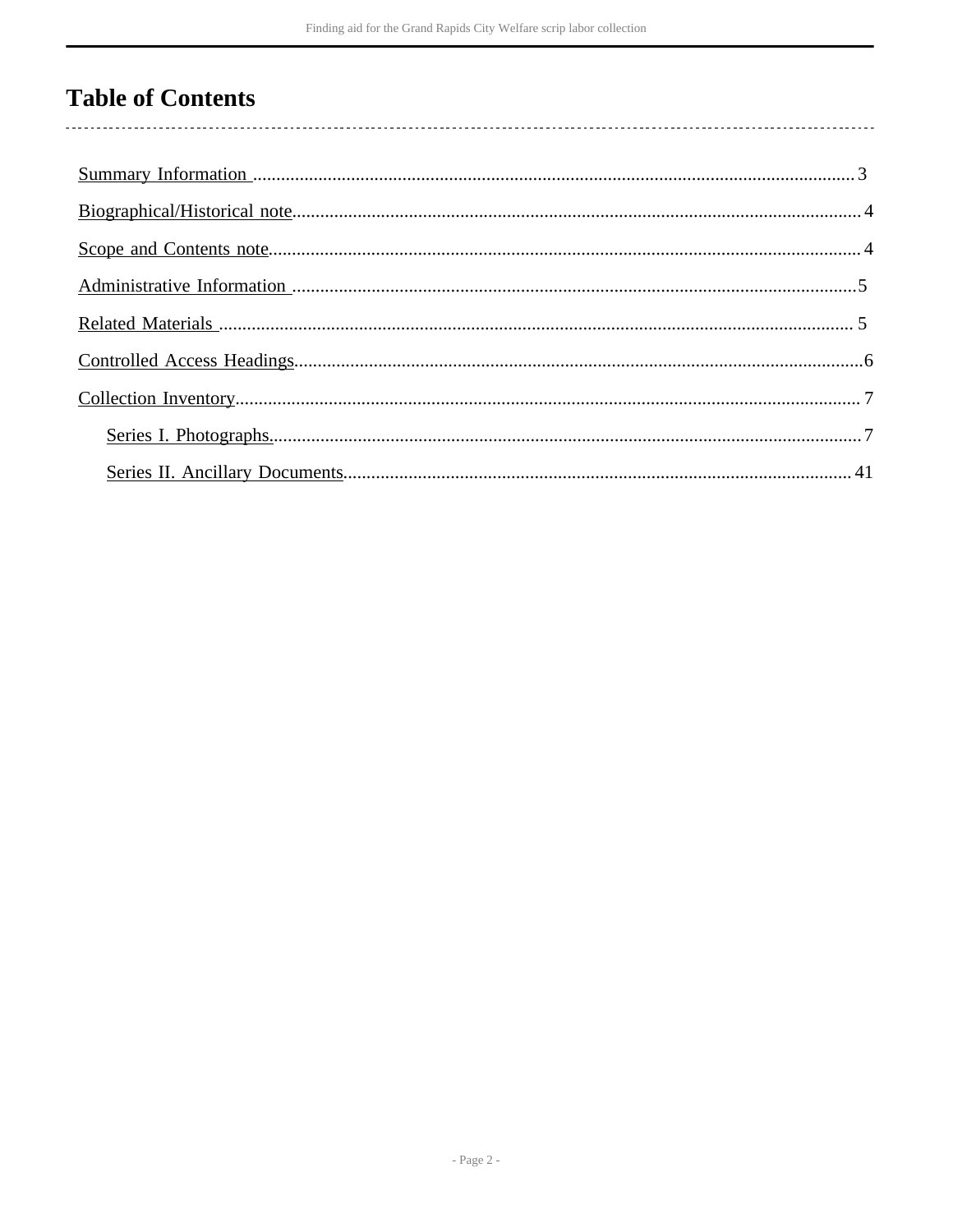# <span id="page-2-0"></span>**Summary Information**

..................................

| <b>Repository</b> | Grand Rapids Public Library, Grand Rapids History and Special<br><b>Collections Department</b>                                                                                                                                                                                                                                                                                                                                                                                                                                                                                                                                                                                                                                                                      |
|-------------------|---------------------------------------------------------------------------------------------------------------------------------------------------------------------------------------------------------------------------------------------------------------------------------------------------------------------------------------------------------------------------------------------------------------------------------------------------------------------------------------------------------------------------------------------------------------------------------------------------------------------------------------------------------------------------------------------------------------------------------------------------------------------|
| <b>Title</b>      | Grand Rapids City Welfare Department scrip labor collection                                                                                                                                                                                                                                                                                                                                                                                                                                                                                                                                                                                                                                                                                                         |
| Date [inclusive]  | 1930-1932                                                                                                                                                                                                                                                                                                                                                                                                                                                                                                                                                                                                                                                                                                                                                           |
| <b>Extent</b>     | 1.25 Linear feet Three boxes                                                                                                                                                                                                                                                                                                                                                                                                                                                                                                                                                                                                                                                                                                                                        |
| Language          | English                                                                                                                                                                                                                                                                                                                                                                                                                                                                                                                                                                                                                                                                                                                                                             |
| <b>Abstract</b>   | The Grand Rapids (Mich.) City Welfare Department operated a public<br>works relief program from 1929 to 1932. It provided work for unemployed<br>men and some women, as well as housing for single unemployed men<br>in the Grand Rapids and Kent County area. This collection consists of<br>approximately 110 photographs depicting various projects undertaken by<br>the workers, such as parks improvements, road construction, sewer and<br>water main projects. The photographs present a vivid depiction of local<br>municipal welfare activities during the Great Depression (1929-1932),<br>prior to any such federal action. Established by City Manager (later<br>Mayor) George Welsh, the program won both he and Grand Rapids<br>national recognition. |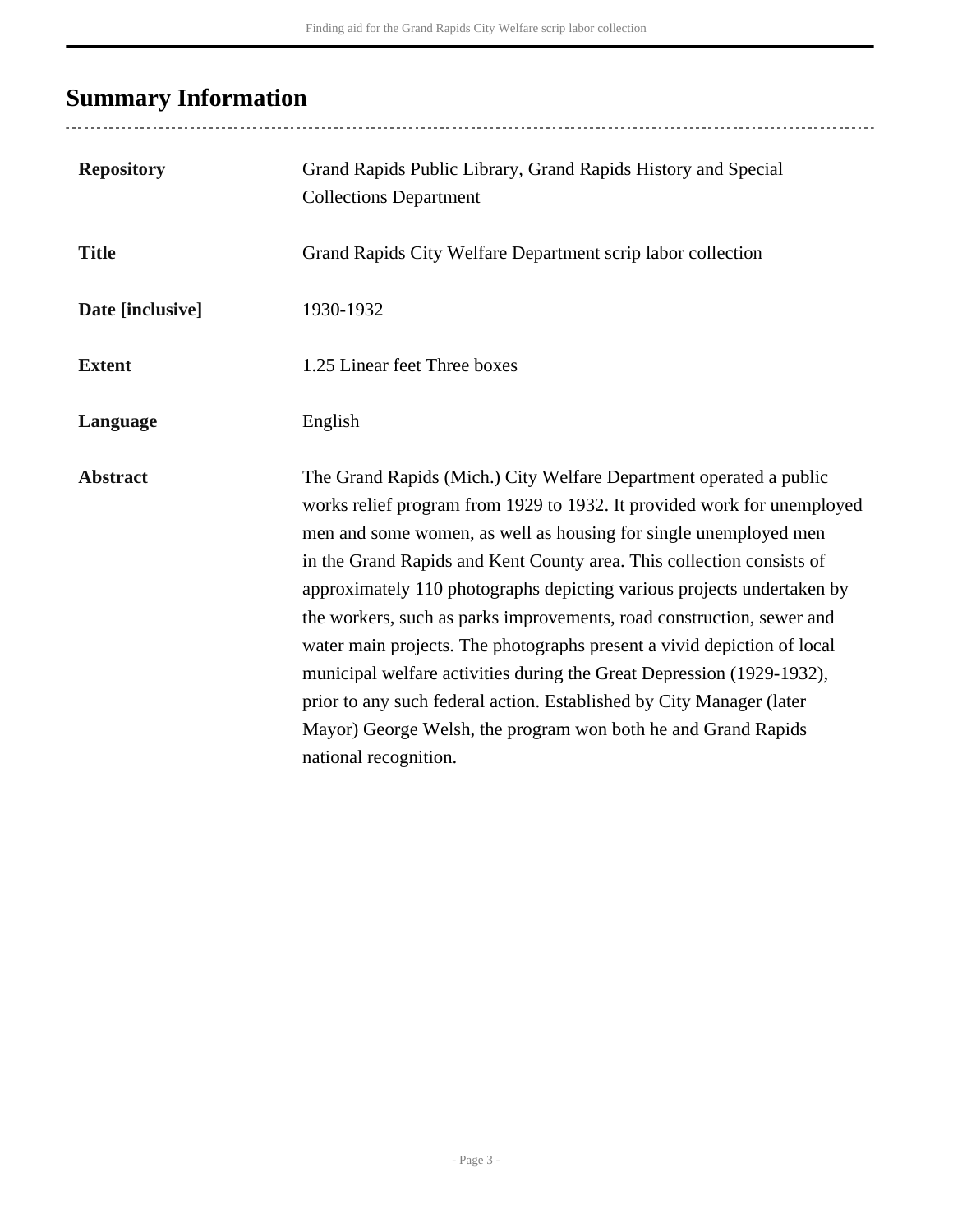## <span id="page-3-0"></span>**Biographical/Historical note**

In 1929, Grand Rapids City Manager George Welsh ordered the City Welfare Department to establish a public works relief program for the poor of the city and county. This program assisted both depression era families, along with the chronically poor. It won for Grand Rapids, as well as for Welsh, national recognition, though it was not without problems.

It is reported in "The Story of Grand Rapids," edited by Z.Z. Lydens, that some 20,000 men, women and children were cared for through the Scrip program, with as many as 60 projects underway at the same time.

To raise funds to pay for the project, the city bonded itself and borrowed from banks. Other fund raising was done and buildings, as well as real material goods, were supplied by Kent County and Grand Rapids businesses and individuals.

Pay was earned at a rate equivalent to up to fifty cents per hour, depending upon family size, and was issued in city scrip certificates. The scrip was redeemable at the City Scrip Store for food, clothing and other supplies. These items were said to be priced comparably to prices in other retail establishments.

The program undertook a number of public works improvements projects such as parks improvements, road construction, snow removal, firewood collection, shoe and clothing repair and distribution and food preservation and distribution. At its peak the program was employing up to 600 people, primarily men, but also some women.

Some of the photos here show the new Civic Auditorium in construction, where Scrip Labor workers were used to reclaim building materials from the cleared building site. The building was later called the Welsh Auditorium.

The program came under criticism for several reasons. The most outstanding complaint was that the program was being operated outside of the mandated city business procedures. Also, local merchants felt the scrip store presented unfair competition, since it accepted scrip instead of legal tender. Finally, the program also provided a shelter for homeless single men, whom many people felt were not as needy as unemployed married men. In spite of these criticisms, the program continued until it was supplanted by the much larger Federal Works Progress Administration.

### <span id="page-3-1"></span>**Scope and Contents note**

The collection contains approximately 500 photos of various projects undertaken by the program, such as parks improvements, road construction, sewer and water main projects, food preservation and distribution and two drives to raise food at Thanksgiving ("Fill the Barrel") and Toys at Christmas ("For an Empty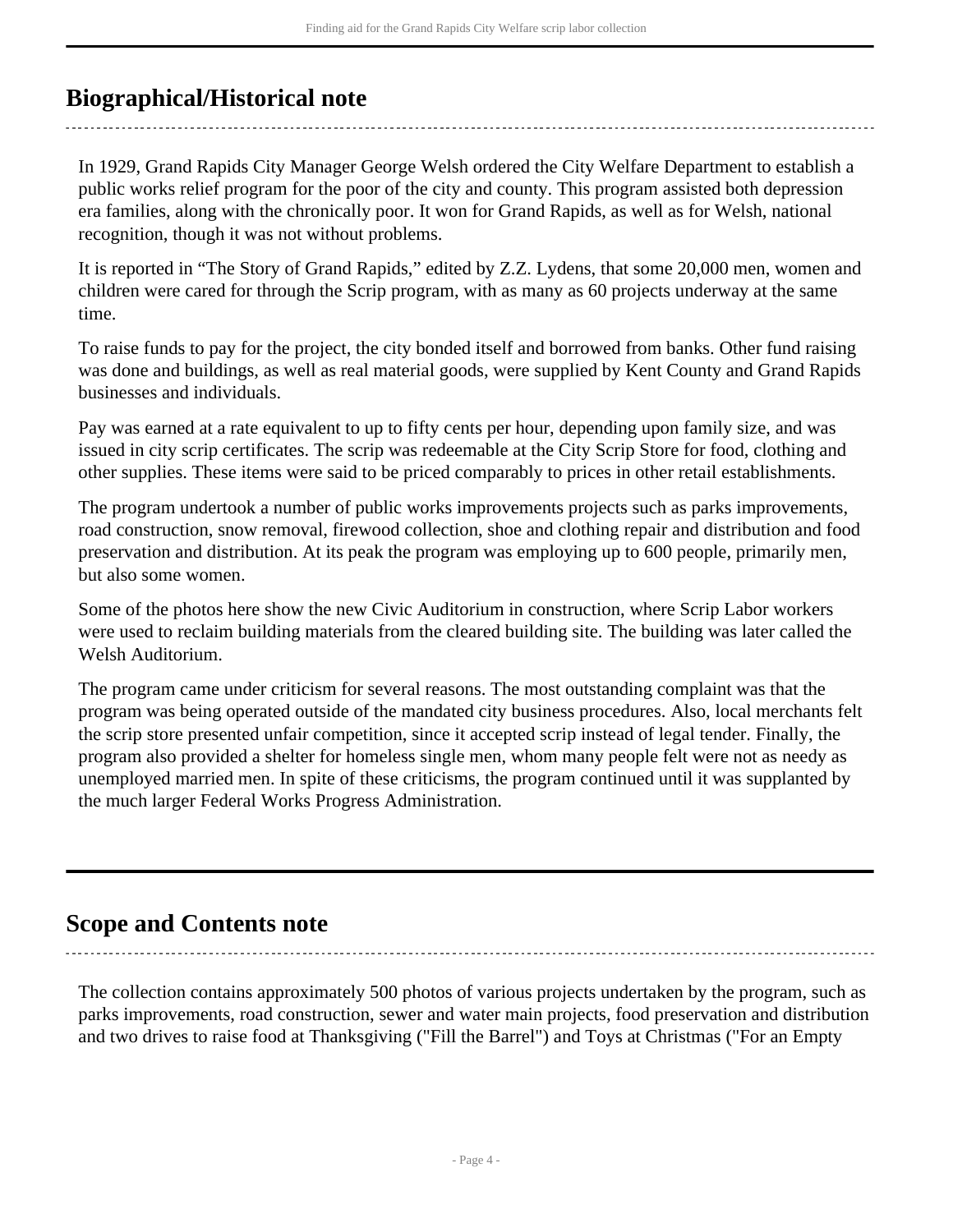Stocking"). The photos present a vivid depiction of local municipal welfare activities during the Great Depression, prior to any such federal action.

Most of these photo prints are 8x10, with two sets of old numbers on the back. A set of handwritten descriptions is usually found at the top, including the numbers used in the descriptions below. Another set of "PBD" or "OBD" numbers was probably from early library file processing.

While this is basically a photo collection, ancillary documents are now being appended which are associated with the images, such as the "City Social Service Grocery Order" form, which would have been used by those making requests from the various food stores depicted in the photos.

## <span id="page-4-0"></span>**Administrative Information**

#### **Publication Information**

Grand Rapids Public Library, Grand Rapids History and Special Collections Department March 1988

#### **Immediate Source of Acquisition note**

Unknown and City of Grand Rapids. Accession numbers 00.000, 00.[2666].1

# <span id="page-4-1"></span>**Related Materials**

#### **Related Archival Materials note**

Collection 203 contains issues of a tabloid type newspaper publication "Our Gang" from the Scrip Labor workers, issued between 1931 and 1937. These are fragile newspapers. Unprocessed duplicates of some 1932 issues were also received in 2009.

See also additional information at the Grand Rapids City Archives & Records Center. Appointments Necessary, M-F, 8-5. 616-456-3114

Collection 252 (FF.IX.D) 2007 Exhibit for Richmond Park Pool & Bath House 75th Anniversary. Using mostly images from the Scrip Collection. A Pool for the People : Building Richmond Park Pool and Bath House. (Online version - Grand Rapids Historical Commission website)

See the "Grand Rapids, Michigan" section, pg. 85 of Emergency Work Relief / by Joanna C. Colcard, William C. Koplovitz, Russell H. Kurtz. N.Y. : Russell Sage Foundation, 1932. A copy of the book is located in the Local History books.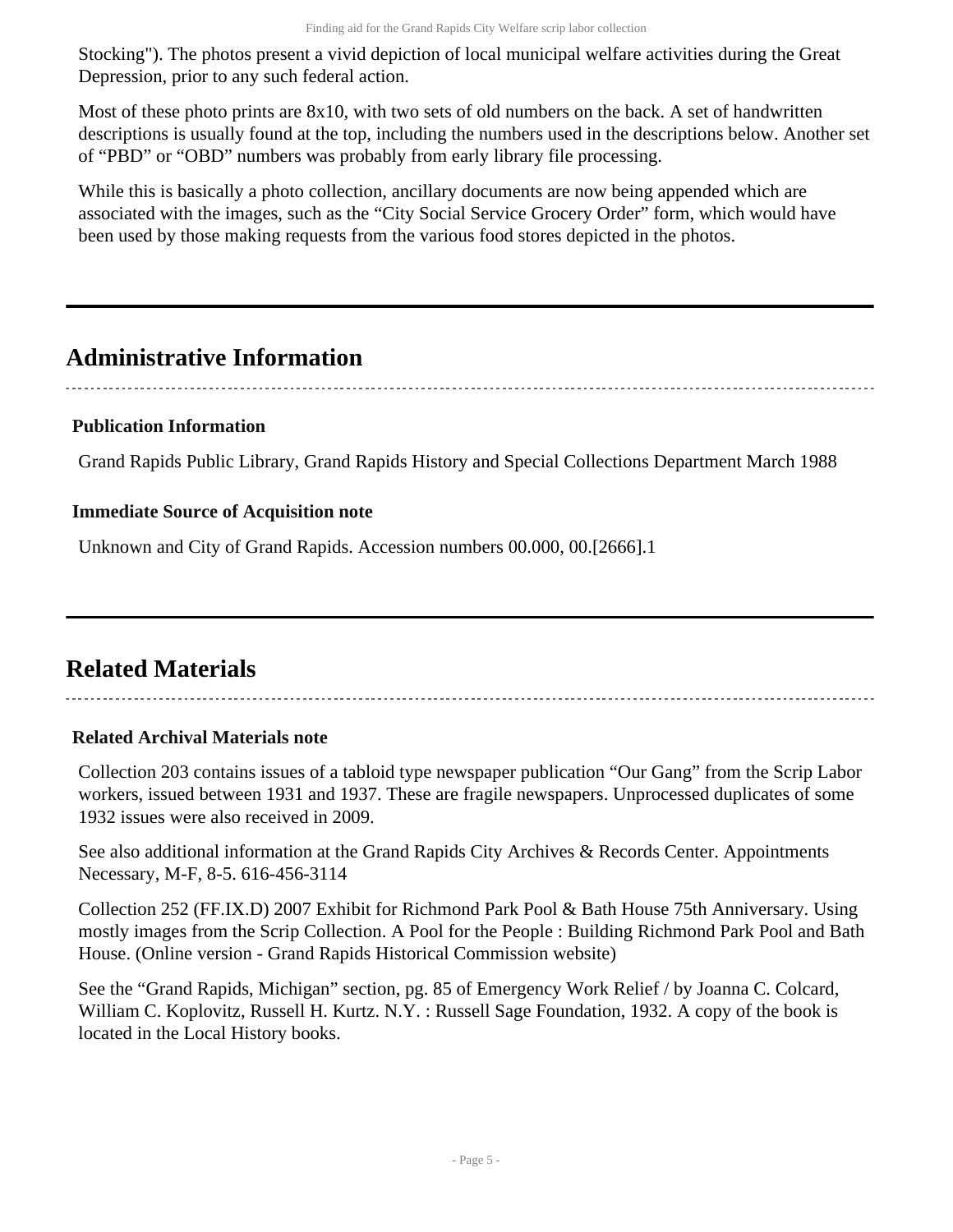# <span id="page-5-0"></span>**Controlled Access Headings**

#### **Geographic Name(s)**

 $\overline{a}$ 

• Grand Rapids (Mich.) -- History

#### **Personal Name(s)**

• City of Grand Rapids

### **Subject(s)**

- Depressions 1929 -- Michigan -- Grand Rapids
- Public service employment -- Michigan -- Grand Rapids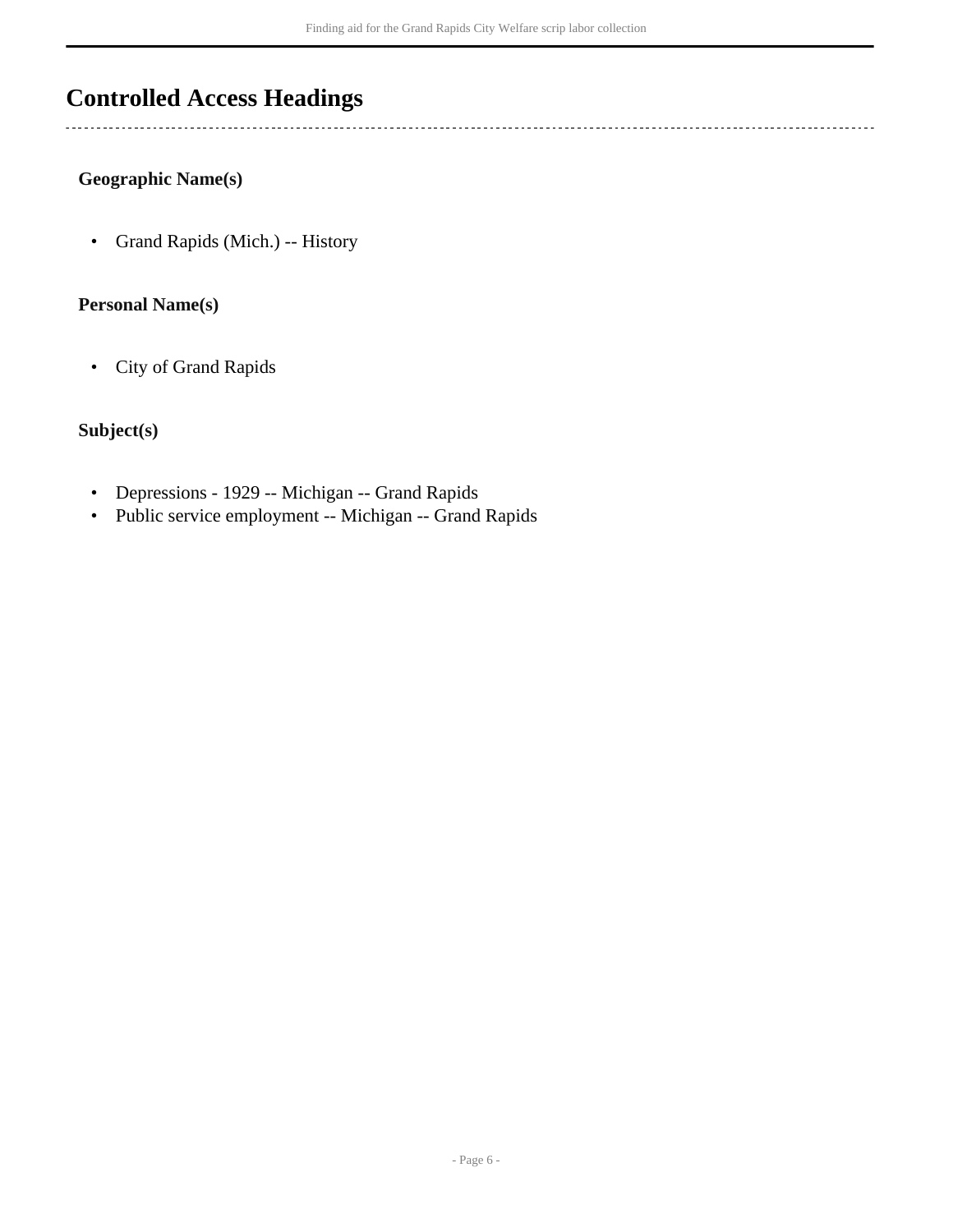# <span id="page-6-0"></span>**Collection Inventory**

<span id="page-6-1"></span>**Series I. Photographs.** 

#### **Belknap Park/Reservoir Hill Project, ca. 1931 (6)**

|                                                                                                                                                                   | <b>Box</b>   | <b>Folder</b> |
|-------------------------------------------------------------------------------------------------------------------------------------------------------------------|--------------|---------------|
| 1. 11-18-31 [Men working the ground, with wheelbarrows in foreground]                                                                                             | $\mathbf{1}$ | $\mathbf{1}$  |
| 2. 6-23-31. Belknap Memorial Park [View of men working at the base of<br>the hill. Men in foreground left digging in a trench.                                    | $\mathbf{1}$ | $\mathbf{1}$  |
| 3. Scrip Labor soding [putting down sod] at Belknap Park                                                                                                          | $\mathbf{1}$ | 1             |
| 1. Spreading Fertilizer at Reservoir Hill [Smoke stacks in the background,<br>men working in the rubble at right, small hills of other matter near the<br>center] | $\mathbf{1}$ | $\mathbf{1}$  |
| 2. Reservoir Hill, 1931. [Plymouth 1932, Floating Power billboard lower<br>right.                                                                                 | $\mathbf{1}$ | 1             |
| 3.7-21-31 [A line of men standing in the background at the base of the<br>hill. Men moving with full wheelbarrows to dump the dirt down into a<br>meadow area.    | $\mathbf{1}$ | 1             |
| City Canning [54 S. Division] (2)                                                                                                                                 |              |               |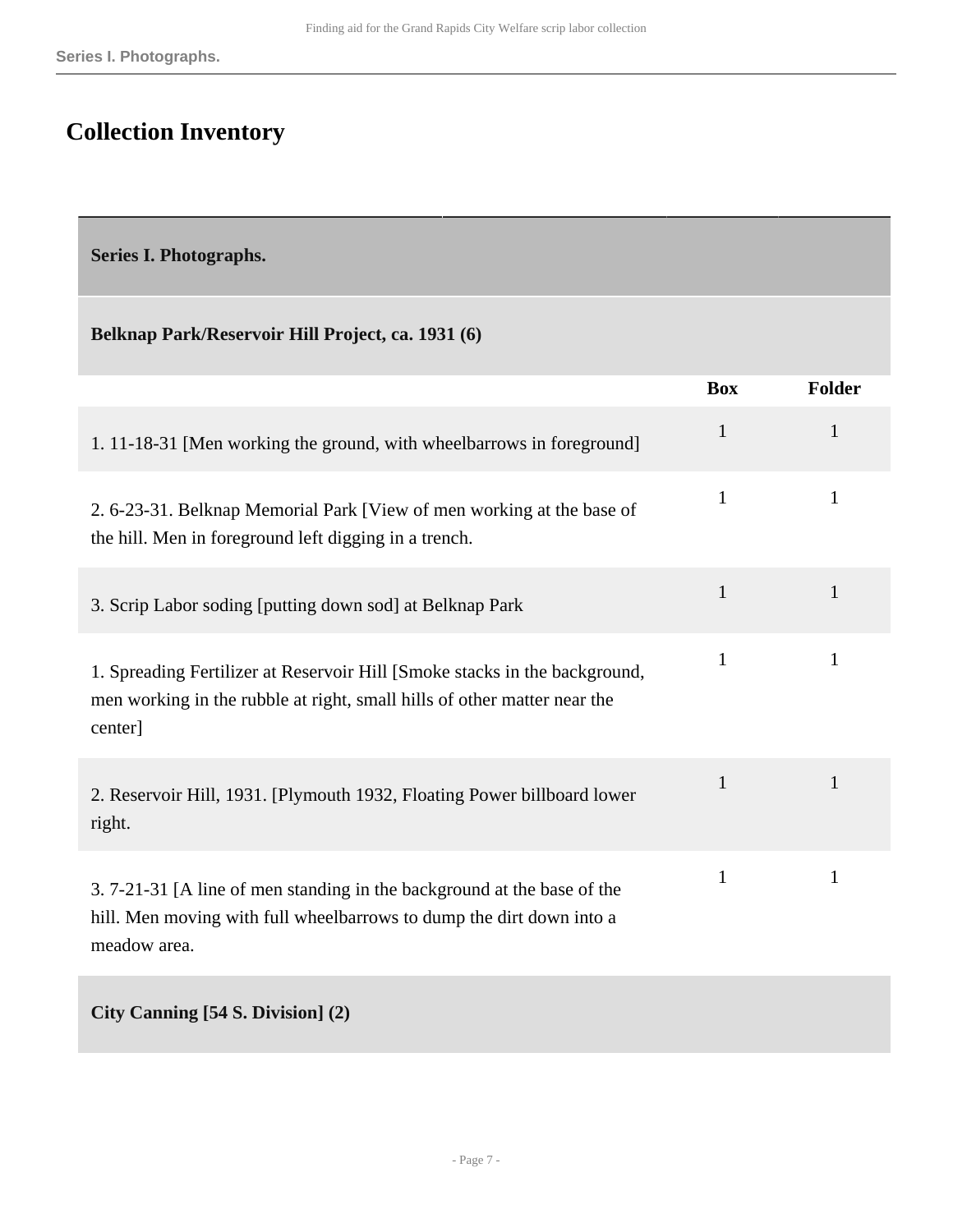|                                                                                                                                                                                          | <b>Box</b> | <b>Folder</b> |
|------------------------------------------------------------------------------------------------------------------------------------------------------------------------------------------|------------|---------------|
| Food Supplies #6. City Canning Operations. [Women seated at a table<br>which has several large kettles on it. Woman standing at the back, with<br>crates of produce behind them.         |            | 2             |
| Food Supplies #13.54 Division So. Canning Peaches and Tomato Juice.<br>[Women in foreground, woman and men in background. Working at<br>tables, with bottled stock on shelves and tables |            | 2             |

#### **City Social Welfare Dept. Office (9)**

|                                                                                                                                                                                                                 | <b>Box</b>   | <b>Folder</b> |
|-----------------------------------------------------------------------------------------------------------------------------------------------------------------------------------------------------------------|--------------|---------------|
| #1. Shot from the interior office, shows a staff on the inside, interacting<br>with a group of men on the other. A desk near the center with a phone,<br>man seated talking to another man standing.            | 1            | 3.1           |
| #2. Group of men in hats and coats crowded into a basement(?) space. Man<br>at window lower right, with boy in lower right corner.                                                                              | 1            | 3.1           |
| #3 11-8-35. Exterior view of men lined up near a shack on a direct road.<br>"In Here" sign at head of the line. Sports park on the other side of the<br>fence near the road. Houses and industry in background. | $\mathbf{1}$ | 3.1           |
| #4 Campau N.W.—pencil on back of photo. "Grand Rapids butchers"<br>Supply Co." on the building, with a crowd of me outside and in the<br>doorway. Truck with men in front. "For Rent" sign in the window.       | $\mathbf{1}$ | 3.1           |
| #5 Sears Building. 211 Bond Ave. – Emp. Office., Social Service Office<br>and Social Center. [Shows a large 4 floor building with vehicles parked                                                               | 1            | 3.1           |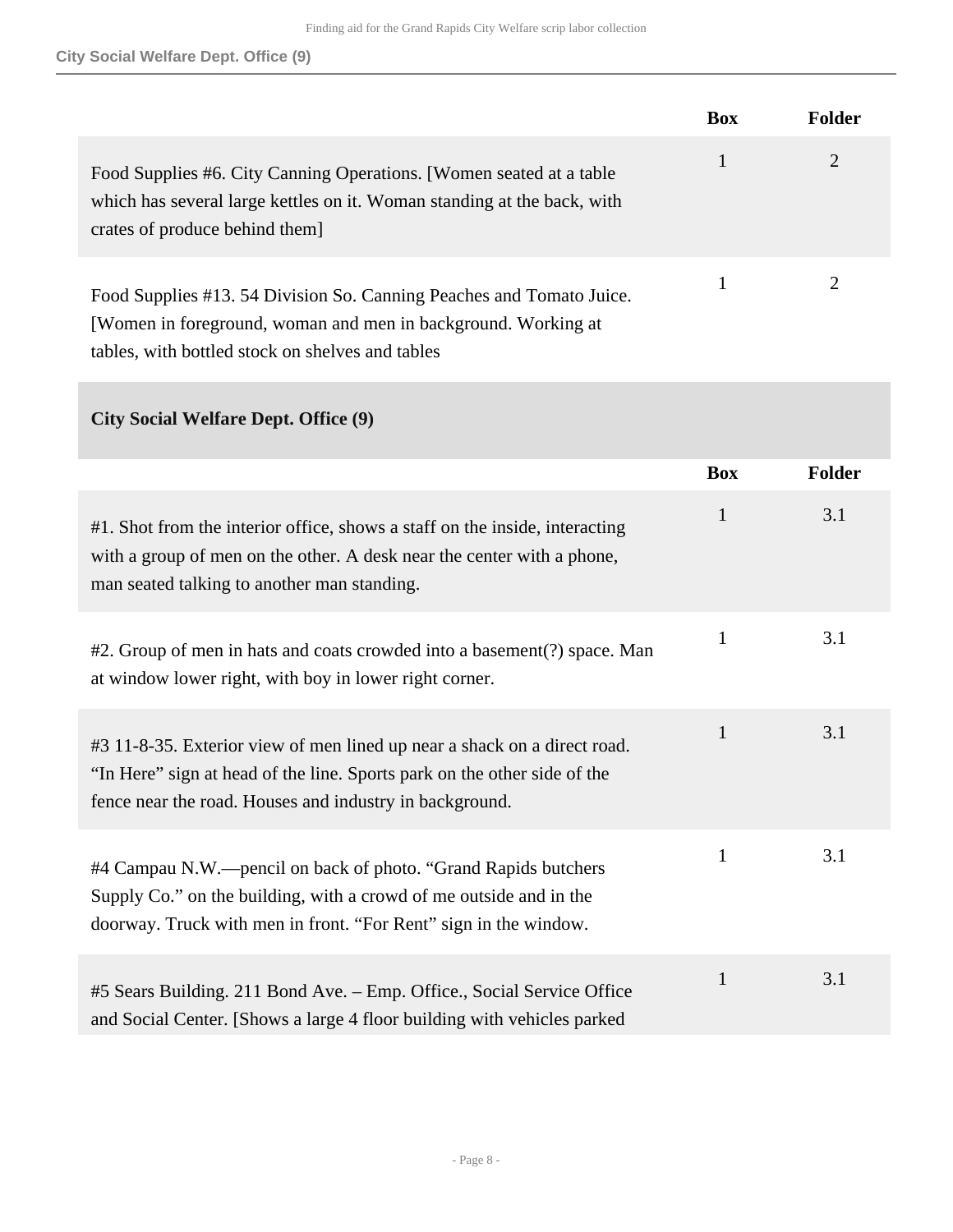| in front. Storefront offices on the lower level, with a baby carriage parked<br>outside of one.                                                                                                                 |              |        |
|-----------------------------------------------------------------------------------------------------------------------------------------------------------------------------------------------------------------|--------------|--------|
| #6 New Employment Office, Sears Bldg., 211 Bond Ave. [Shows a<br>crowded office, with some people interacting with the public at windows,<br>some at the office counter, some at tables.                        | $\mathbf{1}$ | 3.1    |
| #7. 2-6-32. Social Welfare Office, Sears Bldg., 211 Bond Ave. [Shows]<br>a long office area with support beams. Desks and counters line the long<br>space, with people working.                                 | 1            | 3.1    |
| #8. Social Welfare Employment Office. [Shot from the interior of the<br>workspace behind a large counter. Several men on the other side of the<br>counter. 4 staff at the counter, and others seated at tables. | $\mathbf{1}$ | 3.1    |
| #9 Duplicate of #8 above, without the bottom label lettering.                                                                                                                                                   | $\mathbf{1}$ | 3.1    |
| City Welfare Dept. City Scrip Store $(11) +$ Social Center $(1)$                                                                                                                                                |              |        |
|                                                                                                                                                                                                                 | <b>Box</b>   | Folder |
| Social Center #13. [Interior, with 3 men, one facing the camera, writing.<br>Food stuff around on shelves, in boxes, crates, etc.                                                                               | 1            | 3.2    |
| #1 Shoe and Clothing Dept., Bond Ave., Social Welfare. Interior with<br>stock around the walls, men and women seated trying on shoes with staff,<br>and others standing in the background.                      | 1            | 3.2    |
| #2 Typical Daily Scene at Municipal Grocery Store Exchanging Scrip<br>for Groceries. [Exterior view of crowded street, people in line to enter a                                                                | 1            | 3.2    |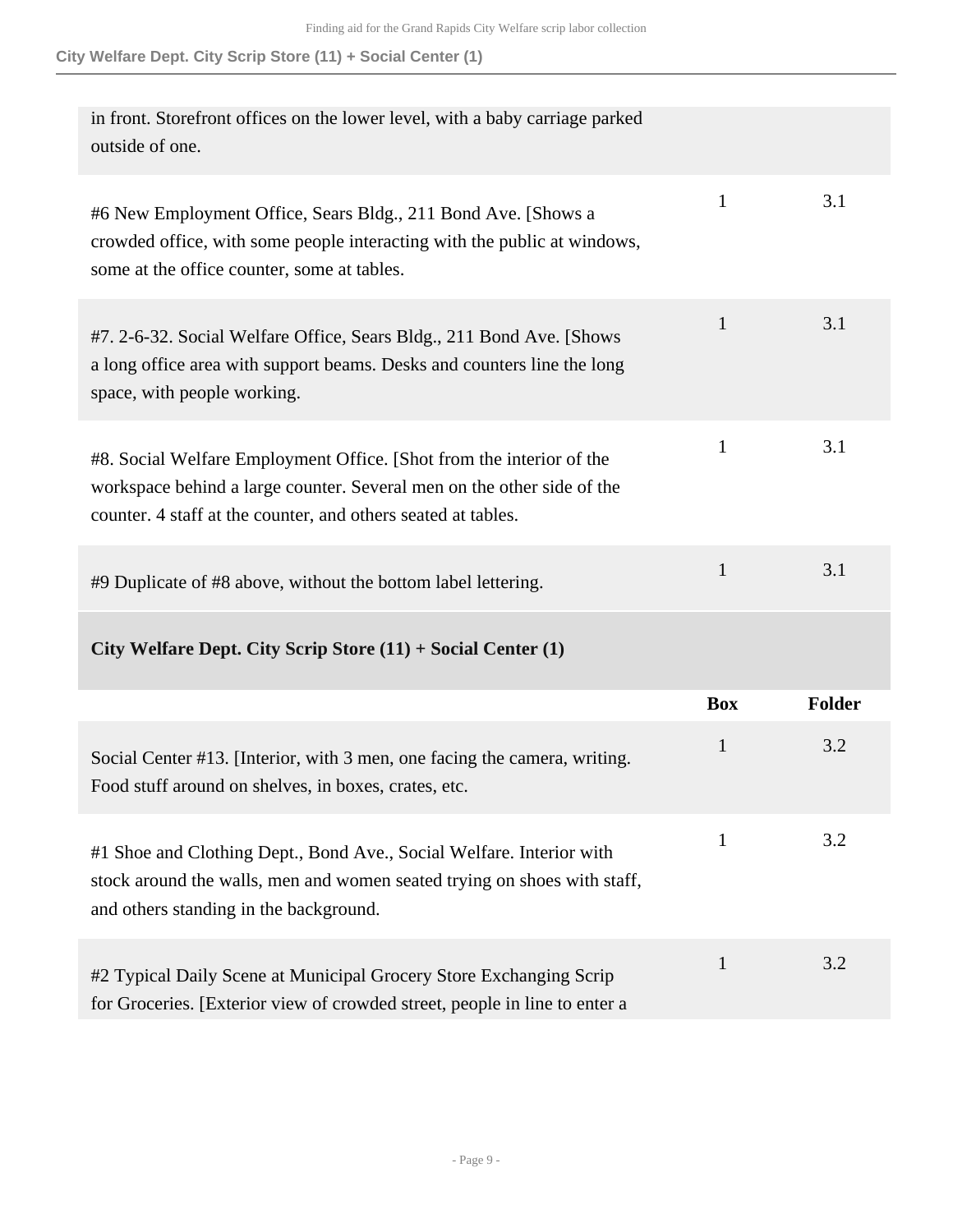| building with a large awning. The graininess of the image suggests this is a<br>copy image from a publication.                                                                                                                                                                                                         |              |     |
|------------------------------------------------------------------------------------------------------------------------------------------------------------------------------------------------------------------------------------------------------------------------------------------------------------------------|--------------|-----|
| #3 City Store "Waiting Room" [Shows people in line to a window along<br>a rail. Staff behind window wearing hats and smocks or aprons. People<br>seated on benches lower left.                                                                                                                                         | $\mathbf{1}$ | 3.2 |
| #4 "7-20-31"—blank ink in lower margin. Men seated trying on shoes with<br>stock in background.                                                                                                                                                                                                                        | 1            | 3.2 |
| #5 City Scrip Store "Office and shoe Dept." Shows a counter in the<br>foreground which has decorative detailing. Behind the counter is stock<br>at left, a man at a desk with a calendar above, a stove?, a woman and a<br>man seated at desks, a door with the "Open" sign, a man at a roll top desk<br>center right. | $\mathbf{1}$ | 3.2 |
| #6 Sugar in Stock Room of City Store. [Shows stacks of large bags with 2<br>men in aprons at the back left, and cartons along with back wall at right.                                                                                                                                                                 | $\mathbf{1}$ | 3.2 |
| #7 City Scrip Store. "Grocery dept." [Shows men in aprons working at<br>bins around the edge, and at tables at center.                                                                                                                                                                                                 | 1            | 3.2 |
| #8 City Scrip Store "Grocery Dept." Clock on back wall, men in jackets or<br>aprons, some working with customers at windows, others gathering goods<br>and putting them in bags.                                                                                                                                       | $\mathbf{1}$ | 3.2 |
| #9 City Scrip Store "Stock Room" [Shows at basement type space, with<br>men moving crated of stock on trolleys, hand carts, or in bushel baskets.                                                                                                                                                                      | $\mathbf{1}$ | 3.2 |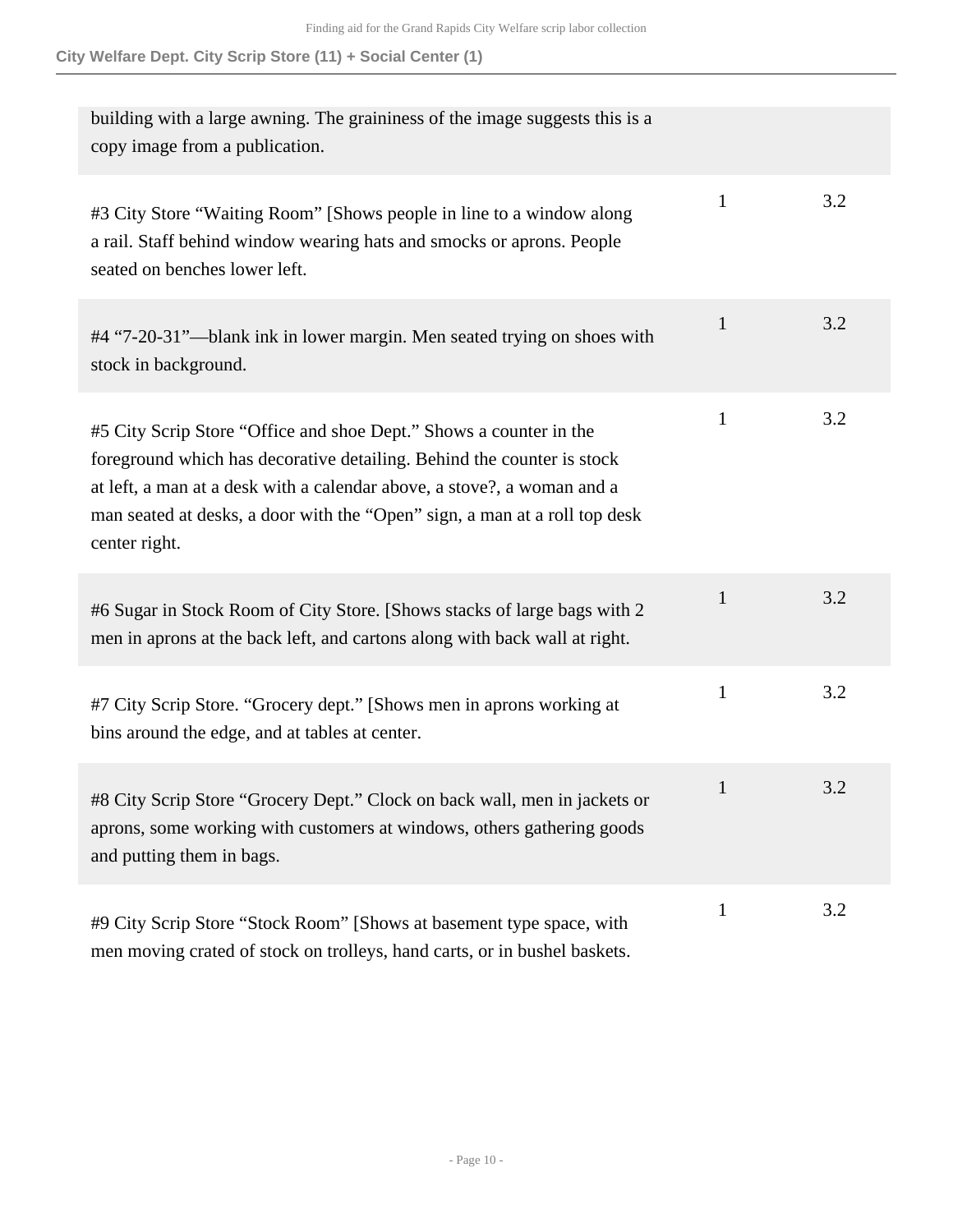| #10 Typical Scene at Municipal Store. Exchanging Scrip for Groceries.<br>Note Smiling faces. [Shows a larger group of me waiting for service at a<br>window lower left. Man with a broom, lower right. | 3.2 |
|--------------------------------------------------------------------------------------------------------------------------------------------------------------------------------------------------------|-----|
| #11. Men in jackets standing working at counters and tables. Man in suit<br>lower right, near a table, with barrels underneath.                                                                        | 3.2 |

### **City Welfare Dept. Food Supply (3)**

|                                                                                                                                                                                                                                                                                                                                                                                                                           | <b>Box</b>   | <b>Folder</b> |
|---------------------------------------------------------------------------------------------------------------------------------------------------------------------------------------------------------------------------------------------------------------------------------------------------------------------------------------------------------------------------------------------------------------------------|--------------|---------------|
| Food Supplies #9. Giving out bread and milk at no. 5 Engine House.<br>"Leonard and Monroe", N.W. [Shows an officer handing out milk to<br>children and men standing in a line. The officer is in front of a cabinet<br>(refrigerator?) which has unidentified supplies at the top, and milk bottles<br>showing at the bottom. The boy at the front of the line stands next to a<br>wagon with another child seated there. | $\mathbf{1}$ | 3.3           |
| Food Supplies #10. (Milk Service). William Slater, Engine House No. 10.<br>Images shows 5 children in line. The officer is handing a boy a bottle of<br>milk with his left hand and has another package in his right hand. Signed<br>above the refrigerator(?) read [1] No Milk after ? M. 2) No Milk with out<br>bottles. The milk crates seen in the image read "Modern Milk Co.".                                      | $\mathbf{1}$ | 3.3           |
| Food Supplies #12. Duplicate of #10 above.                                                                                                                                                                                                                                                                                                                                                                                | $\mathbf{1}$ | 3.3           |
| Items Nos. 10 and 12 may have previously been identified as Engineer<br>House #5,                                                                                                                                                                                                                                                                                                                                         | $\mathbf{1}$ | 3.3           |
| City Welfare Repair Dept. (2), including sewing and hat cleaning                                                                                                                                                                                                                                                                                                                                                          |              |               |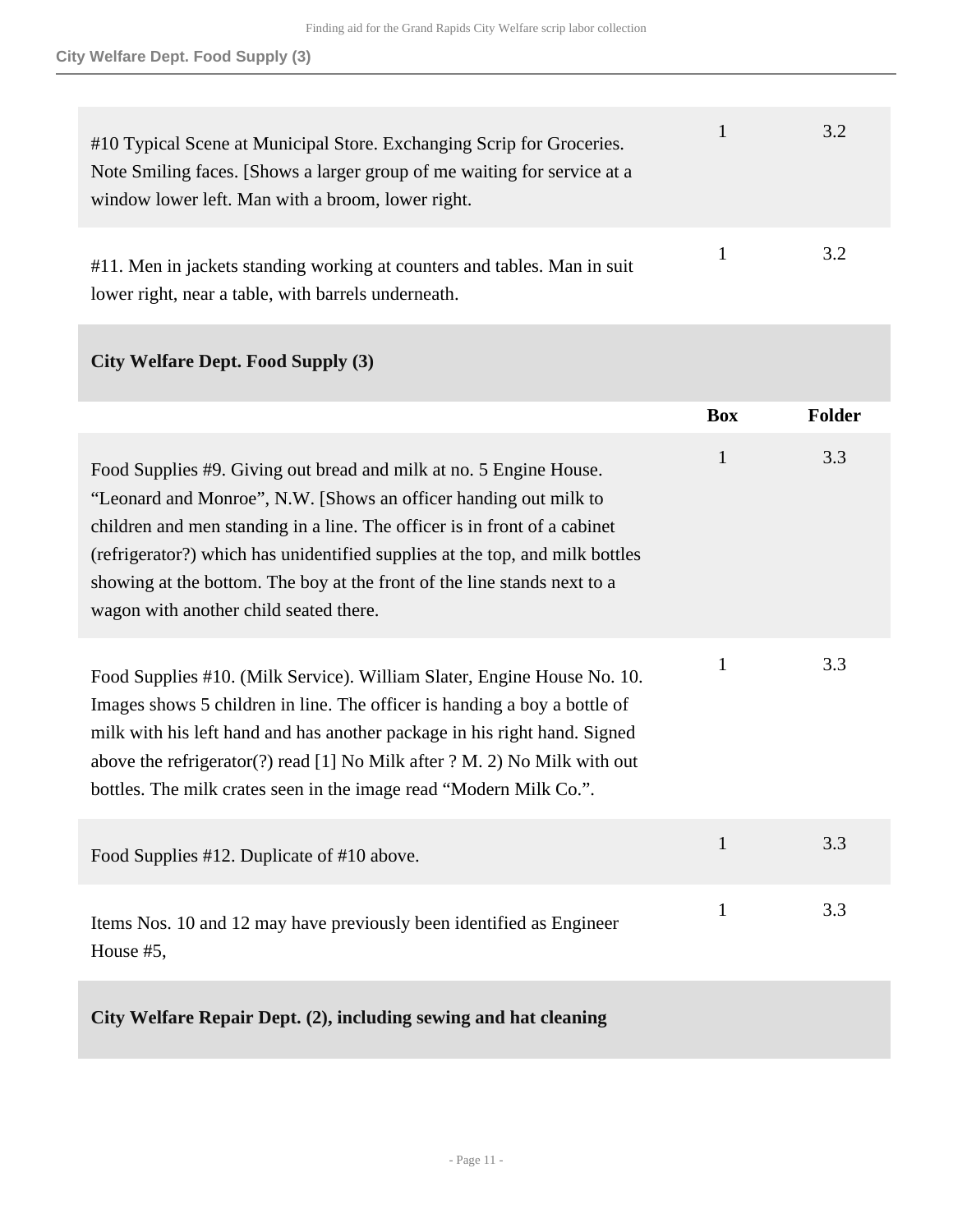**Streets, grading and widening. Division Avenue Construction, 1931/32 (6)**

|                                                                                                                                                                            | <b>Box</b> | <b>Folder</b> |
|----------------------------------------------------------------------------------------------------------------------------------------------------------------------------|------------|---------------|
| Repair Dept. #1. Hat Cleaning Dept. Social Center. [Shows a man ironing,<br>with hat around on his counter, and on a shelf. A pot in on a hot plate in<br>the foreground.  |            | 3.4           |
| Repair Dept. #2. Sewing Room Bond Ave. Social Welfare. [Shows two<br>women seated at treadle sewing machines in the foreground, with tables of<br>stuff in the background. |            | 3.4           |

|  |  | Streets, grading and widening. Division Avenue Construction, 1931/32 (6) |  |
|--|--|--------------------------------------------------------------------------|--|

|                                                                                                                                                                                                                                                                                                        | <b>Box</b>   | Folder         |
|--------------------------------------------------------------------------------------------------------------------------------------------------------------------------------------------------------------------------------------------------------------------------------------------------------|--------------|----------------|
| #13. North Division Ave., Widening. [The first cross street is probably<br>Lyon, running along the back of the old Post Office building, later the<br>Art Museum]. The spire for St. Mark's is just visible above the top of the<br>building with the "Parking" sign at lower level".                  | $\mathbf{1}$ | $\overline{4}$ |
| #18. #900 N. Ionia Ave., Wrecking for N. Division Ave. opening. [Shows]<br>a stone wall alone a side walk, with demolition going on at the properties<br>above the stone walls.                                                                                                                        | 1            | 4              |
| #19. #930 N. Ionia Ave., Wrecking for N. Division Ave. opening. [Shows]<br>houses in demolition with buildings, behind the trees, in the background                                                                                                                                                    | $\mathbf{1}$ | $\overline{4}$ |
| #24. 10-12-31. North Division Ave. Widening. [A brick street shows<br>vehicles parked along the curb in the background. At right is a brick<br>building with an awning, an "Orange Crush" sign on the front and a Coca<br>Cola ad on the side. Another building at the far right is probably a garage. | $\mathbf{1}$ | $\overline{4}$ |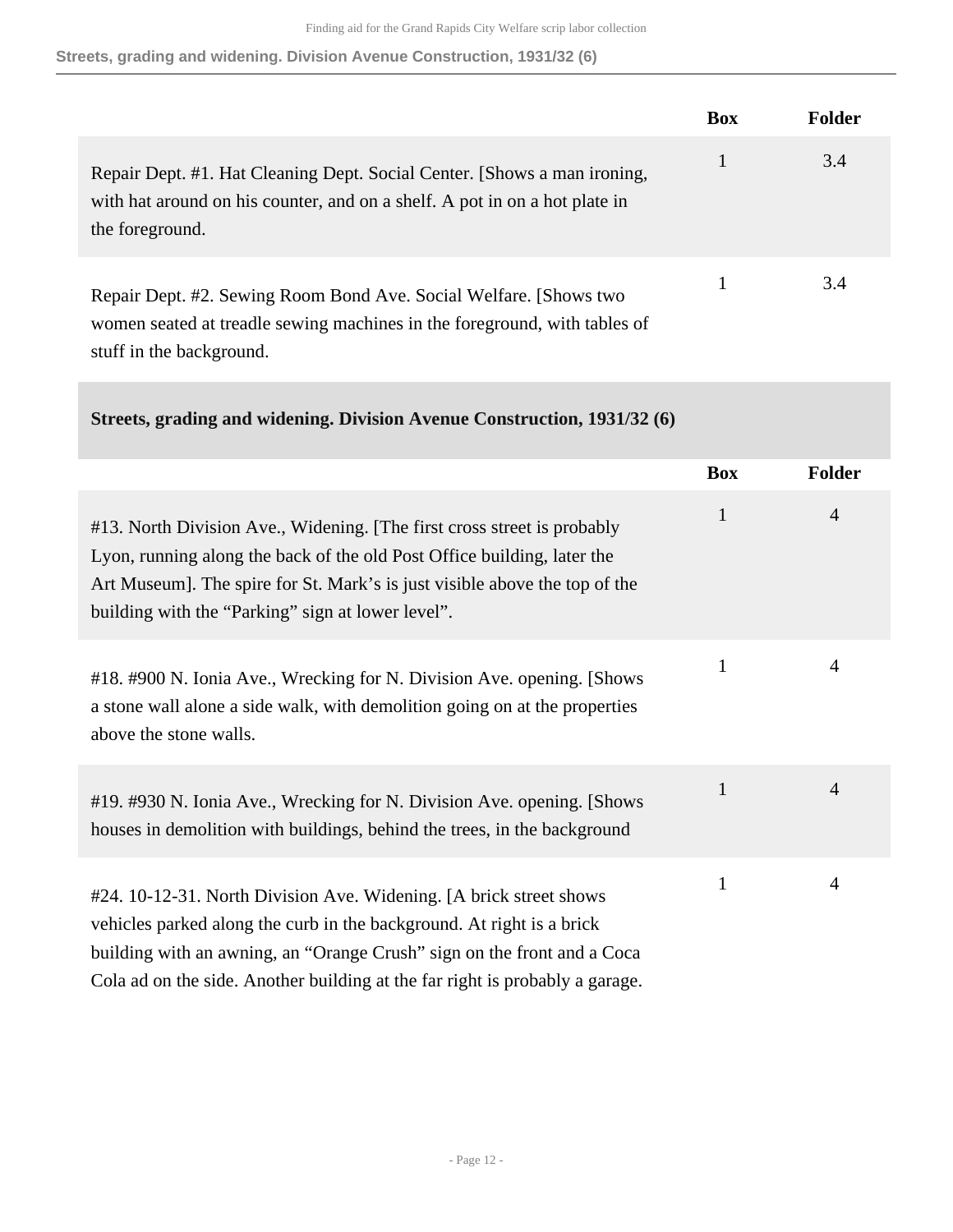Men are standing or working along the sidewalk. A City truck is parked at the curb.

| No Scrip numbering; probably a copy photo. 9-20-32. View of a hill with a<br>large digger at work.                                                      |  |
|---------------------------------------------------------------------------------------------------------------------------------------------------------|--|
| No Scrip numbering; probably a copy photo. 6-28-32. View of a hill with<br>the excavations of building structures, probably after the demolition of the |  |

homes.

### **Fill the Barrel Campaign (4)**

|                                                                                                                                                                                                                                                                           | <b>Box</b> | <b>Folder</b> |
|---------------------------------------------------------------------------------------------------------------------------------------------------------------------------------------------------------------------------------------------------------------------------|------------|---------------|
| #1 [Storeroom. Shows Barrels stacked in the background, holding up table<br>tops, and sitting around. Some barrels have signs "Help fill the Barrel, to<br>help the unemployed". Men standing along the back table. Canned and<br>other types of goods are on the tables] | 1          | 5             |
| #2 [Storeroom. Another view. Same man in jacket and tie is seen without<br>glasses, but was wearing glasses in #1 above. Shows the barrels stacked<br>along the back wall, and the table stacked with cans. Crescent flour bags<br>are on the floor.                      | 1          | 5             |
| #3 [Dup. Of #2 above] Part of groceries, etc. received during "Fill the<br>Barrel" campaign.                                                                                                                                                                              | 1          | 5             |
| #4 [Dup. Of #1 above] Just another corner of the "Fill the Barrel" store-<br>room.                                                                                                                                                                                        |            | 5             |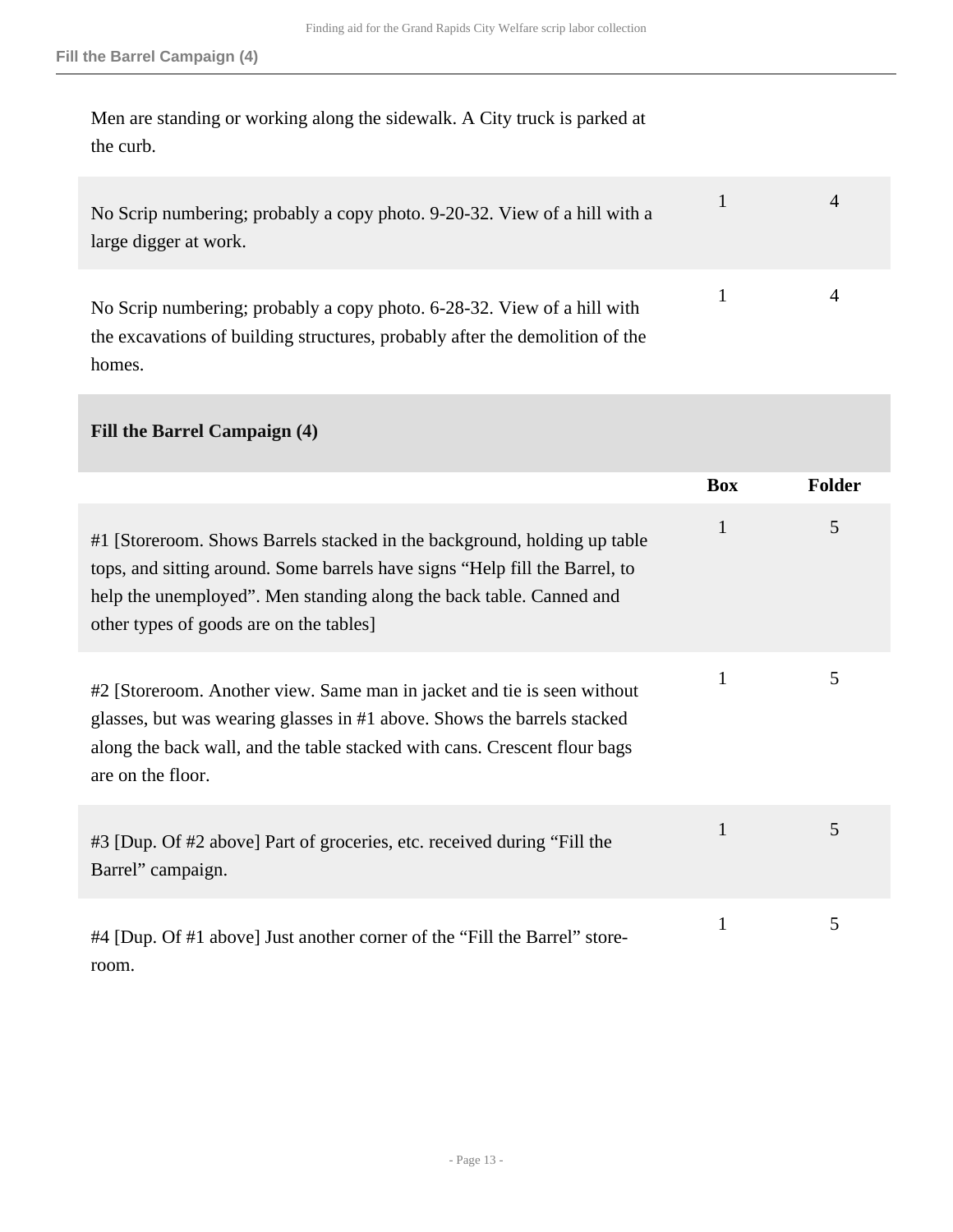**Firewood Distribution Project. Woodyard / Woodpile / Cannon Twp. (12)**

### **Firewood Distribution Project. Woodyard / Woodpile / Cannon Twp. (12)**

|                                                                                                                                                                                                                                                                                       | <b>Box</b>   | <b>Folder</b> |
|---------------------------------------------------------------------------------------------------------------------------------------------------------------------------------------------------------------------------------------------------------------------------------------|--------------|---------------|
| Woodyard #1. [Shows chopped wood being gathers by men and placed in<br>a Golden Transfer co., truck. A box car is in the background.                                                                                                                                                  | $\mathbf{1}$ | 6             |
| Woodyard #2. [Shows a mountain of chopped wood with 5 men standing<br>at various levels in the pile.                                                                                                                                                                                  | $\mathbf{1}$ | 6             |
| Woodyard #3. Wood cut on land in Cannon Twp. Ready to be hauled city<br>wood pile. [Shows a dirt road, with long sticks or logs of wood piled at<br>left.                                                                                                                             | $\mathbf{1}$ | 6             |
| Woodyard #4 City Welfare Dept. Wood Yard. A truck in the foreground<br>had logs chained to the truck bead. A man stands by the cab of the truck.<br>Various men a seen standing in the mountain of chopped wood in the<br>background. Men appear to be chopping wood at ground level. | $\mathbf{1}$ | 6             |
| Woodyard #5 A truck filled with logs changed to the truck bed, has 3 men<br>standing on top of the logs, and 6 men standing in front of the truck. The<br>large mountain of chopped wood is behind.                                                                                   | $\mathbf{1}$ | 6             |
| Woodyard #6. Shows the mountain of chopped wood, with the city in<br>the background behind. A sign on a near building had "Grand Rapids<br>Brooms". Men are climbing in the wood pile or working on the ground.                                                                       | $\mathbf{1}$ | 6             |
| Woodyard #7. Land in Cannon Twp. After timber was cut off. [Shows a<br>hill, with a few small light colored logs center right.                                                                                                                                                        | $\mathbf{1}$ | 6             |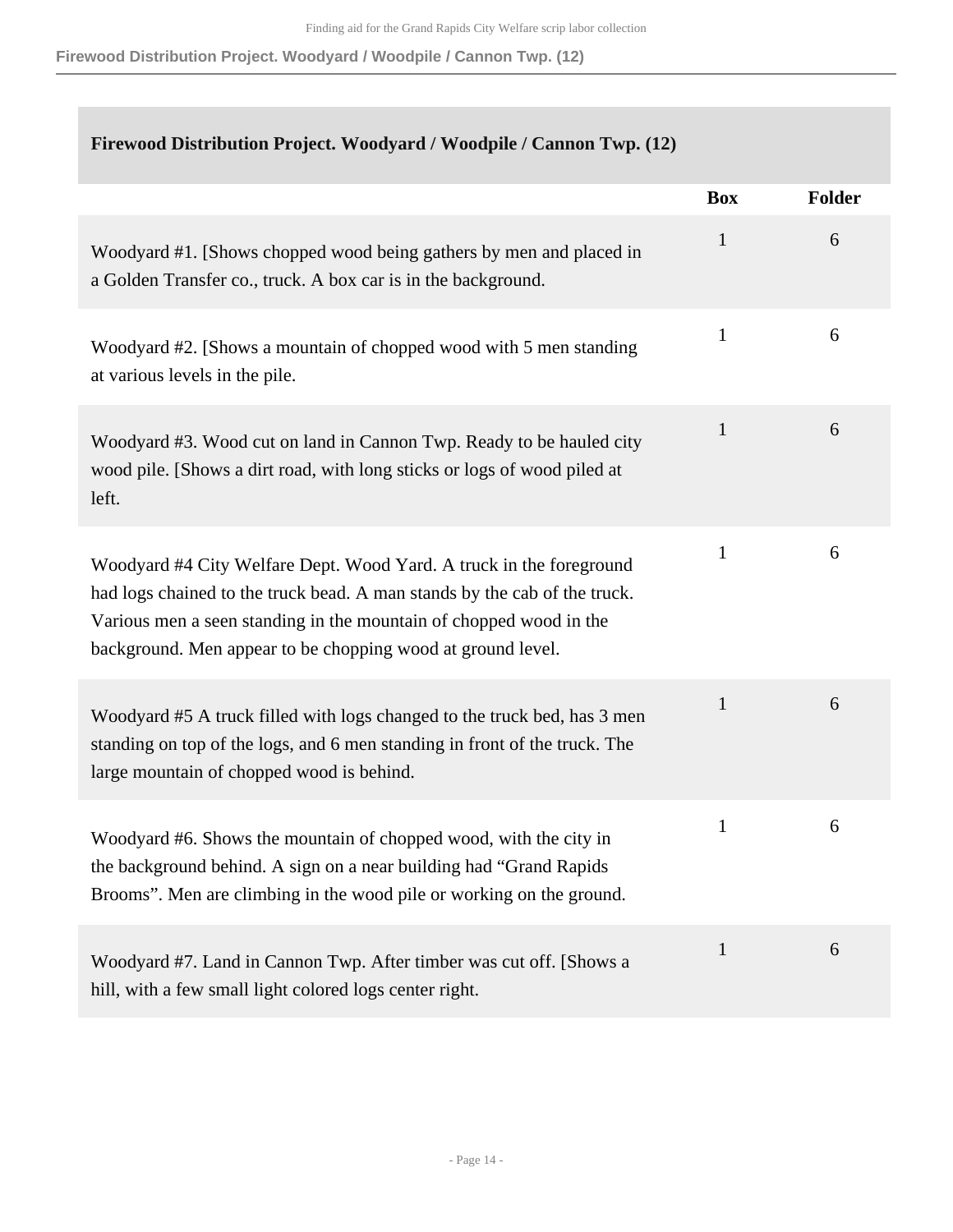| Woodyard #8. [Dup. Of $#7$ .                                                                                                                                                                                                                                    |              | 6 |
|-----------------------------------------------------------------------------------------------------------------------------------------------------------------------------------------------------------------------------------------------------------------|--------------|---|
| Woodpile #9. Wood cut on land in cannon Twnp. Ready to be hauled to<br>city wood pile. [Shows a dirt road cutting through the center of the image,<br>with the wood "logs" piled behind the road. A shack is at the left, and there<br>are 3-4 vehicles around. | 1            | 6 |
| Woodpile #10. [4x5 photo] [Shows a man in the shadows sawing a big log<br>opposite a man in the sun facing the camera. Snow in background.                                                                                                                      | $\mathbf{1}$ | 6 |
| Woodpile #11. [4x5 photo] [Shows a big tree root being dug up by<br>woodmen, with other woodmen in the background.                                                                                                                                              | 1            | 6 |
| Woodpile #12. [4x5 photo] [Snowy scene with men chopping wood, with<br>other bar trees standing in the background                                                                                                                                               | 1            | 6 |

## **"For an Empty Stocking" Campaign (5)**

|                                                                                                                                                                                                                                                        | <b>Box</b> | <b>Folder</b> |
|--------------------------------------------------------------------------------------------------------------------------------------------------------------------------------------------------------------------------------------------------------|------------|---------------|
| #5. Man and woman placing packages in a container which is labeled "For<br>an Empty Stocking" A Movietone sign for South High Auditorium is in<br>the store front window behind left. A sign on the glass of the entrance door<br>has "Heart of Value" | 1          | 7             |
| #6 Camera Shop #311084. Interior view of "booths", with wrapped<br>packages on tables. "Banner" signs give directions by name. Wood<br>barradages keep visitors in a narrow walkway around the displays. A<br>Christmas tree is in the background.     |            |               |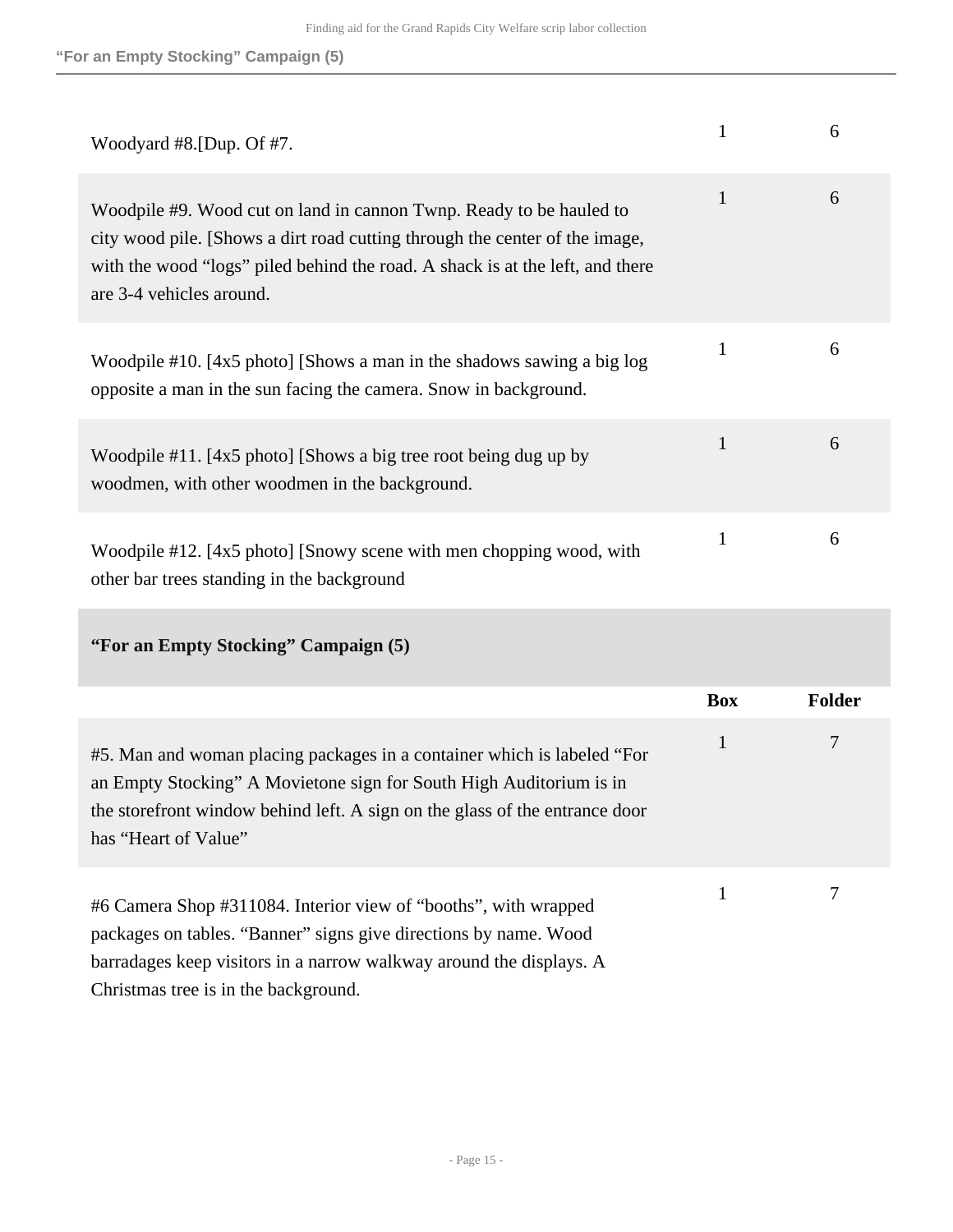**Grand River Flood Relief & Control Project, 1930-1932, 1936-37 (24)**

| #7 Camera Shop#311083. Perspective view of walkway between the wood<br>barricades. Workers? Behind the barricades ar right near the loaded tables.<br>A man standing in in front of a row of empty seats.                                                                                                                                                                                                                                                  | 1 |   |
|------------------------------------------------------------------------------------------------------------------------------------------------------------------------------------------------------------------------------------------------------------------------------------------------------------------------------------------------------------------------------------------------------------------------------------------------------------|---|---|
| #8. Camera Shop #311082. [Single story (mostly) building with flat roof<br>has a "No 41" on left side. A long line of people are arranged along the<br>sidewalk. "For an Empty Stocking" lettering is displayed in the corner<br>windows on both streets of this corner building. Autos on the street.                                                                                                                                                     | 1 | 7 |
| #9 [Shows a woman putting a package in the collection container, with lots<br>of stuff on the tables and counters in the background. Accompanied by a<br>newspaper clipping, GR Press, Dec. 19, 1931, p. 1, Showing this image<br>published in the newspaper. The caption identifies the woman at Mrs. R.D.<br>Califf, 2016 Coit Ave. N.E., at Storz Department Store, 1722 Coit Ave.,<br>N.E. gift chimney. Margin notes: Carrie L Califf, Roy D. Califf. | 1 | 7 |

#### **Grand River Flood Relief & Control Project, 1930-1932, 1936-37 (24)**

|                                                                                                                                    | <b>Box</b>   | <b>Folder</b> |
|------------------------------------------------------------------------------------------------------------------------------------|--------------|---------------|
| #1 Winter scene with snow. Men working the ground, with wood "beams"<br>placed on the ground at intervals.                         | $\mathbf{1}$ | 8.1           |
| #2 "Lake Shore Bridge"—pencil on back of photo. Shows view in #1 from<br>the opposite end.                                         | 1            | 8.1           |
| #3 2-3-37. Shows a dredger, with a smoke stack, at the shoreline.                                                                  | 1            | 8.1           |
| #4 2-3-37. Verso note: River dredge on Riverside Park, which had to be<br>destroyed. Unable to move after filling in river. (R.A.) |              | 8.1           |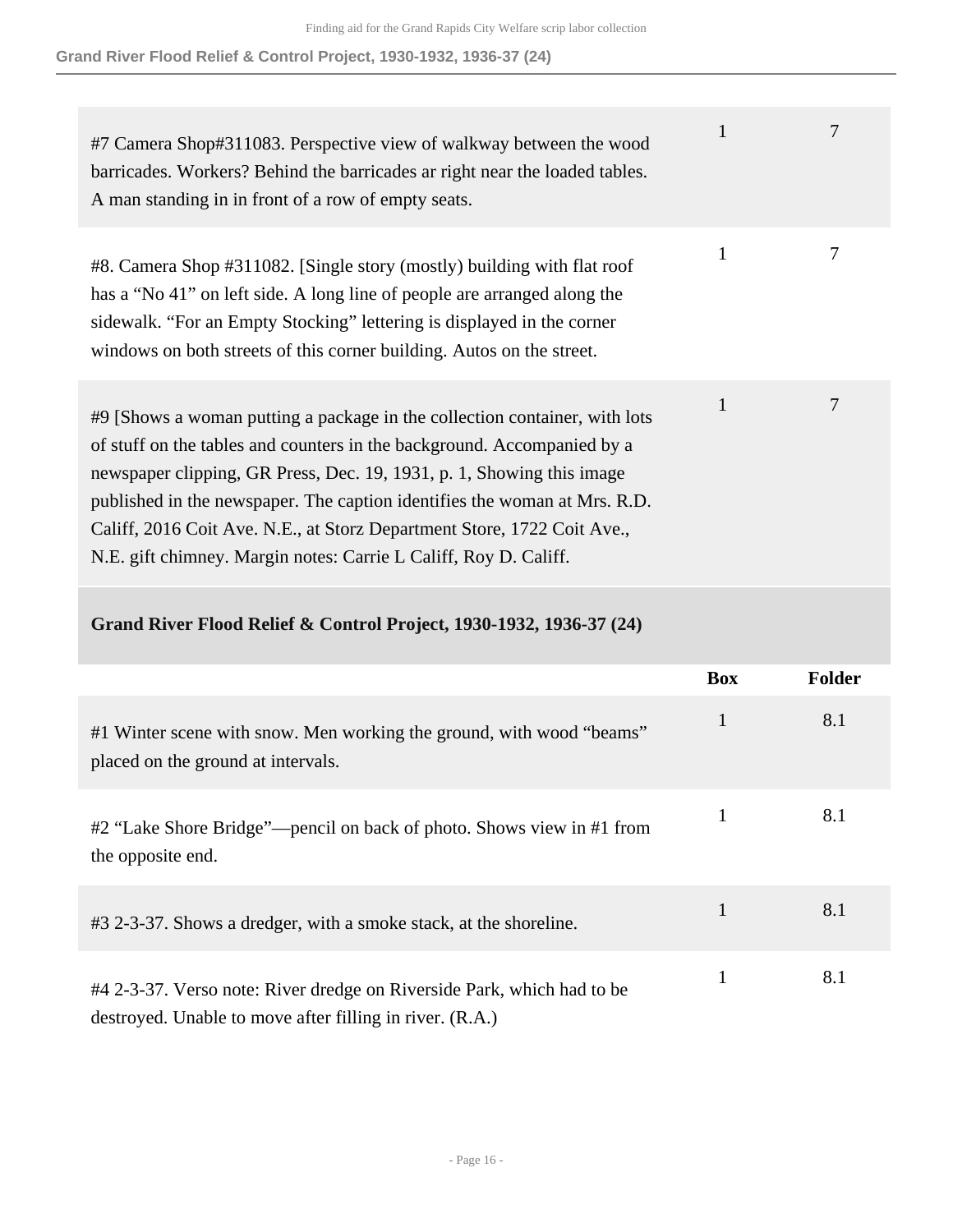**Grand River Flood Relief & Control Project, 1930-1932, 1936-37 (24)**

| #5 Fulton St. Gauge 1.04—printed in black in on the image lower right.<br>2-7-30. Obstruction in river at Lake Shore Bridge. Winter scene with<br>snow. "C.W. Darling"—cursitive, stamp on verso.                                                      | $\mathbf{1}$ | 8.1 |
|--------------------------------------------------------------------------------------------------------------------------------------------------------------------------------------------------------------------------------------------------------|--------------|-----|
| #6 Downstream at L.S. & M.S. Bridge. River $+$ 6.0 1-20-30. Shows a<br>watery landscape.                                                                                                                                                               | $\mathbf{1}$ | 8.1 |
| #7 1-2-30. Shows iron trestle(?) lower right. Watery view, with snow.<br>Stamp on verso: Order reprints by number XXX Public Service Lab. City<br>of Grand Rapids. C.W. Darling—cursive stamp.                                                         | $\mathbf{1}$ | 8.1 |
| #8 Obstructions in river at L.S. & M.S. Bridge. River +1.04. 2-7-30. [Date<br>also recorded on the telephone pole at the left. Wintery scene with snow.                                                                                                | $\mathbf{1}$ | 8.1 |
| #9. Upstream at L.S. & M.S. bridge. River +6.0. 1-20-30. Shows a bend in<br>the river with snow/ice floating on it, and winter trees on the banks.                                                                                                     | $\mathbf{1}$ | 8.1 |
| #10. $\frac{1}{2}$ mile above L.S. & M.S. bridge. River +2.7. 1-2-30. Shows a snowy<br>scene, possible from a road, with a near and shore row of trees, and the<br>river in the background. City labs stamp and Darling stamp on verso                 | $\mathbf{1}$ | 8.1 |
| #11. Up stream from L.S. & M.S. Bridge. River +2.7. 1-2-30. Shows<br>groups of poles sticking out of the water, with a winter, snowy landscape<br>behind. A water tower is in the distance at top left. City labs stamp and<br>Darling stamp on verso. | $\mathbf{1}$ | 8.1 |
| #12 12-16-36. Shows the river at left, with a large crane at work. Men at<br>work, probably in Riverside park. Cars parked at right.                                                                                                                   | $\mathbf{1}$ | 8.1 |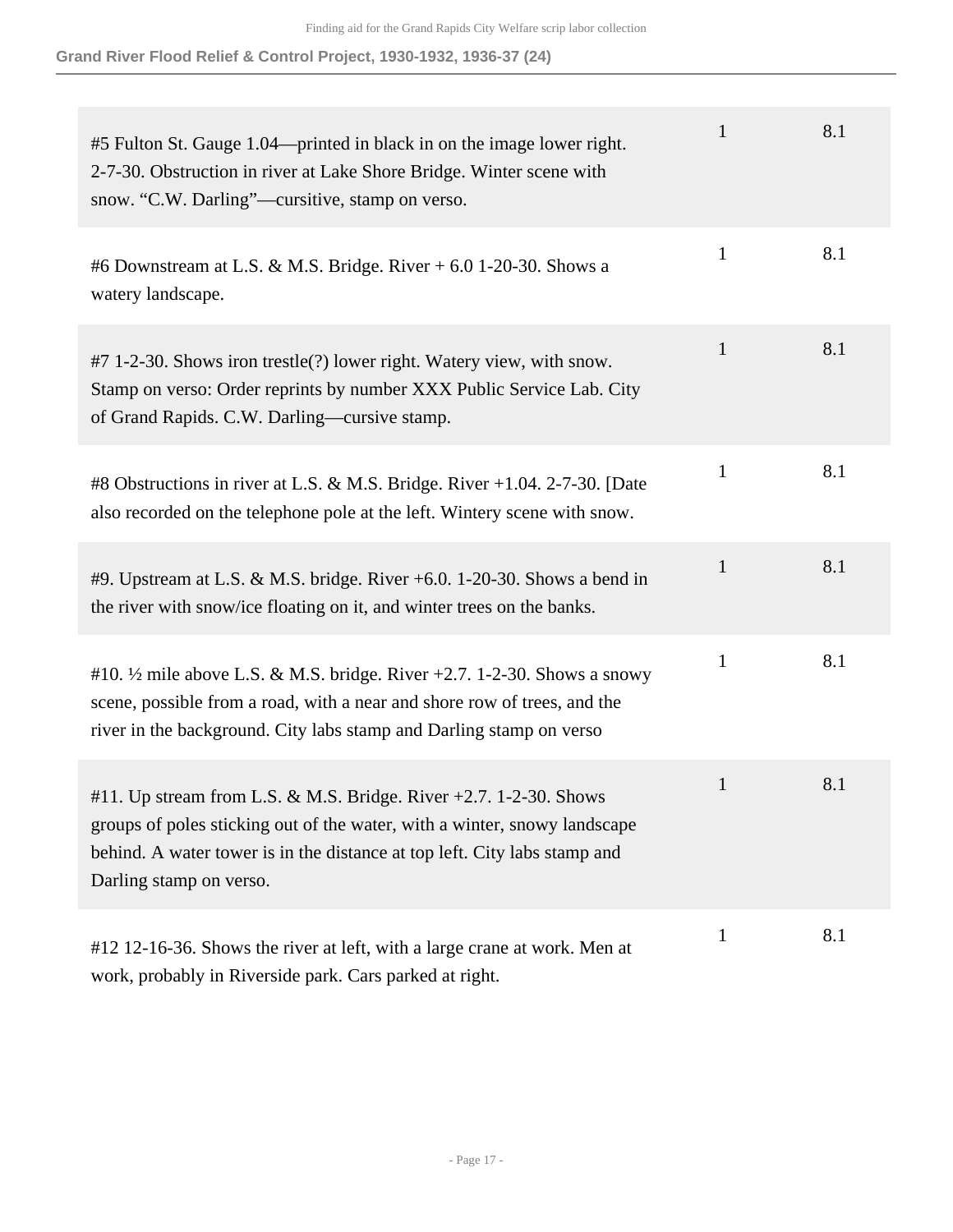**Grand River Flood Relief & Control Project, 1930-1932, 1936-37 (24)**

| #13. Dup. Of #12                                                                                                                                                                                                   | $\mathbf{1}$ | 8.1 |
|--------------------------------------------------------------------------------------------------------------------------------------------------------------------------------------------------------------------|--------------|-----|
| #14. 12-16-36. Shows the scene from the opposite end, with hills of stuff<br>along the bank, and an access road running along parallel to the river.                                                               | $\mathbf{1}$ | 8.1 |
| #15. Bissell Carpet Sweeper Co. factory along the river, with the tower<br>of the Grand Truck station at the bridge in the background. Men placing<br>stones along the riverbank in foreground.                    | $\mathbf{1}$ | 8.1 |
| #16.4-14-31. Grand River at lake Shore Bridge. [A road at the right                                                                                                                                                | $\mathbf{1}$ | 8.1 |
| #17. 11-4-31. Clearing River bank north of Wealthy St. Bridge [probably<br>on the west side] Shows the trestle bridge, and the cityscape in the<br>background.                                                     | $\mathbf{1}$ | 8.1 |
| #18. 8-1-31. Dredging river North of Lyon St. [Shows a concrete bridge,<br>with Voigt Mill / Crescent flour among the building in the background<br>behind the bridge. Men working in the river in the foreground. | $\mathbf{1}$ | 8.1 |
| #19 8-11-31. Scrip labor scalping, Grand River bottom. Bissell at right<br>behind the concrete bridge. Men working on the shore in the foreground,<br>under the bridge.                                            | $\mathbf{1}$ | 8.1 |
| #20. [Men working on the river bank in the foreground, with river behind,<br>and industrial building on the opposite river bank [West side?] Trestle<br>bridge to the left.                                        | $\mathbf{1}$ | 8.1 |
| #21. 10-8-30. Grand River near Lake Shore Bridge prior to flood relief<br>work.                                                                                                                                    | $\mathbf{1}$ | 8.1 |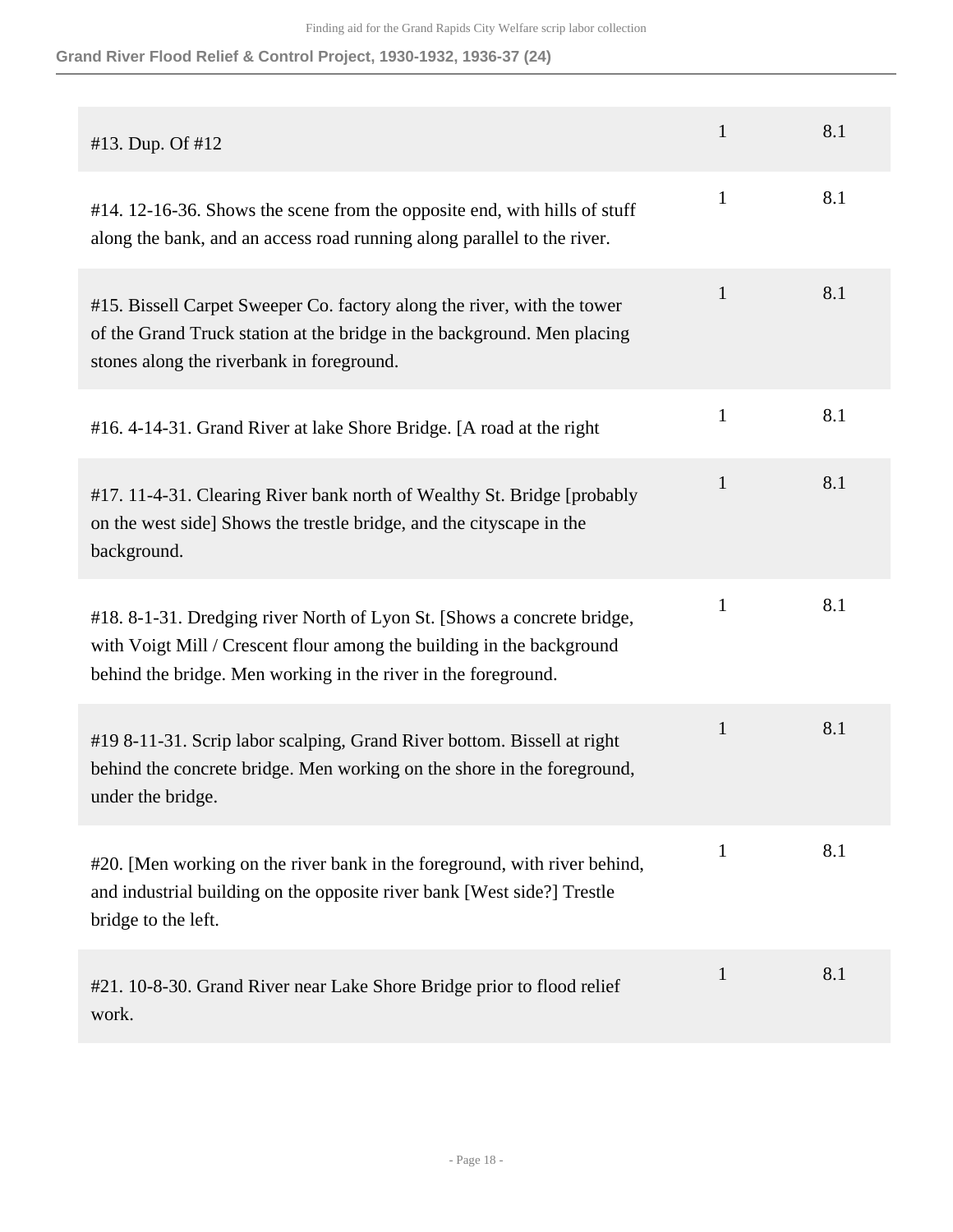| #22. 2-12-32. Flood Relief Project near sewage plant. [Shows the river<br>with shore at right.                                                                            | 8.1 |
|---------------------------------------------------------------------------------------------------------------------------------------------------------------------------|-----|
| #23. River Grading at Wealthy St. Shows men working on the shore.<br>"Public Service Garage" in the background, along with other buildings.<br>Trestle bridge upper left. | 8.1 |
| #24. 12-16-36. [A big log in the foreground, men working on the shore in<br>the background, with the river at the right.                                                  | 8.1 |

**Indian Mill Creek, 1930/31 (4)** 

|                                                                                                                                                                                                                           | <b>Box</b>   | <b>Folder</b> |
|---------------------------------------------------------------------------------------------------------------------------------------------------------------------------------------------------------------------------|--------------|---------------|
| #1. 2-7-30. [Between G.R. and North Park]                                                                                                                                                                                 | $\mathbf{1}$ | 8.2           |
| #2. 8-24-31. Grading slopes at Indian Mill Creek west of Turner Avenue.<br>[Imperial Furniture Co. factory in the background, train on the track, men<br>working on the hill between the track above and the creek below. | $\mathbf{1}$ | 8.2           |
| #3. 1-30-30 Indian Mill Creek [woody winter scene, with factory in the<br>distance background]                                                                                                                            | $\mathbf{1}$ | 8.2           |
| #4. 1-30-30 Indian Mill Creek [winter scene, with train just visible on the<br>rise at left]                                                                                                                              | $\mathbf{1}$ | 8.2           |
| Ken-O-Sha Park Project, 1930/31 (3)                                                                                                                                                                                       |              |               |
|                                                                                                                                                                                                                           | <b>Box</b>   | <b>Folder</b> |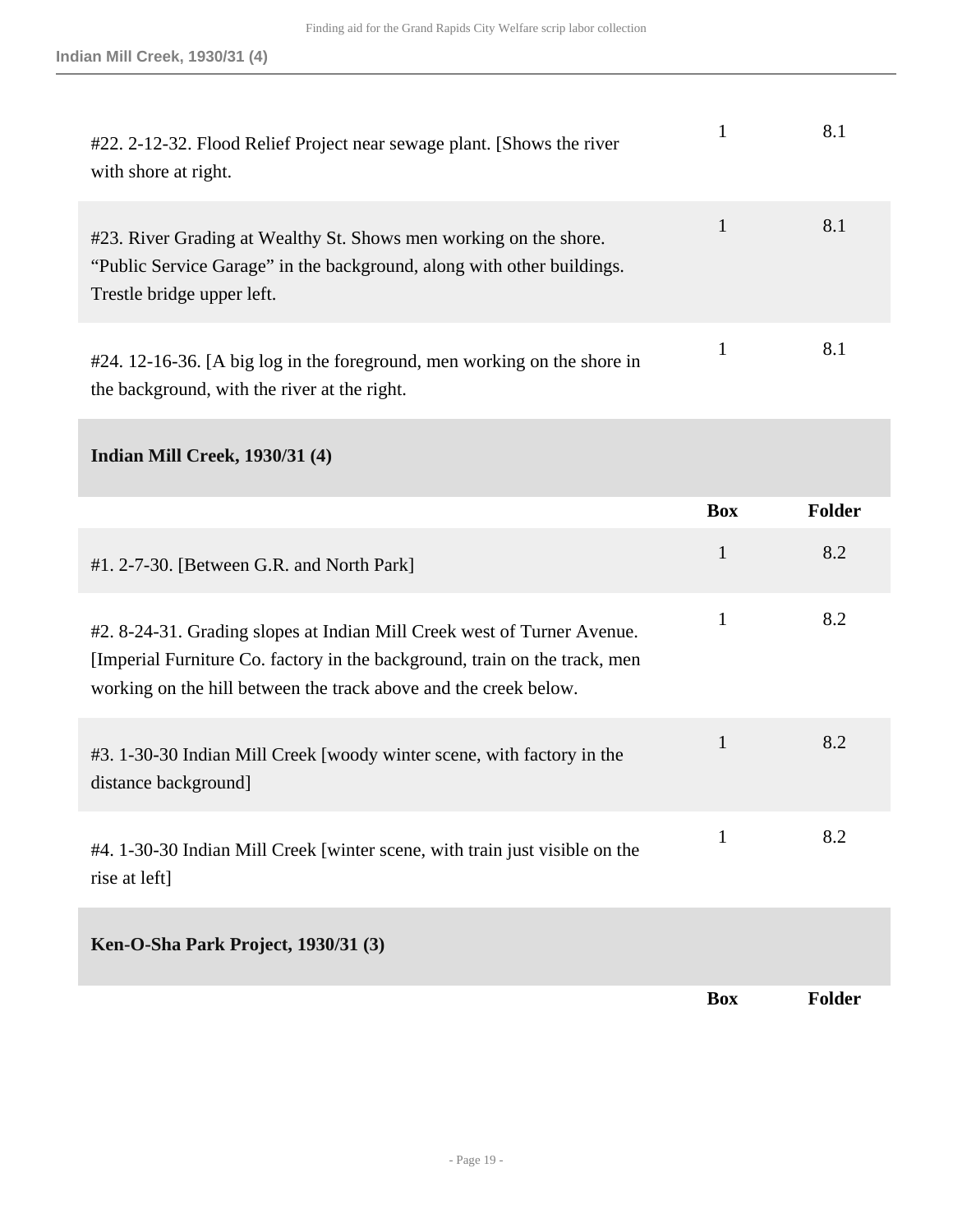| #1. 2-21-30 or 31. Filling in the roadway [Deep ruts in the mud; path with<br>vehicles cleared through the trees]                                                                     | 9 |
|---------------------------------------------------------------------------------------------------------------------------------------------------------------------------------------|---|
| #2. [Men working on road bed, with dump truck at end of work track.<br>Snowy scene.                                                                                                   | 9 |
| #3 9-21-31. 1 man standing in center of image, framed by a truck loaded<br>with dirt left and a moving vehicle right. Men in the distance, and an auto<br>center right in background. | 9 |

### **Lumber Salvaging, 1931 (2)**

|                                                                                                                                                                                                                                                                                                     | <b>Box</b> | <b>Folder</b> |
|-----------------------------------------------------------------------------------------------------------------------------------------------------------------------------------------------------------------------------------------------------------------------------------------------------|------------|---------------|
| #1 Salvage operations. 7-22-31. Piling salvaged lumber at pumping station.<br>[Shows logs in right corner foreground, with lots of pipes and pipe joints<br>behind, then men in trucks lifting lumber up or down to other men on top<br>of a pile of lumber. A building is in the right background. |            | 10            |
| #4 Lumber at City wholesale market. 8-11-31. [Men working with cut<br>lumber. Billboards in background. Golden Sales Co. large sign at right.<br>Houses on hilltop behind.                                                                                                                          |            | 10            |

### **Management Staff (1)**

|                                                                                                                                                                | <b>Box</b> | Folder |
|----------------------------------------------------------------------------------------------------------------------------------------------------------------|------------|--------|
| Officials #1. Officials in charge of Scrip Labor [Exterior view, group of<br>men standing, wearing coats, with hats in hand. Unidentified buildings<br>behind. |            | 11     |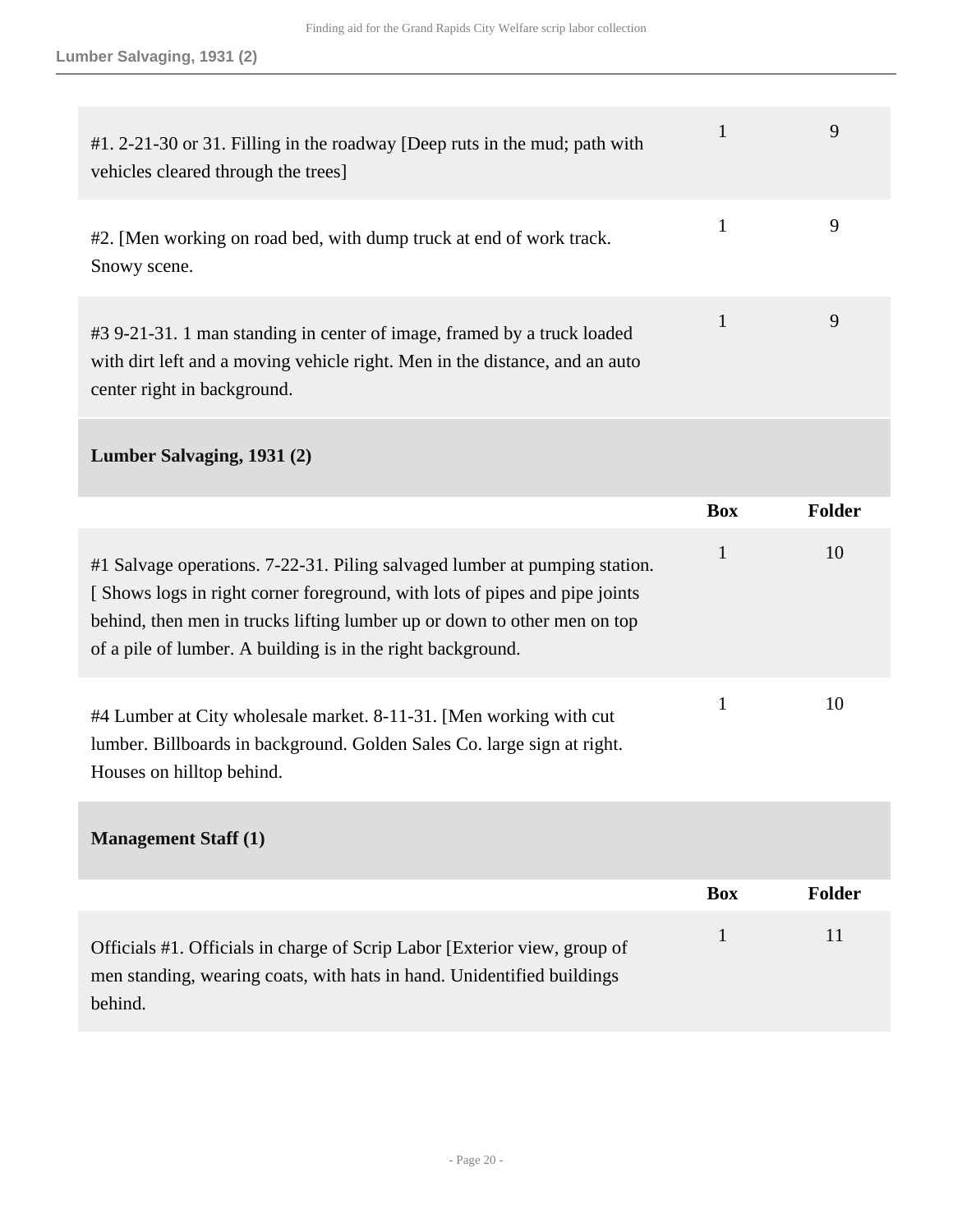### **North Park Project (4)**

|                                                                                                                                                                                   | <b>Box</b>   | <b>Folder</b> |
|-----------------------------------------------------------------------------------------------------------------------------------------------------------------------------------|--------------|---------------|
| North Park 1. "Park Offices"--pencil on back of photo. [Several small]<br>buildings, and a group of men near a truck in the center.                                               | $\mathbf{1}$ | 12            |
| Scrip Labor #2. "Grand Rapids rented tourist cabins at North Park, during<br>1930's"--back of photo, [with Grand River in background.                                             | $\mathbf{1}$ | 12            |
| No description. [Small building at left with "Office" on door. Buildings in<br>the right background. Lumber pile, and Grand River just visible through<br>the trees at the right. | $\mathbf{1}$ | 12            |
| No description. [Men working in a line, perhaps on fencing or other<br>layout. Large building in the right background. Small buildings dotting the<br>landscape.                  | 1            | 12            |

### **People. Goebel, Frank H. (2)**

|                                                                                                                                                                                                   | <b>Box</b> | <b>Folder</b> |
|---------------------------------------------------------------------------------------------------------------------------------------------------------------------------------------------------|------------|---------------|
| Officials 2. Frank H. Goebel Asst. City Engineer and Scrip labor<br>Supervisor [standing at the open door of auto, with field behind, and a<br>factory and water tower in the distant background. |            | 13            |
| Officials 3. Frank H. Goebel. Assistant City Eng. & Scrip Labor<br>Supervisor. [Standing in foreground in hat and coat, with large pipe being                                                     |            | 13            |
| lifted in the background. Truck to his right. Building with a Quaker Oats<br>add on the side behind.                                                                                              |            |               |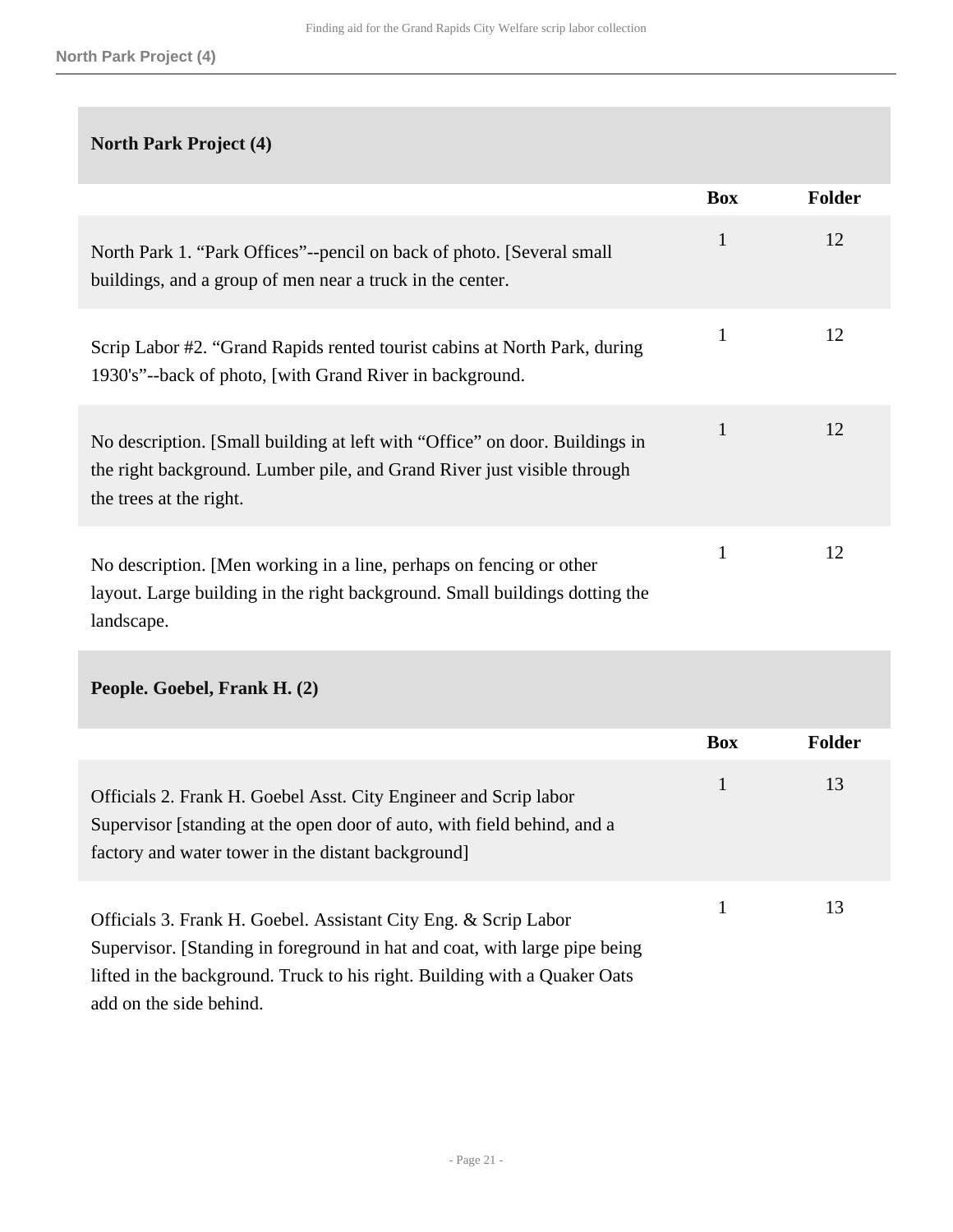### **Pickling, food Supply (1)**

|                                                                                                                                                                                                                                                        | <b>Box</b> | Folder |
|--------------------------------------------------------------------------------------------------------------------------------------------------------------------------------------------------------------------------------------------------------|------------|--------|
| City Welfare Dept. Food Supplies #5 54 Division So. Making Pickles for<br>next winters use. [Women with their hands in large tubs on a table in the<br>background. Men standing in foreground near large barrels, or at the right,<br>near large bags. |            | 14     |

#### **Potato Distribution, food supply (5)**

|                                                                                                                                                                                                                                                                                        | <b>Box</b>   | <b>Folder</b> |
|----------------------------------------------------------------------------------------------------------------------------------------------------------------------------------------------------------------------------------------------------------------------------------------|--------------|---------------|
| City Welfare Dept., Food Supply #3. 11-25-31. Loading potatoes for<br>Welfare Dept. [Interior view toward an open door, where items are being<br>loaded in a truck. Men carrying bags, bags stacked around on the floor,<br>barrels of potatos, people standing at left near the door. | $\mathbf{1}$ | 15            |
| City Welfare Dept., Food Supply #4. 11-25-31. Loading potatoes for<br>Welfare Dept. Exterior view of men with bags loading potatoes into a<br>truck parked in front of the open front door.                                                                                            | 1            | 15            |
| City Welfare Dept., Food Supply #7. 11-25-31. Weighting potatoes at<br>Sears Building. [Men in a basement space, with bags of potatoes. Loading<br>at the scale from a bucket into a bag. Potatoes piled in the corner in the<br>background.                                           | $\mathbf{1}$ | 15            |
| City Welfare Dept., Food Supply #8. 10-28-31. 10,000 BU. Potatoes in<br>City Welfare Store Room. [Basement setting, view length wise, with<br>potatoes loaded on a slope.                                                                                                              | 1            | 15            |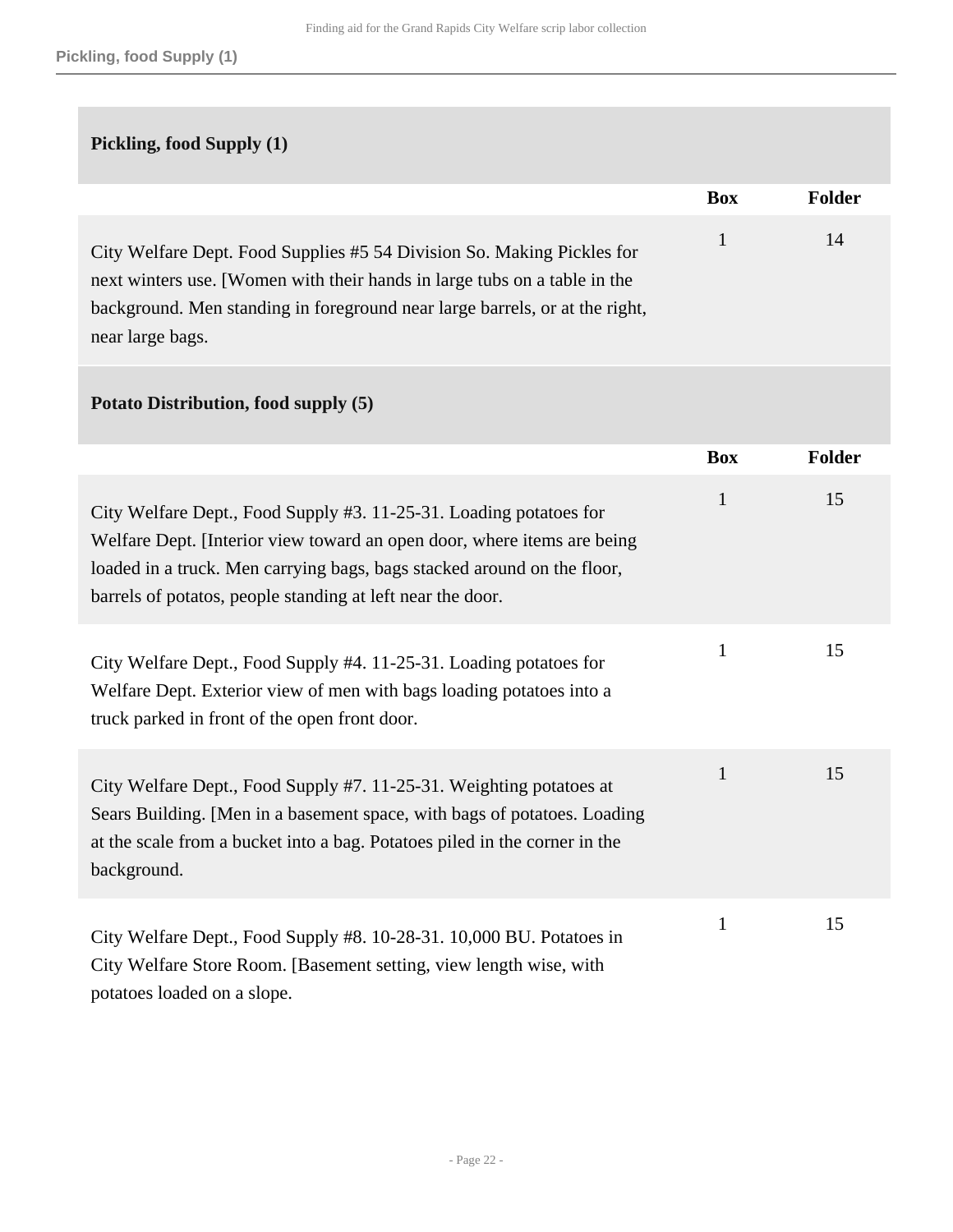| City Welfare Dept., Food Supply #11. 11-4-31. Potatoes stored by City  | 15 <sup>1</sup> |
|------------------------------------------------------------------------|-----------------|
| Welfare Department. "Part of 27,000 bu." [Basement setting, with large |                 |
| bins holdings lots of potatoes on either side of space                 |                 |

#### **Repair Shops, stoves, shoes, furniture (4)**

|                                                                                                                                                                                                                                                                                                                                                                | <b>Box</b>   | <b>Folder</b> |
|----------------------------------------------------------------------------------------------------------------------------------------------------------------------------------------------------------------------------------------------------------------------------------------------------------------------------------------------------------------|--------------|---------------|
| City Welfare Dept., Repair Dept. #3 Stove Repair Dept. Bond Ave., Social<br>Welfare. [Men in basement setting working at various devises, with Oak<br>Laurel Stove in right corner.                                                                                                                                                                            | $\mathbf{1}$ | 16            |
| City Welfare Dept., Repair Dept. #4. "Furniture, baby carriages, etc."--<br>pencil on back of photo [Men in basement setting, working. Man lower<br>right with carriage, Man at left with overturned table. Man in back working<br>on some kind of furniture, man in left background at unidentified tool,<br>saws hanging on the wall, coats hanging on pegs. | $\mathbf{1}$ | 16            |
| City Welfare Dept., Repair Dept. #5. Shoe Repair Dept. Bond Ave., Social<br>Welfare. [Narrow space, with brick walls and windows at the far end. Men<br>standing at machines by left wall, man working at a sewing devise in the<br>right foreground with shoes on the floor in the lower right corner. Men<br>working in the background near the windows.     | $\mathbf{1}$ | 16            |
| City Welfare Dept., Repair Dept. 6. Stove Repair Department. [Basement<br>setting, large rooms with numerous stoves. Men at various stoves. Stairs<br>just visible at the left. Chairs? Hanging upside down on the wall at the<br>right, may have legs cut off to sit lower during work.                                                                       | $\mathbf{1}$ | 16            |
| Richmond Park Project. Pool, bath house, Gerrit Folkringa, (14)                                                                                                                                                                                                                                                                                                |              |               |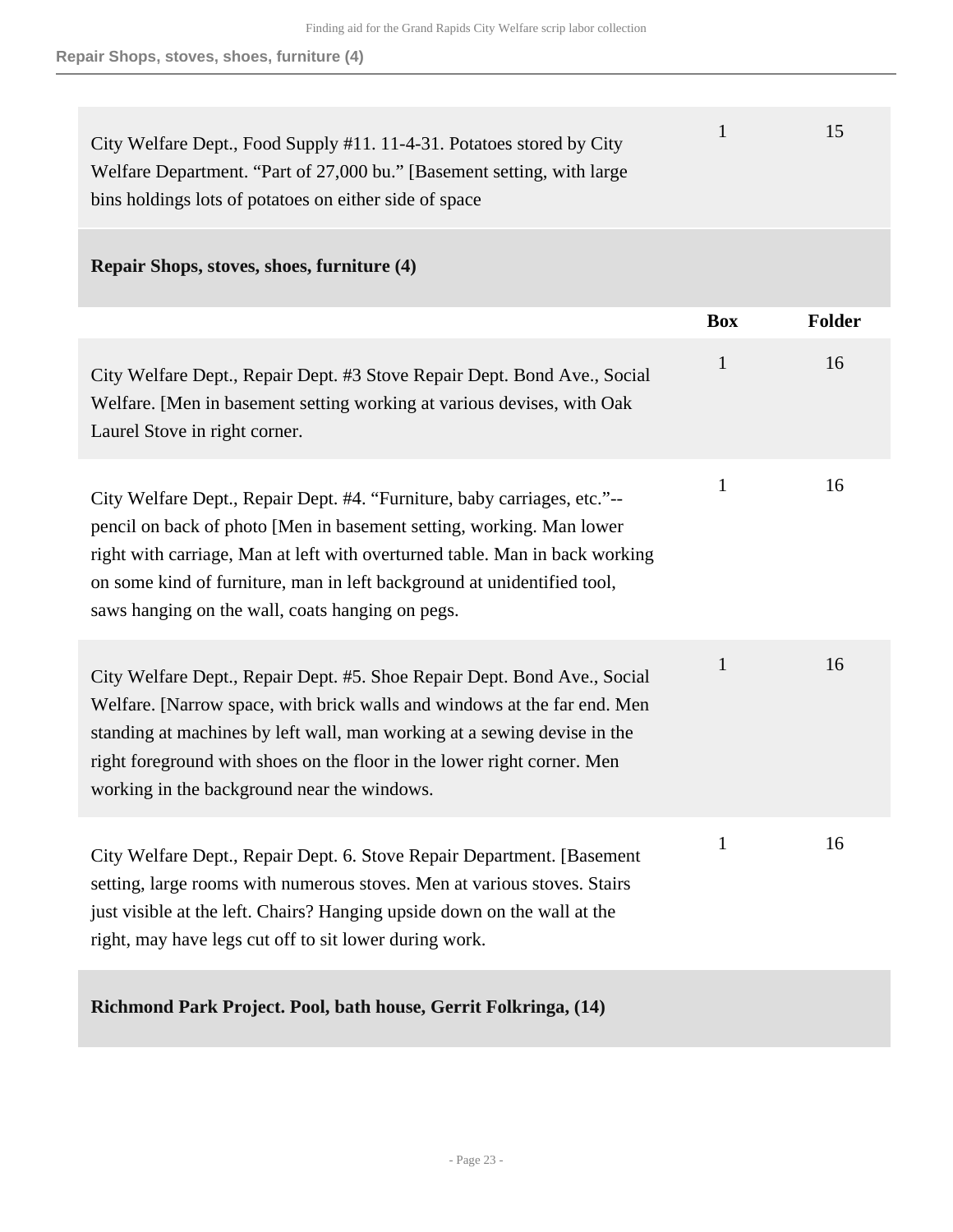**Richmond Park Project. Pool, bath house, Gerrit Folkringa, (14)**

|                                                                                                                                                                                                                                                                                                                                                         | <b>Box</b>     | <b>Folder</b> |
|---------------------------------------------------------------------------------------------------------------------------------------------------------------------------------------------------------------------------------------------------------------------------------------------------------------------------------------------------------|----------------|---------------|
| Richmond #1. Richmond Park Swimming Pool. 4. [Shows pool from a<br>short end looking the length with a street stretching into the horizon from<br>the far end of the pool. People are on or near the bleachers at left, and<br>people are on the two sides. Pool appears to be dry on the near end, and<br>perhaps is just being filled for the season. | $\overline{2}$ | $\mathbf{1}$  |
| Richmond #2. Richmond Park Swimming Pool. 3. Near view of men<br>working on the pool, construction using brick in the background, water<br>flowing into the pool.                                                                                                                                                                                       | $\overline{2}$ | $\mathbf{1}$  |
| Richmond #3. Richmond Pool and the bathhouse being built from<br>salvaged brick. 12-31-31 [Pool is empty. Hill with bare trees is behind the<br>construction, which is along a long side of the pool, and shows 5 arched<br>portals in the center.                                                                                                      | $\overline{2}$ | 1             |
| Richmond #4. Richmond Park Bath House, 2-15-32. Fenced pool. Roof on<br>bathhouse, with center poolside entrance covered with tarp. Bare trees, but<br>no snow on near ground.                                                                                                                                                                          | $\overline{2}$ | $\mathbf{1}$  |
| Richmond #5. Richmond Pool and Bath House Construction, Gerrit<br>Folkringa, foreman. [Folkringa in foreground. Camera man and camera on<br>a tripod. Full pool, with crowd standing along the far end.                                                                                                                                                 | $\overline{2}$ | $\mathbf{1}$  |
| Richmond #7. Richmond Park Bath House. 2-8-32. [Scaffolding in front of<br>center poolside entrance. Winter scene. Pool not visible, but suggested by<br>the fencing fainting visible in front of the pool house.                                                                                                                                       | $\overline{2}$ | 1             |
| Richmond #8. Richmond Park Bath House. Scaffolding along most of<br>the long pool side of the pool house. [Bare trees on the hill behind, but no                                                                                                                                                                                                        | 2              | $\mathbf{1}$  |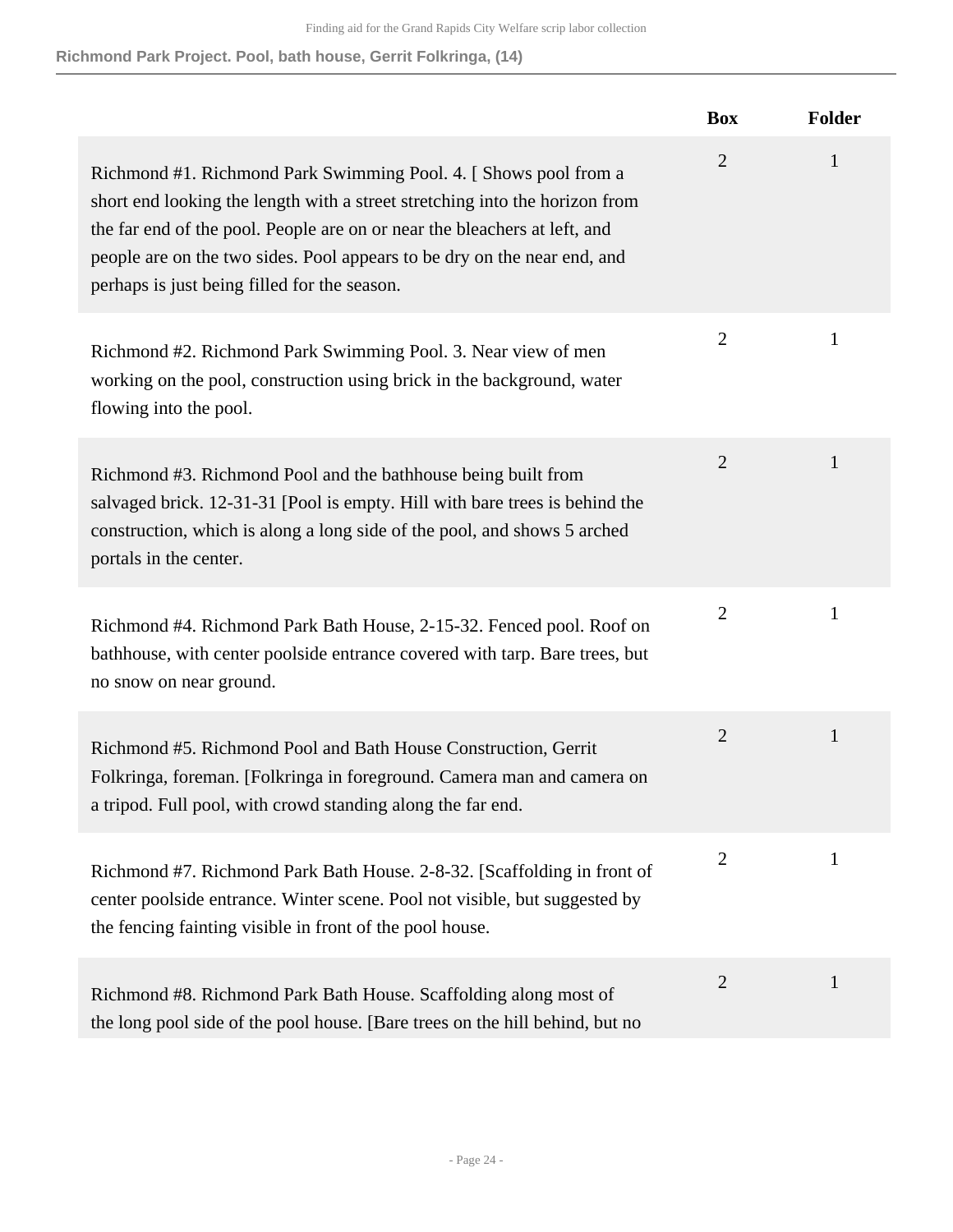| snow. Road up the hill in the right background. Pool behind fence in the<br>right foreground.                                                                                                                                                                                                                                                                                                                                                                                                                                                                                            |                |              |
|------------------------------------------------------------------------------------------------------------------------------------------------------------------------------------------------------------------------------------------------------------------------------------------------------------------------------------------------------------------------------------------------------------------------------------------------------------------------------------------------------------------------------------------------------------------------------------------|----------------|--------------|
| Richmond #9. Bath House at Richmond Park Pool. [Bird's eye view of<br>woodmen in center of pool house, early in the construction. View probably<br>taken from the hill behind the pool house, with a view toward the pool and<br>field, and road on the other side.                                                                                                                                                                                                                                                                                                                      | $\overline{2}$ | $\mathbf{1}$ |
| Richmond #10. A corner of Richmond Pool and the Bathhouse being built<br>of salvaged brick. 2-31-31. [Shows arches in center, no room, winter view,<br>pool behind fence.                                                                                                                                                                                                                                                                                                                                                                                                                | $\overline{2}$ | $\mathbf{1}$ |
| Richmond #11. N.W. Corner, showing Bath House foundation of<br>Richmond Pool. 12-3-31. [View from the bas of the hill, toward the pool,<br>with houses on the horizon.                                                                                                                                                                                                                                                                                                                                                                                                                   | $\mathbf{2}$   | $\mathbf{1}$ |
| Richmond #12. n.d. [Pool full of kids, with adults standing around the<br>outside, tents, autos and houses in the distance.                                                                                                                                                                                                                                                                                                                                                                                                                                                              | $\overline{2}$ | $\mathbf{1}$ |
| Richmond #13. Richmond Pool. Bathhouse foundation in background.<br>12-3-31. [Shows the bottom of the empty pool, toward construction.                                                                                                                                                                                                                                                                                                                                                                                                                                                   | $\mathbf{2}$   | $\mathbf{1}$ |
| Richmond #14. S.W. Corner, showing Bath House foundation of<br>Richmond Pool, 12-3-31. [View from the base of the hill with the pool to<br>the left of the photographer. Ben working on the foundation. Sunny date,<br>with shadow of the photographer(?), and tripod, in the foreground. Streets,<br>grading and widening #5. Tamarack Ave. grading at Richmond Park.<br>Pavement crossing the view in the foreground, and apparent pavement<br>at the left. Cleared ground stretching into the distance with utility polls<br>stretch parallel to the ground. People in coats walking. | 2              | $\mathbf{1}$ |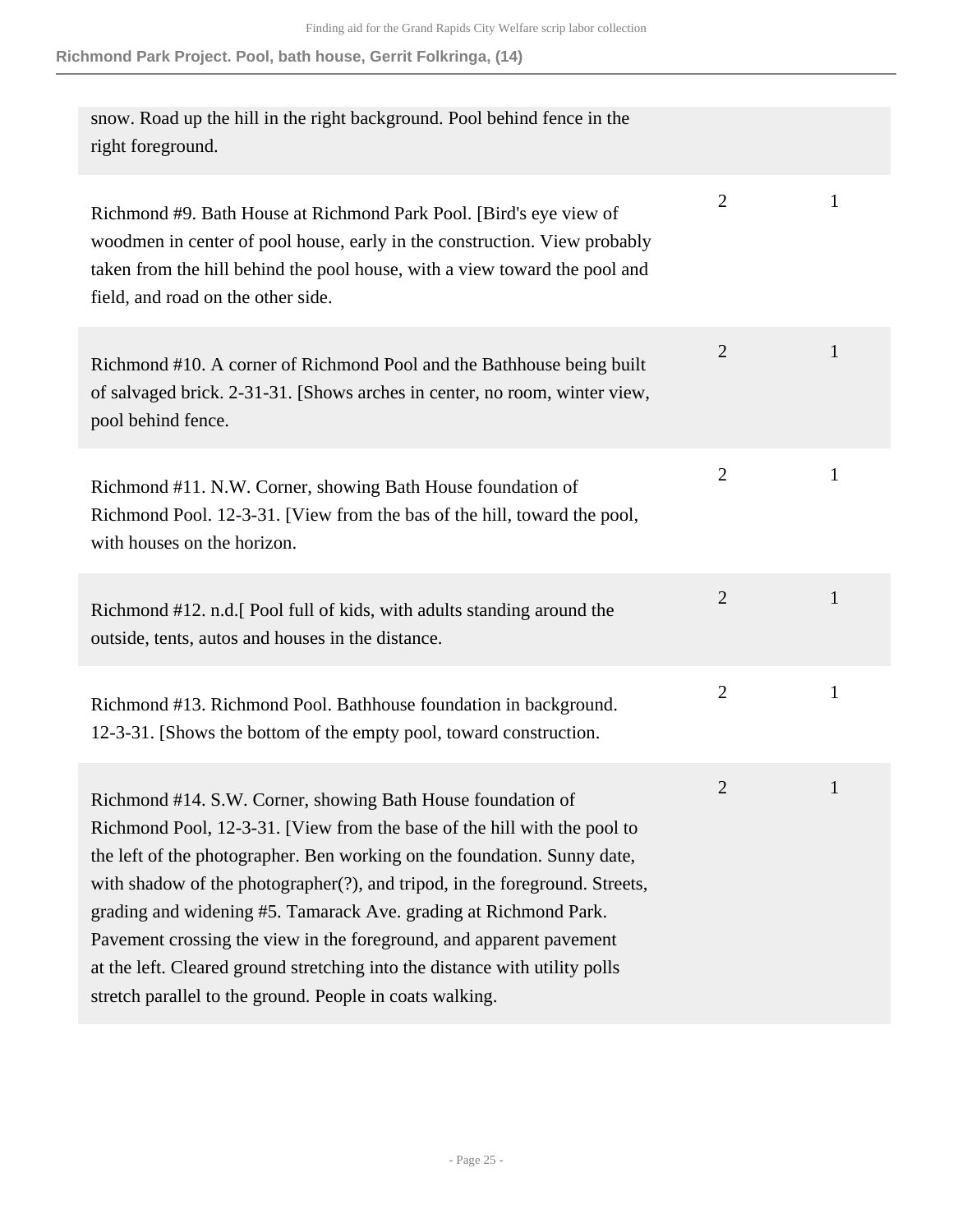#### **Riverside Park (8)**

|                                                                                                                                                          | <b>Box</b>     | Folder         |
|----------------------------------------------------------------------------------------------------------------------------------------------------------|----------------|----------------|
| Riverside #1. Riverside Park. 2-12-32. [Shows men with wheelbarrows.<br>Cold weather, with turned up collars. Shed, with small square window at<br>left. | $\overline{2}$ | $\overline{2}$ |
| Riverside #2. Pond at Riverside Park. 6-4-31. [Shows river in the<br>background, men working at something in the center, rough ground in<br>foreground.  | $\overline{2}$ | $\overline{2}$ |
| Riverside #3. Riverside Park, near old hydraulic works. 5-20-31. River on<br>the left. Possible construction between trees center right.                 | $\overline{2}$ | $\overline{2}$ |
| Riverside #4. Riverside Park, old hydraulic works. 6-4-31. Men digging<br>near an old foundation. River behind from the left.                            | $\overline{2}$ | 2              |
| Riverside #5. Clearing in Riverside Park. [Winter, no leaves on tree, but no<br>snow on ground. Swampy damp area.                                        | $\overline{2}$ | $\overline{2}$ |
| Riverside #6. Old Hydraulic works at Riverside Park. 5-29-31. [Shows]<br>road at left. A few men standing near the excavation of the old foundation.     | $\overline{2}$ | $\overline{2}$ |
| Riverside #7. Pool built by Scrip Labor at Riverside Park. [Pool is sunken,<br>with a rocky border at the water line, and a rock island near the center. | $\overline{2}$ | 2              |
| Riverside #8. Building slops at Riverside Park. 8-22-31. [Men working on<br>the slops to the sunken pool.                                                | $\overline{2}$ | $\overline{2}$ |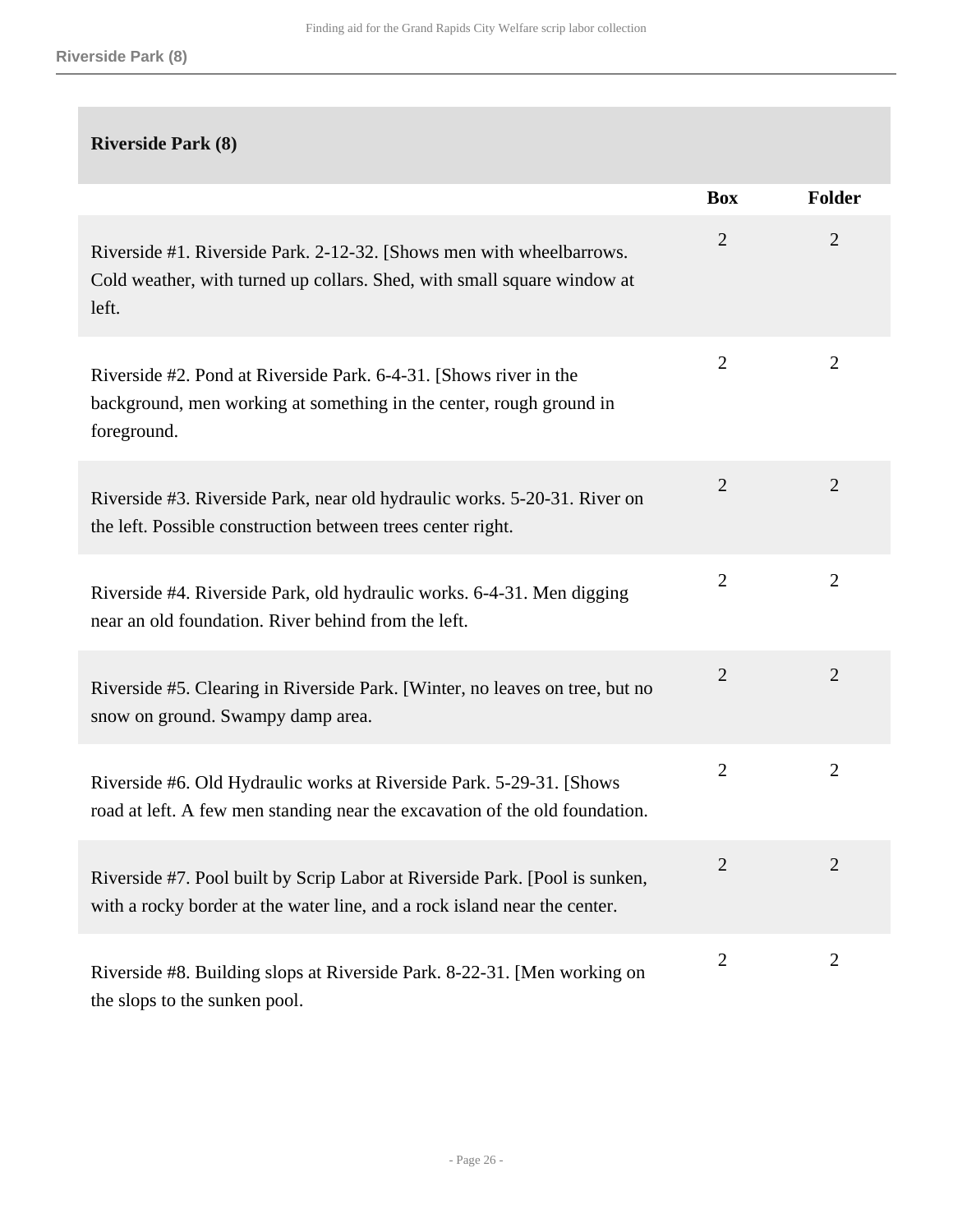#### **Roosevelt Park, Community House Project, Jan. 1943 (2)**

|                                                                                                                                                                                                                                                            | <b>Box</b> | <b>Folder</b> |
|------------------------------------------------------------------------------------------------------------------------------------------------------------------------------------------------------------------------------------------------------------|------------|---------------|
| Roosevelt #1 and #2. Near duplicate images, showing the single story<br>building with basement and steep roof(attic?), with two sets of double<br>doors near the chimney at right. Many multi pane windows along the<br>vertical side. Winter flat ground. | 2          | 3             |
| <b>Scrip Facsimile (1)</b>                                                                                                                                                                                                                                 |            |               |
|                                                                                                                                                                                                                                                            | <b>Box</b> | <b>Folder</b> |
|                                                                                                                                                                                                                                                            |            |               |

| Photo of a sheet of "Grand Rapids, Mich. Work Voucher No. C              |  |
|--------------------------------------------------------------------------|--|
| $76926 - 76930 = $1.00$ and D12881-102885, for \$.20, good for groceries |  |
| at the City Store.                                                       |  |

#### **Sewage Plant Project, 1931, 1936-37 (12 images, 13 items due to split photo), Booster Station (1)**

|                                                                                                                                                                                                                                                                 | <b>Box</b> | <b>Folder</b> |
|-----------------------------------------------------------------------------------------------------------------------------------------------------------------------------------------------------------------------------------------------------------------|------------|---------------|
| Sewage Disposal #1. Sewage Disposal Plant before beautifying with scrip<br>labor 1931. [Bird's eye view.]                                                                                                                                                       | 2          | 5             |
| Sewage Disposal #2. Sewage Disposal Plant after beautifying with scrip<br>labor, 1931. [Bird's eye view, showing road cutting diagonally through<br>the image. 3 smoke stacks in the background. [oversized, which has been<br>folded and is now torn in center | 2          | 5             |
| Sewage Disposal #3. 2-11-36. [2 men on top of an unidentified<br>construction in a snowy scene.                                                                                                                                                                 | 2          | 5             |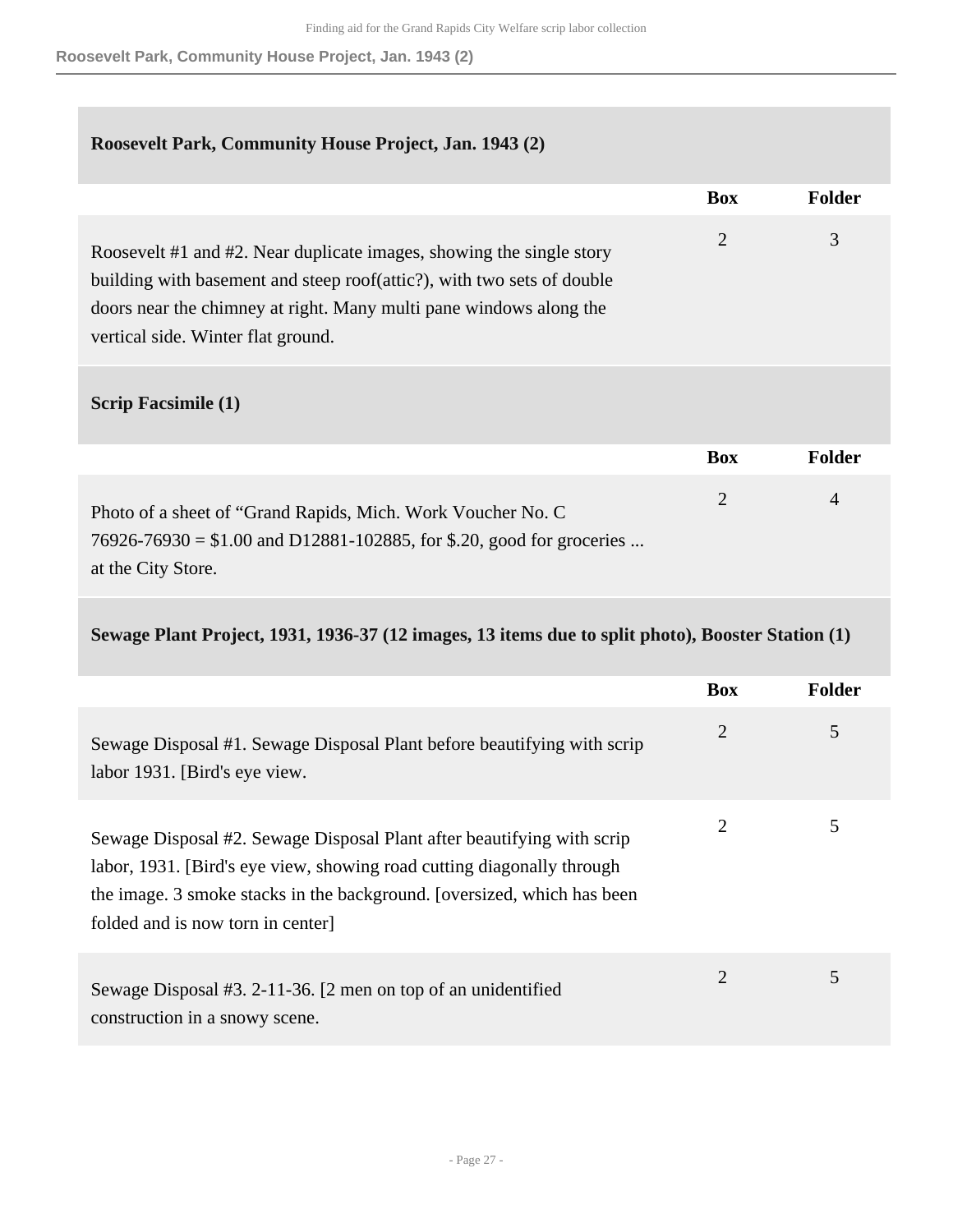**Sewage Plant Project, 1931, 1936-37 (12 images, 13 items due to split phot...**

| Sewage Disposal #4. 3-1-37. Road to property with autos in foreground,<br>one near an outhouse. Structures in the background. A little snow still on<br>the ground.                                                                                        | $\overline{2}$ | 5 |
|------------------------------------------------------------------------------------------------------------------------------------------------------------------------------------------------------------------------------------------------------------|----------------|---|
| Sewage Disposal #5. City Scrip workers at the sewage disposal plant. Mr.<br>J. Rumsey, Sept. 2nd from right on front row. [Men seated on a hill, in a<br>triangle. Steel girders or bridge at top of hill, and a brick building in the<br>background left. | $\overline{2}$ | 5 |
| Sewage Disposal #6. Start of paving at sewage disposal plant. 7-18-31.<br>[Men digging, working on a road bed, and a ditch at right. Building behind<br>the trees background left. Street light at end of new road, near truck.                            | $\overline{2}$ | 5 |
| Sewage Disposal #7. [ID cut off at bottom] 7-8-31. [Men working on a<br>slope, top and bottom. Dump truck center right. Top of Steel construction<br>and building, and tank just visible behind the hill in background.                                    | $\overline{2}$ | 5 |
| Sewage Disposal #8. New concrete road approach to Sewage Disposal<br>Plant. [View with road running into the horizon, with river on the<br>left. "closed" sign on a fence at right. Iron rail fencing along the road.<br>Streetlights line the road.       | $\overline{2}$ | 5 |
| Sewage Disposal #10. 6-13-31. Front of auto just visible in lower left<br>corner. River or sewage pool in the background. Men digging.                                                                                                                     | 2              | 5 |
| Sewage Disposal #11.30 Inch Filtration Plant Outlet. 7-18-31. [Appears]<br>to be dry ground in foreground. Men working near center of image, man<br>with wheelbarrow moving toward center right. Wall in background, pool<br>or river at right.            | $\overline{2}$ | 5 |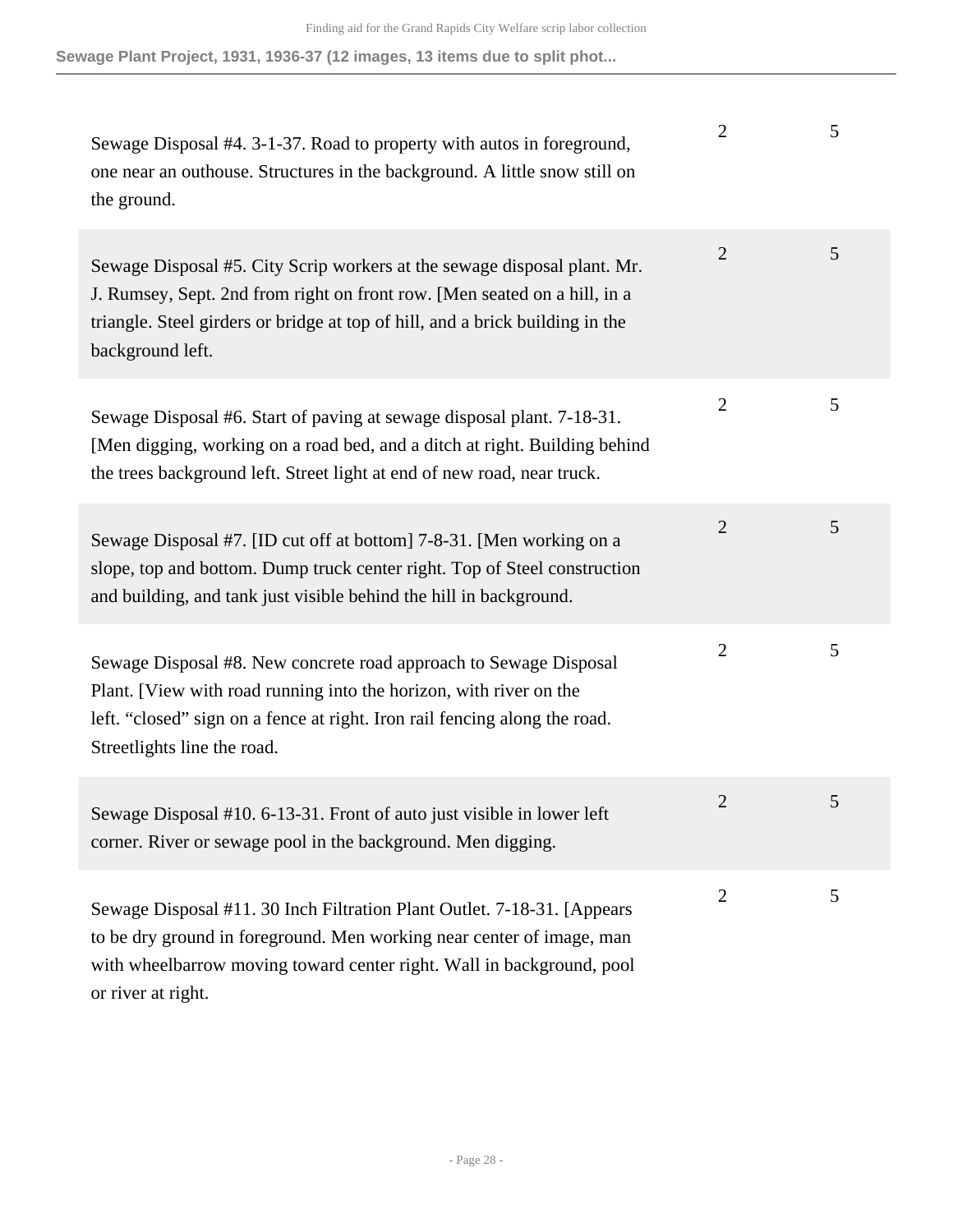| Sewage Disposal unnumbered. Experimental farming at sewage treatment<br>plant. 7-18-31. [Men, including African Americans, hoeing, levy? in<br>background.                                                                                                                                                                                                                                           | $\overline{2}$ | 5             |
|------------------------------------------------------------------------------------------------------------------------------------------------------------------------------------------------------------------------------------------------------------------------------------------------------------------------------------------------------------------------------------------------------|----------------|---------------|
| No ID. 6-16-31. [Bird's eye view perhaps toward sewage plant pools in the<br>background. Roof of "Round" building at right, has several smoke vents<br>on top. Fence, shed and hilly constructions at left.                                                                                                                                                                                          | $\overline{2}$ | 5             |
| Booster Station at Hall St. and Godfrey Ave. 8-12-31. [Appears to be<br>construction on a street corner, with a hill in the background to fencing and<br>other construction behind the hill. Men are working, primarily on the roof<br>of the small brick structure at street level.                                                                                                                 | $\overline{2}$ | 5             |
| <b>Snow Removal Project (6)</b>                                                                                                                                                                                                                                                                                                                                                                      |                |               |
|                                                                                                                                                                                                                                                                                                                                                                                                      |                |               |
|                                                                                                                                                                                                                                                                                                                                                                                                      | <b>Box</b>     | <b>Folder</b> |
| Snow Removal #1. Snow removal with scrip labor. Winter 1931-1932.<br>[Men with shovels                                                                                                                                                                                                                                                                                                               | $\overline{2}$ | 6             |
| Snow Removal #2. Snow removal with scrap lable, Winter 1931-1932.<br>3-23-31. [Perhaps taken at same time as #1 above, view is from the end<br>of the snowbank, toward the conveyor, with several men standing on<br>the sidewalk watching the process. Sign for "Kate's Cafeteria" behind<br>watchers, known from City Directory to be at 159 Ottawa Ave., N.W., in<br>the Water Klingman Building] | $\overline{2}$ | 6             |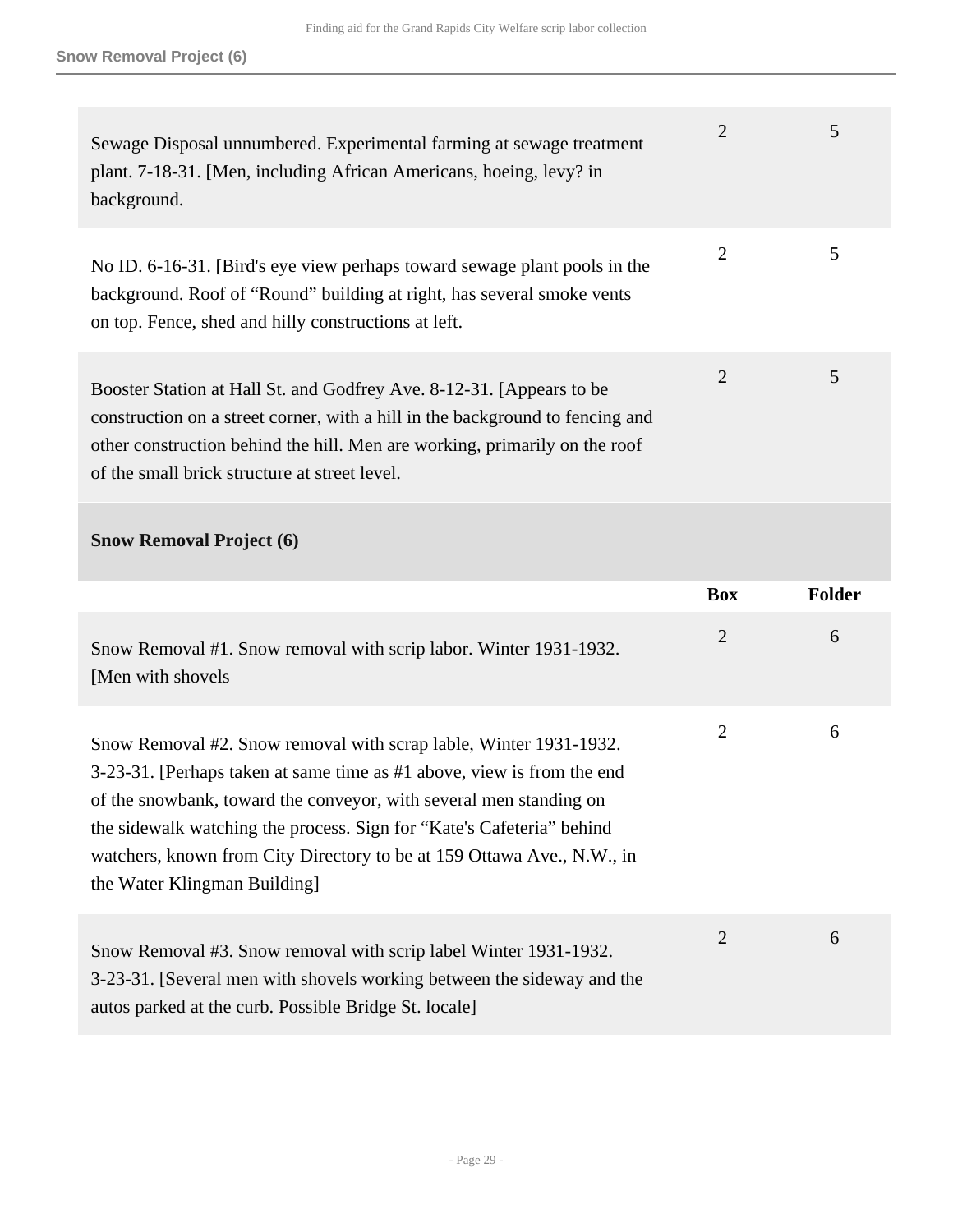**Social Center (Spring Street C.R. Church? And other locations? (12)**

| Snow Removal #4. Snow removal with scrip label. Winter 1931-1932.<br>[246 Ionia, Mapes Nebelius Cadillac Co. Snow removal truck and<br>conveyor with workers in from of the Cadillac Co., with view down the<br>street] |   | 6 |
|-------------------------------------------------------------------------------------------------------------------------------------------------------------------------------------------------------------------------|---|---|
| Snow Removal #5. Snow removal with scrip label Winter 1931-32. [W.<br>Fulton St., Mar. 23, 1932. Workers shoveling into several truck. A filling<br>station is behind the trucks.                                       | 2 | 6 |
| Snow Removal #6. Snow removal with scrip label, Winter, 1931-1932.<br>[West Fulton?, Mar. 23, 1932]                                                                                                                     | 2 | 6 |

#### **Social Center (Spring Street C.R. Church? And other locations? (12)**

|                                                                                                                                                                                                                                                                                                    | <b>Box</b>     | <b>Folder</b> |
|----------------------------------------------------------------------------------------------------------------------------------------------------------------------------------------------------------------------------------------------------------------------------------------------------|----------------|---------------|
| City Welfare Dept. Social Center #1. Old #15. [Caucasian man seated left<br>with shoe off. African American man seated right, with hammer, working<br>on a shoe. A table between them, a Christmas tree behind the table, and a<br>crowd of people seated looking toward the left, behind the tree | $\overline{2}$ | 7             |
| City Welfare Dept., Social Center #2. Old #4 [Cooking. 4 men, 3 are<br>wearing jackets or aprons. One stirring a pot on the stove.                                                                                                                                                                 | $\overline{2}$ | 7             |
| City Welfare Dept. Social Center #3. [Group of men seated a long tables at<br>right, eating. Other men seated on benches at left, waiting(?), with possible<br>sleeping facilities behind them. Coats and hats hung at lower and upper<br>level along the walls.]                                  | $\overline{2}$ | 7             |
| City Welfare Dept. Social Center #4. [Image shows a church with lettering<br>either side of door "City Social Center" Verso notes: Spring St. Christian                                                                                                                                            | $\overline{2}$ | 7             |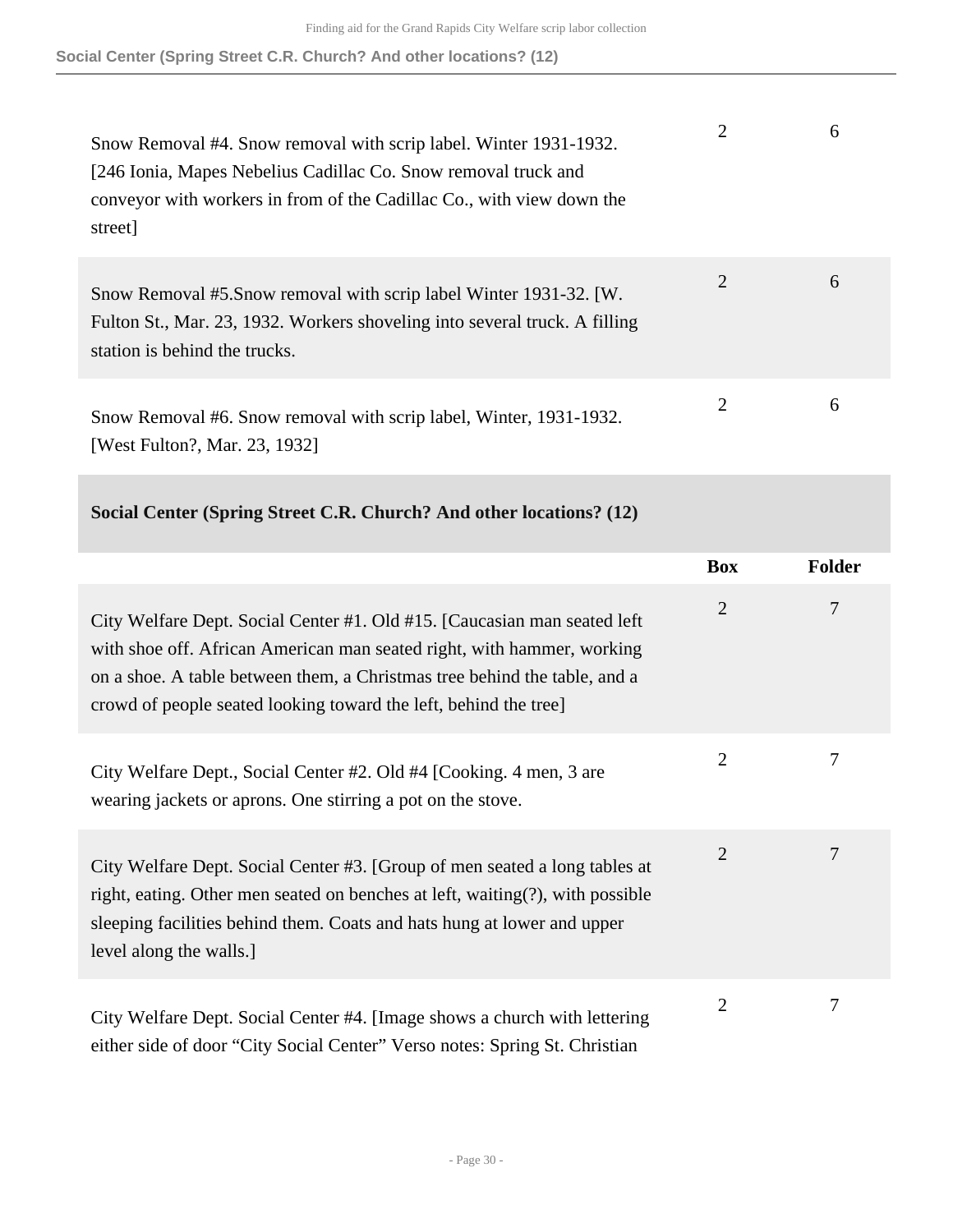Reformed Church?? "Thru the generosity of Ryskamp Bros, this building was donated to the city during the winter of 1930 and spring of 1931 for the housing of the single, unemployed men."

| City Welfare Dept., Social Center #5. [Bird's eye view of scene in #3<br>above. Two rows of men seated at tables eating. A row of men seated<br>opposite, with bunk beds in 3 close rows behind. A Christmas Tree is at<br>the left in this image.                                                                | $\overline{2}$ | 7 |
|-------------------------------------------------------------------------------------------------------------------------------------------------------------------------------------------------------------------------------------------------------------------------------------------------------------------|----------------|---|
| City Welfare Dept., Social Center #6. [City Social Center Church, winter<br>scene, with 2 men standing at the entrance. Verso notes: Between Oaks<br>and Cherry Street. "Building donated by Ryskamp Bros. Until June 1,<br>1931 to be used as a municipal clubhouse for the homeless and jobless<br>single men." | $\overline{2}$ | 7 |
| City Welfare Dept. Social Center #7. Dup. Of #3 above.                                                                                                                                                                                                                                                            | $\overline{2}$ | 7 |
| City Welfare Dept. Social Center #8. [Sleeping Quarters] Shows a factory<br>type building with upright supports in a large space. Cots are placed in<br>several rows close together throughout the space. Numbers written on the<br>floor mark the number of the cot.                                             | $\overline{2}$ | 7 |
| City Welfare Dept. Social Center #9. Reading Room at Social Center.<br>Shows men seated at tables playing cards. Some men are seated on a bench<br>near a wall at right, reading. Other men are standing, some with reading<br>matter.                                                                            | $\overline{2}$ | 7 |
| City Welfare Dept. Social Center #10. Dining Room, Bond Ave., Social<br>Center. [Shows a long narrow space filled with several long tables, full of<br>men eating. Bird's eye view, with 3 arched windows a the other end of the<br>space.                                                                        | 2              | 7 |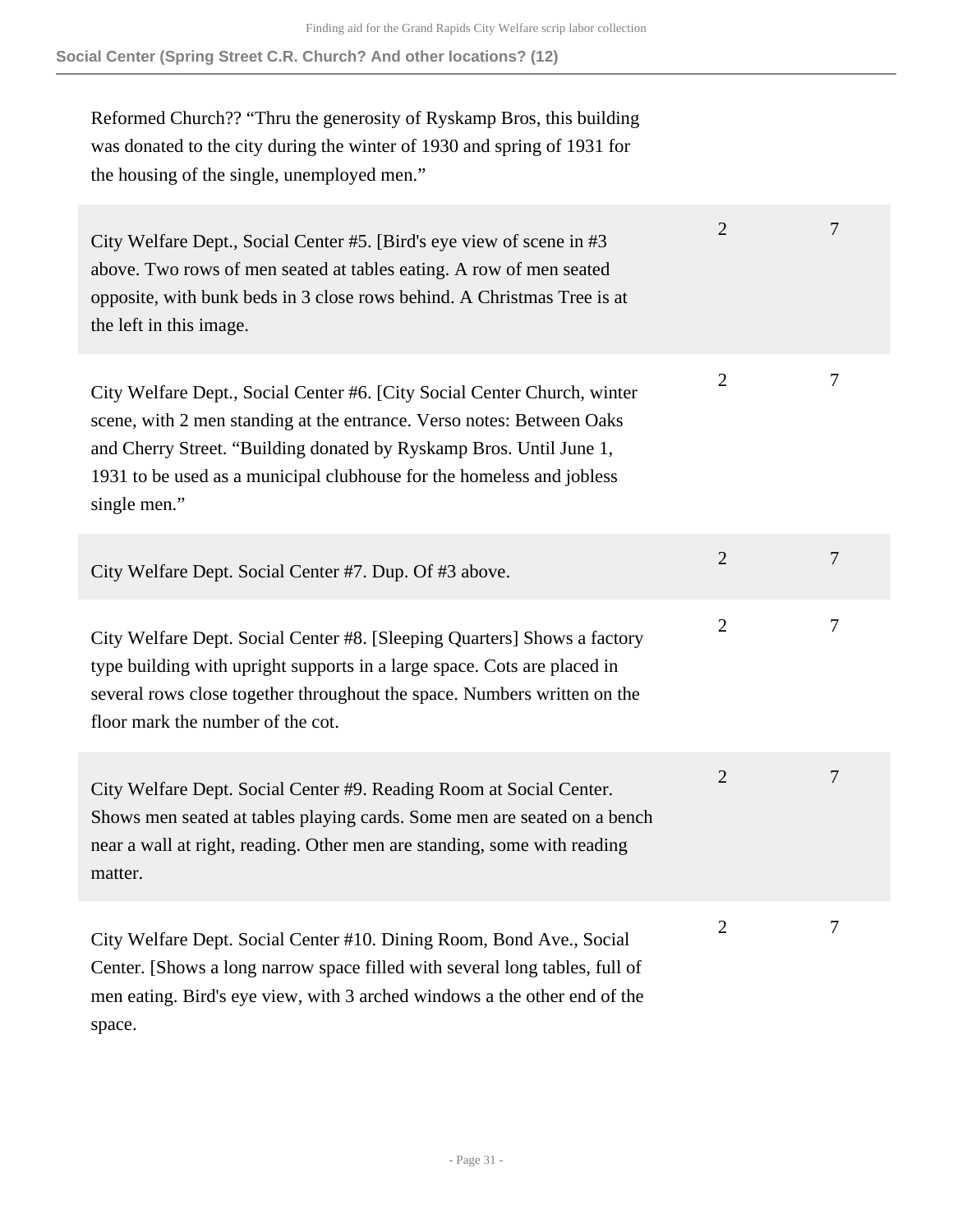#### **Storm Sewer Construction, Godfrey and Broadway Aves. (4)**

| City Welfare Dept., Social Center #11. [Barber at work on an older man<br>with a mustache seated in the chair. Mirror behind.                                                                                                                                                                         | 2 |  |
|-------------------------------------------------------------------------------------------------------------------------------------------------------------------------------------------------------------------------------------------------------------------------------------------------------|---|--|
| City Welfare Dept., Social Center #12. Old #13. [3 Showers with round<br>overhead curtain rings. The ring at the left is occupied with the canvas(?)<br>shower curtain covering the occupant. A man in a suit has opened the<br>lid of a container marked "Water Line" on the end. A Western Electric | 2 |  |
| container is at the right, with a wash devised on top.                                                                                                                                                                                                                                                |   |  |

#### **Storm Sewer Construction, Godfrey and Broadway Aves. (4)**

|                                                                                                                                                                                                                                                                                                                                                                          | <b>Box</b>     | <b>Folder</b> |
|--------------------------------------------------------------------------------------------------------------------------------------------------------------------------------------------------------------------------------------------------------------------------------------------------------------------------------------------------------------------------|----------------|---------------|
| Salvage Operations #2. Clearing steel sewer forms. 8-11-31. [Market]<br>S.W.; Blue Valley Creamery Co. building in background.]                                                                                                                                                                                                                                          | $\overline{2}$ | 8             |
| Sewage Disposal #9. Godfrey Ave. Sewer Job. [View down the street, with<br>a factory at the right. Men working in the street near the factory.                                                                                                                                                                                                                           | $\overline{2}$ | 8             |
| Sewage Disposal #12. Godfrey Ave., Sewr [Sewer] Job. 2-12-32. Same<br>location as above, but the street has been opened up and wooden framing<br>has been set up. A couple of cranes are at the left and other vehicles. The<br>factory is at the right. The same water tanks and building with a curved<br>front roof line as seen in #9, are at the end of the street. | $\overline{2}$ | 8             |
| Streets #35. Laying 30" storm sewer in Broadway Ave. [Broadway 30"<br>sewer Webster to Richmond. Shows a large pipe above the framed trench<br>in the street. Men are working with the pipe, hung from a wench, with<br>a truck in the right foreground. Houses are seen down the street with a<br>grocery nearest the workers.                                          | $\overline{2}$ | 8             |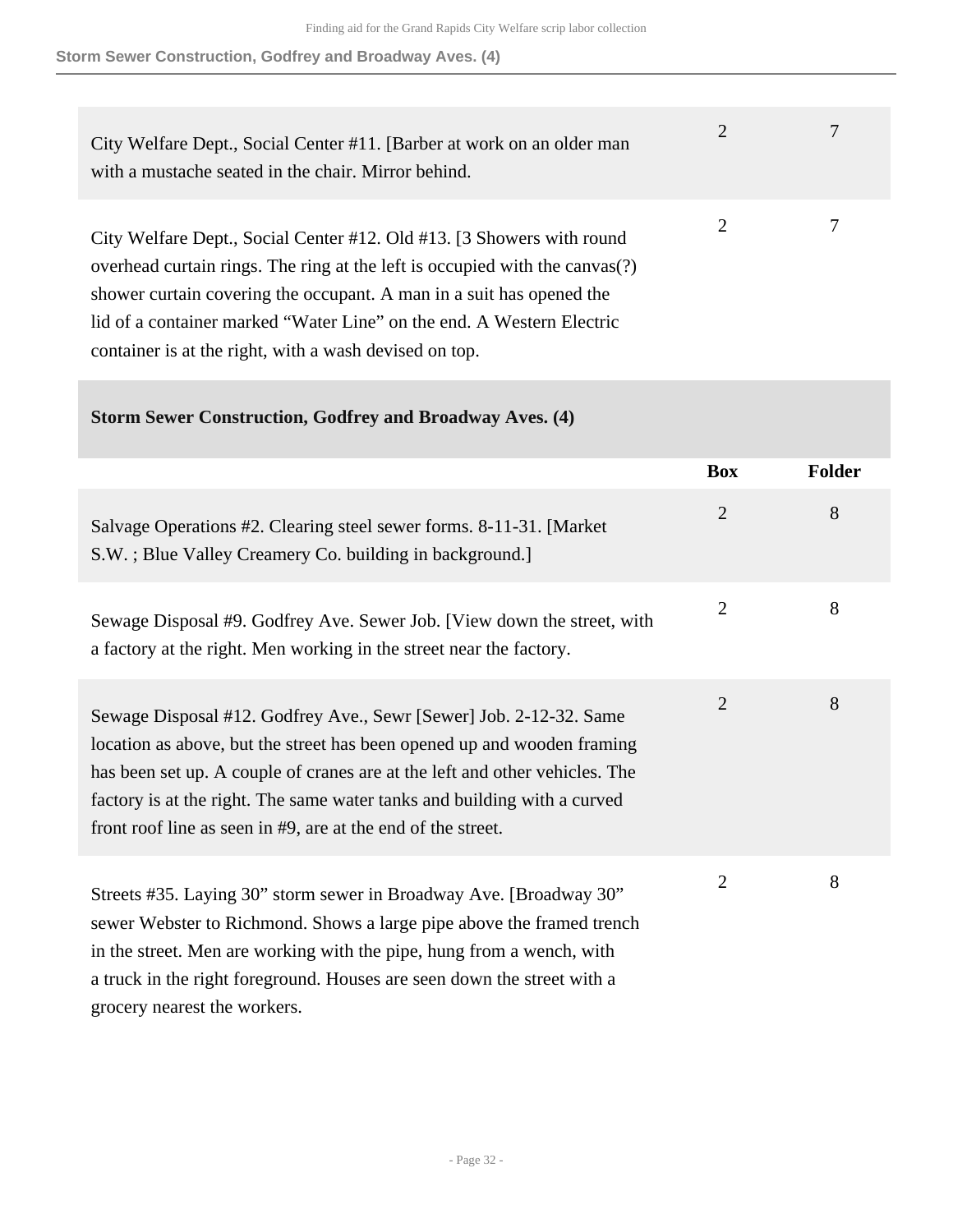## **Streets Grading Project (24?)**

|                                                                                                                                                                                                                                                                            | <b>Box</b>     | <b>Folder</b> |
|----------------------------------------------------------------------------------------------------------------------------------------------------------------------------------------------------------------------------------------------------------------------------|----------------|---------------|
| Streets, grading and widening #1. Aberdeen St. grading in front of school,<br>5-29-31. [School not visible in image, which shows a dirt street in a<br>residential neighborhood, with autos.                                                                               | $\overline{2}$ | 9             |
| Streets, grading and widening #3. Grading Webster St. at Valley Ave.<br>[Men working on a hilltop, with a view in the background to the houses<br>and businesses below. There is a man-made rise at the right, with most of<br>the men working below the rise at the left. | $\overline{2}$ | 9             |
| Streets, grading and widening #4. Valley Ave. and Webster Sts., before<br>making cut. [Rough ground in foreground with fall trees on hill in<br>background. Autos at base of hill.                                                                                         | $\overline{2}$ | 9             |
| Streets, grading and widening #6. Valley Ave. and Webster St. grading.<br>[Men working ground, most on lowers ground, but some on the hill in<br>the background. Hill has been cleared of most trees, as compared with #4<br>image.                                        | $\overline{2}$ | 9             |
| Streets, grading and widening #7. Arianna St. Grading. [Men working<br>ground, several with wheelbarrows. Houses in the near background]                                                                                                                                   | $\overline{2}$ | 9             |
| Streets, grading and widening #8. Grading at Fuller Ave. and Coldbrook<br>St. [Cutting down street grading. Men mostly working the lower ground,<br>some with wheelbarrows. Some men on the rise at right. Houses visible.                                                 | 2              | 9             |
| Streets, grading and widening #9. Grading of Eastern Ave. at Maybelle St.<br>11-21-31. Shows a long dirt road rough cut across the image up the hill                                                                                                                       | $\overline{2}$ | 9             |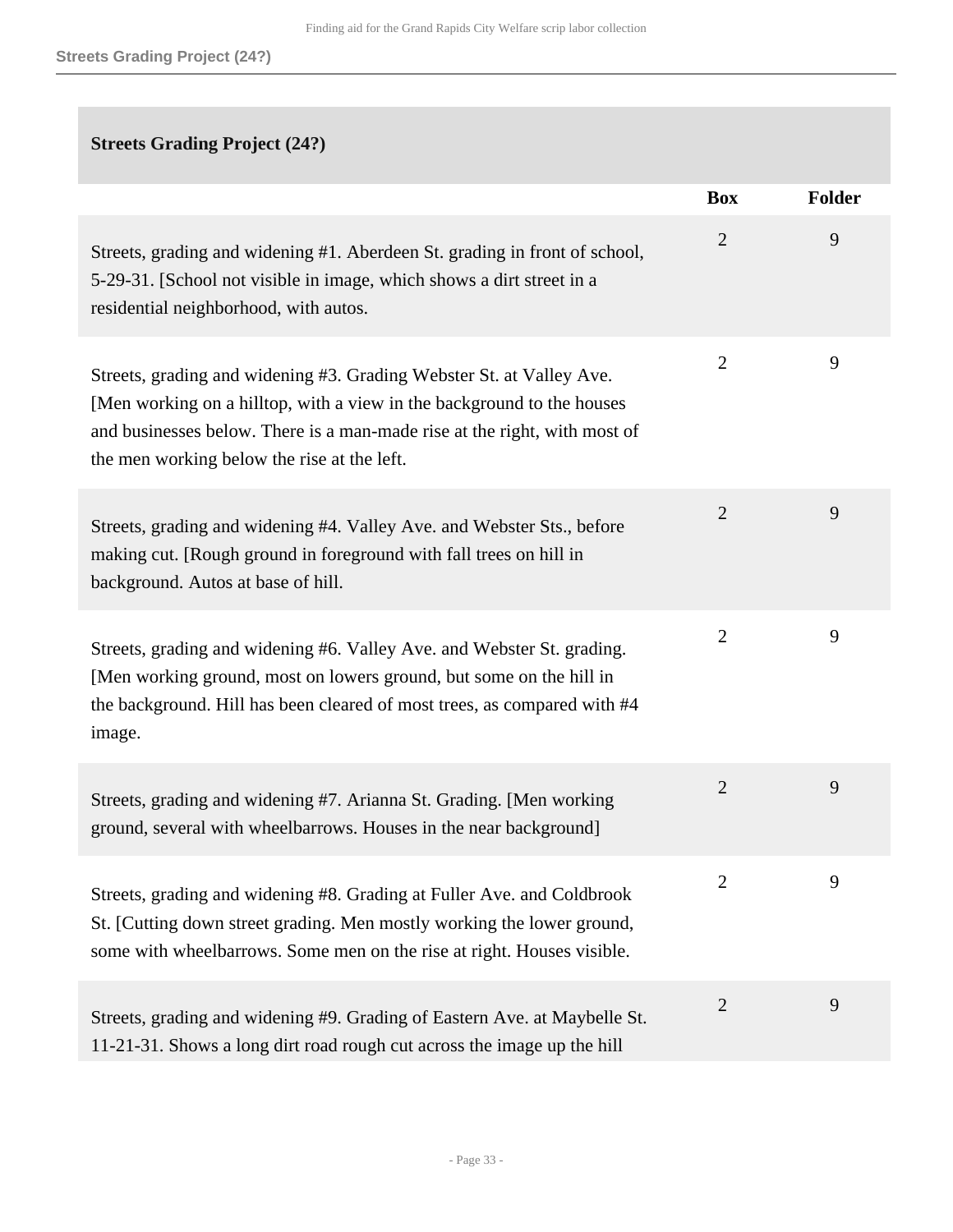| into the horizon. Utility poles, a few buildings just visible on the hill at<br>left. Men with wheelbarrows dumping soil down graded rise.                                                                                                                                                                                   |                |   |
|------------------------------------------------------------------------------------------------------------------------------------------------------------------------------------------------------------------------------------------------------------------------------------------------------------------------------|----------------|---|
| Streets, grading and widening #10. Grading of Eastern Ave. at Maybelle<br>Sts. 11-21-31. [View from the hill top down in opposite direction of $#9$<br>above. Men working in foreground, in 2 trenches, with some on the rise,<br>near the higher graded hill at right. Houses at the base of the road in the<br>background. | $\overline{2}$ | 9 |
| Streets, grading and widening #11. Innes St. after grading. [Street sign has<br>"Fuller N.W.". Image has a brick building at left, with dirt road between<br>building and street sign up a rise into the background. Autos at the end of<br>the street in the background.                                                    | $\overline{2}$ | 9 |
| Streets, grading and widening #14. Grading of Denherder Ave. 7-23-31.<br>[Men at the top of a graded rise across the center of the image (angled).<br>Houses in the background. Rough ground at lower right.                                                                                                                 | $\overline{2}$ | 9 |
| Streets, grading and widening #15. 6-23-31. [Aberdeen St. grading]<br>Several men in a row at left and crossing the center with wheelbarrows.<br>Sidewalk and building barely visible at left. Houses at right. Street is dirt.                                                                                              | $\overline{2}$ | 9 |
| Streets, grading and widening #16. Sylvan Ave., Grading job. 1-26-32.<br>[Men working in the foreground between hilly ground (higher rises) on<br>either side. Vista into the background, with houses and factory in the far<br>horizon.                                                                                     | $\overline{2}$ | 9 |
| Streets, grading and widening #17. Sylvan Ave. grading job. 1-26-32.<br>[View from opposite end of work site shown in #16, with men working<br>between the hilly rises on either side. Trees on the hill at the left.                                                                                                        | $\overline{2}$ | 9 |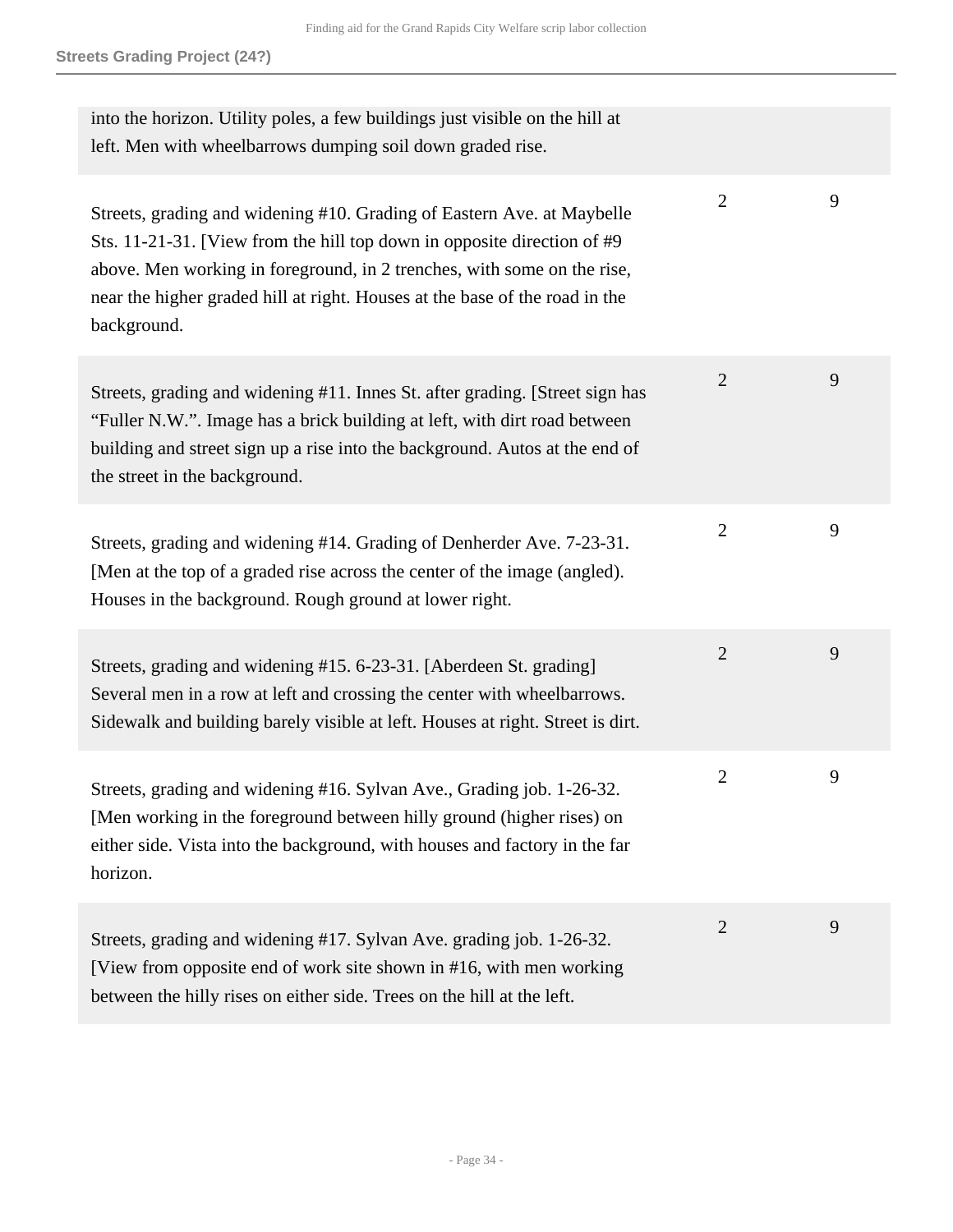| Streets, grading and widening #21. Den Herder St. grading at Aberdeen<br>School 5-29-31. [Foreman (?) standing near center of image, pointing at<br>rise or bolder near an auto. Houses in the background.                                                                                                              | $\overline{2}$ | 9 |
|-------------------------------------------------------------------------------------------------------------------------------------------------------------------------------------------------------------------------------------------------------------------------------------------------------------------------|----------------|---|
| Streets, grading and widening #22. Den Herder St. grading at Aberdeen<br>School. 5-29-31. [School not visible. Foreman(?) on sidewalk<br>measuring(?) grade. Houses at right into the background.                                                                                                                       | $\overline{2}$ | 9 |
| Streets, widening and grading #23. Portland Ave. at Leonard St. [Street]<br>sign clearly shows the names of these N.E. Streets. Men working in front<br>of a house at the left. Boy standing to the left of the street sign.                                                                                            | $\overline{2}$ | 9 |
| Streets, grading and widening #25. [A line of trucks is seen across the<br>image into the horizon. Men are on the trucks or working the ground<br>behind the trucks. One man with a pole stands on the upper grade with<br>trees and scrub in the background.                                                           | $\overline{2}$ | 9 |
| Streets, grading and widening #26. Coldbrook St. at Spring Ave. 2-12-32.<br>A ling of men, many with wheelbarrows, are show across the center of<br>the image. Vehicles are in the background on the upper rise at left. A light<br>hangs from a utility pole at the right.                                             | $\overline{2}$ | 9 |
| Streets, grading and widening #27. Union Ave. at Cedar St. (Cedar St.).<br>2-12-32. [Men working at the top of the hill in the foreground. Some<br>walking on wood planks in the road, others working at upper and lower<br>levels on the rise at the right. Houses in the background, with one visible<br>center left. | 2              | 9 |
| Streets, grading and widening #28. Eastern Ave. at Colbrook St. 2-12-32.<br>View up hill, with men working on the lower portion of the rise at right.                                                                                                                                                                   | $\overline{2}$ | 9 |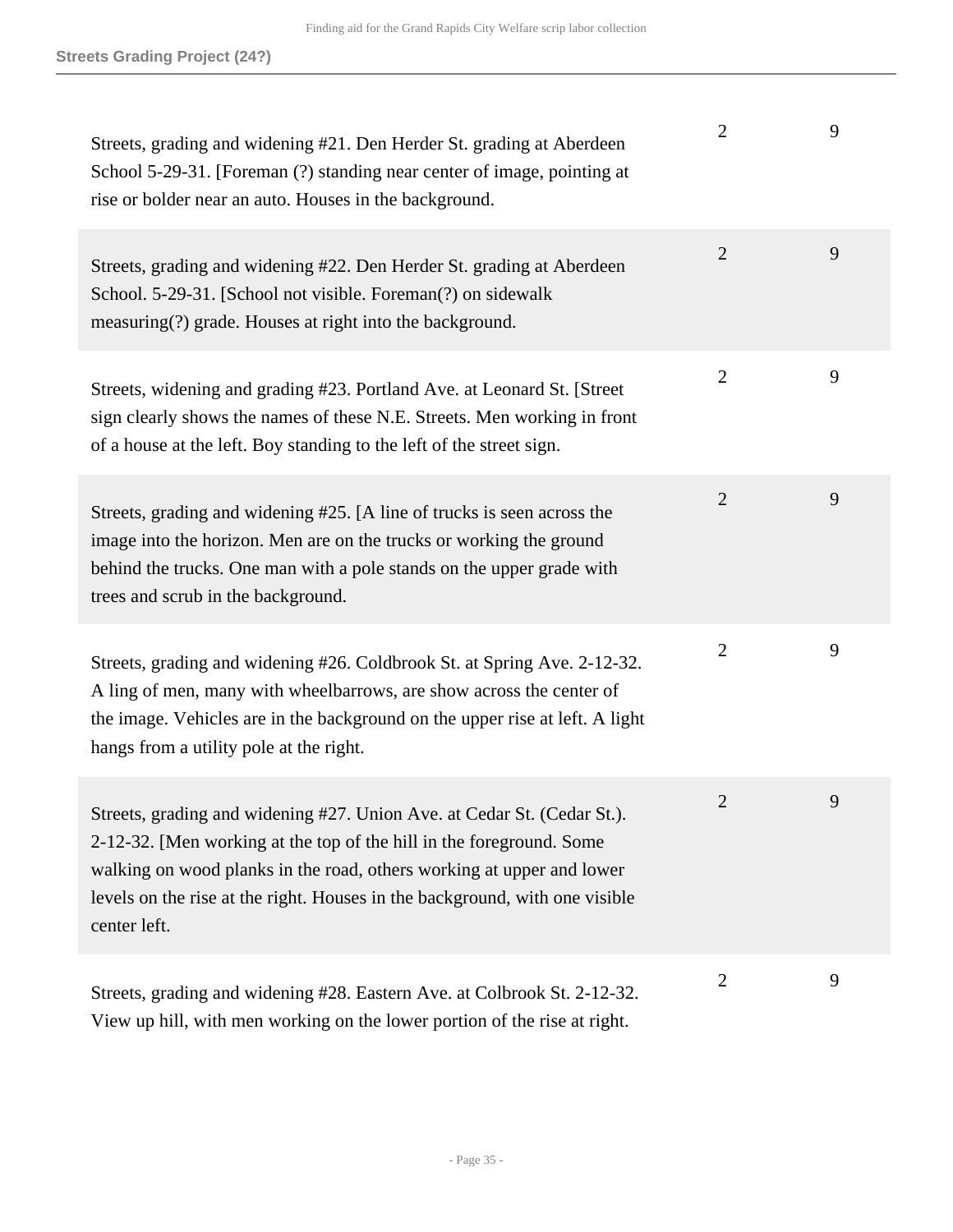Several men with wheelbarrows in a line. Unidentified structure on the horizon left.

| Streets, grading and widening #29. Innes St. grading, from Fuller Ave.<br>west. 6-1-31. Corner of brick building at left has plaque "Bosster A, 1929.<br>Men are working the rough ground near the center of the image. Houses<br>are visible behind the hill in the background. Manhole or drain lower right<br>near the date. | $\overline{2}$ | 9             |
|---------------------------------------------------------------------------------------------------------------------------------------------------------------------------------------------------------------------------------------------------------------------------------------------------------------------------------|----------------|---------------|
| Streets, grading and widening #30. Adams St. grading at Rossman Ave.<br>Bird's eye view down to men working the ground in the foreground.<br>Men with wheelbarrows are following a planking circular track into the<br>background and back to the site. Buildings are hidden behind the trees in<br>the background.             | $\overline{2}$ | 9             |
| Streets, grading and widening #31. Calvary Ave. at 11th St. 2-12-32. Men<br>with wheelbarrows at the base of a large hill. Building hidden at the rear of<br>the hill in the background.                                                                                                                                        | $\overline{2}$ | 9             |
| Streets, grading and widening #32. Eastern Ave. at Coldbrook St. 2-12-32.<br>[Men working the ground below a rise a right, in the background. Other<br>men working near center left. Buildings at left in the background.                                                                                                       | $\overline{2}$ | 9             |
| <b>Transporting Supplies (5)</b>                                                                                                                                                                                                                                                                                                |                |               |
|                                                                                                                                                                                                                                                                                                                                 | <b>Box</b>     | <b>Folder</b> |

Food supplies #1. Unloading carload of flour, ground at Portland, from American Red Cross Wheat Distribution 1932. [3 men at door of boxcar, loading onto a truck which is nearly full. Man standing near boxcar at 2 10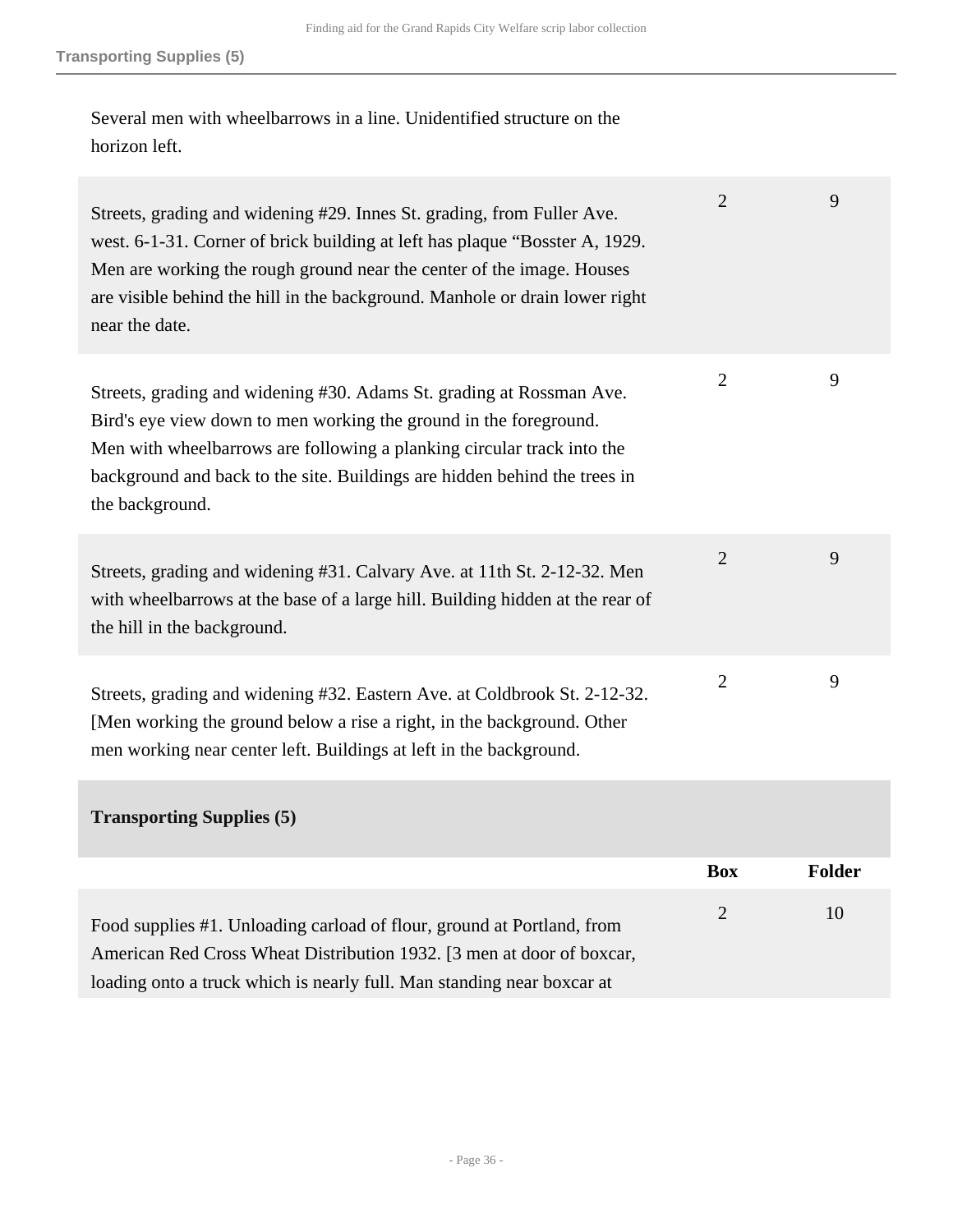| Transportation of #1. ID label at back: Trucks used in transporting men<br>to and from work on the various jobs. [3 large flatbed trucks with wooden<br>seating on either side, full of men, shown in middle of unidentified road.                                                                                                                                                                                          | $\overline{2}$ | 11     |
|-----------------------------------------------------------------------------------------------------------------------------------------------------------------------------------------------------------------------------------------------------------------------------------------------------------------------------------------------------------------------------------------------------------------------------|----------------|--------|
| <b>Transporting Workers (4)</b>                                                                                                                                                                                                                                                                                                                                                                                             | <b>Box</b>     | Folder |
| Transportation of #3. Berry Pickers Leaving Social Welfare 7-24-31 Truck<br>with men, women and children with baskets, in front of Witters Motor<br>building.                                                                                                                                                                                                                                                               | $\overline{2}$ | 10     |
| Food Supplies #15. ["Let Others Use What You Aren't Using" signs on 2<br>of 4 trucks shown in front of a building with a "W" on the upper window<br>molding. Children, standing on the street in front of the trucks, eating. One<br>man standing in each truck, with crates or baskets of food. People in one<br>upper window.                                                                                             | $\overline{2}$ | 10     |
| Food Supplies #14. Nov. 10, 1931. [Two Modern Milk Co. trucks parked<br>on a brick street with a cemetery on the hill behind. There is a man in each<br>cab, and another hanging on to the side of each truck.                                                                                                                                                                                                              | $\overline{2}$ | 10     |
| Food supplies #2. Sugar for Social Welfare Dept. [Ottawa S.W. Building<br>has "Social Welfare Store, at 21 23 [Ottawa]. Men standing in garage<br>door entry of building. Man in cab of truck in front. Truck is hauling two<br>additional wagons full of bags. Building at left has "G.R. Paper box Co."<br>sign near roof line. Sign on truck door has "Clover Leaf Motor Truck<br>Transportation Co., Michigan, Indiana" | $\overline{2}$ | 10     |
| right. Man in truck cab looking at photographer. Men in overhauls in front<br>of truck. Building in background center left.                                                                                                                                                                                                                                                                                                 |                |        |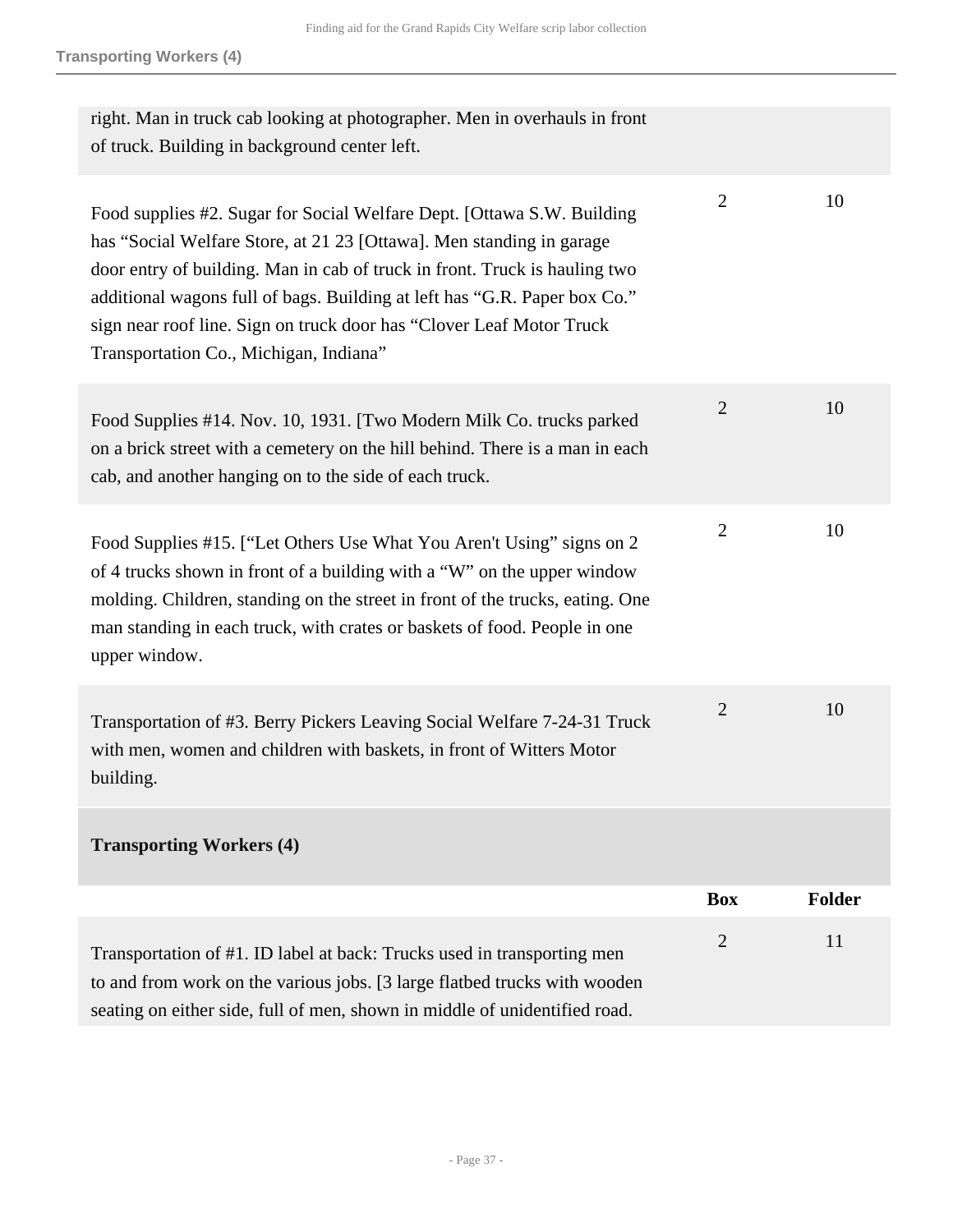| Buildings in background. "Consumers " sign, just barely visible on the<br>side of a sign center right.                                                                                                                                                                                               |                |    |
|------------------------------------------------------------------------------------------------------------------------------------------------------------------------------------------------------------------------------------------------------------------------------------------------------|----------------|----|
| Also a copy print of $#1$ .                                                                                                                                                                                                                                                                          | $\overline{2}$ | 11 |
| Transportation of #2. ID label at back: All ready to be transported to the<br>various city jobs to work for scrip. [4 large flatbed trucks shown on a dirt<br>road stretching into the background. Truck nearest shows the faces of some<br>men. A small building is in the background center right. | $\overline{2}$ | 11 |
| 6-20-31. Unidentified image of men standing in line to read a hut, next to a<br>construction site. Bissell factory in the background. Brick street with tracks                                                                                                                                       | 2              | 11 |

in the foreground.

### **Water Main Construction (5)**

|                                                                                                                                                                                                                                                                                                                                                                            | <b>Box</b>     | <b>Folder</b> |
|----------------------------------------------------------------------------------------------------------------------------------------------------------------------------------------------------------------------------------------------------------------------------------------------------------------------------------------------------------------------------|----------------|---------------|
| Streets, grading and widening #2. Laying 2 (or 12) miles of 24" water<br>main on Hall Street. 7-18-31. [Possibly Hall at Jefferson St. School. Bolder<br>on corner has written information. Men working on trench next to large<br>brick building [Jefferson School?] Houses at right. A trolley is visible at<br>the far end of the street, vehicles on the brick street. | $\overline{2}$ | 12            |
| Streets, grading and widening #12. First St. Extension. Men working<br>the rough ground on a hill between two buildings. A garage is in the<br>background at left, and the steeple of a church is in the background right.                                                                                                                                                 | $\overline{2}$ | 12            |
| Streets, grading and widening #20. Front Ave. 30" Main at 3rd St. 6-1-31.<br>Near view of men working in a trench lined with wood supports. A heavy<br>pipe hangs from a wench above the trench, with workmen, above and                                                                                                                                                   | $\overline{2}$ | 12            |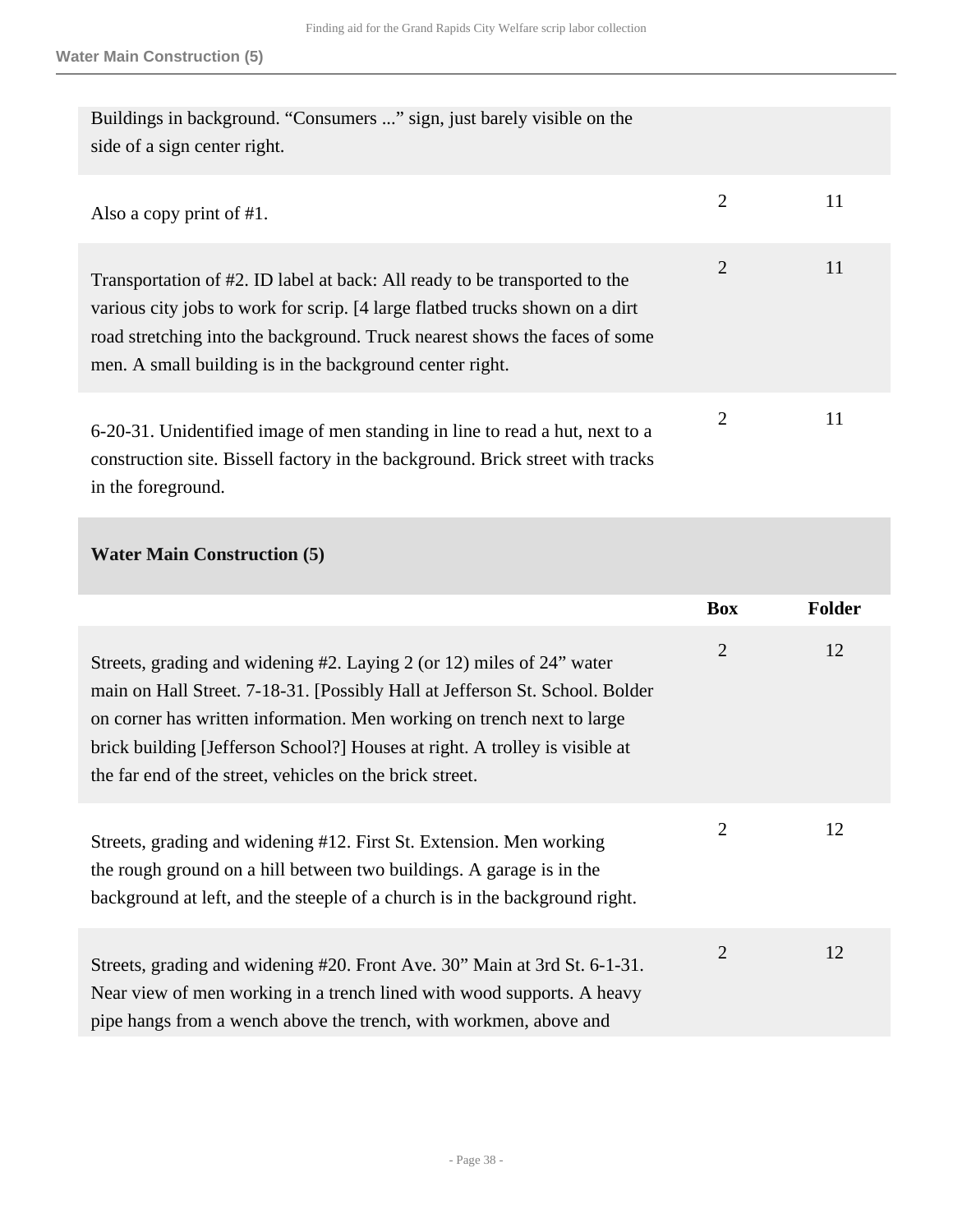| below ground, some looking at the camera. A sign for "Perkins(?) Machine<br>Repair" hangs on the building at left. View down the city street in the<br>background.                                                                                                                                                                                                                                              |                |               |
|-----------------------------------------------------------------------------------------------------------------------------------------------------------------------------------------------------------------------------------------------------------------------------------------------------------------------------------------------------------------------------------------------------------------|----------------|---------------|
| Streets, grading and widening, water mains. #33. Laying watermain in<br>Grandville Ave. Men working above and below a trench between the street<br>and sidewalk. An unidentified restaurant is near by. Ferguson Supply Co.<br>sign on the side of a building in the background right. The Pantlind can be<br>identified from the barely visible roof siding and building structure in the<br>right background. | $\overline{2}$ | 12            |
| Streets #34. Installing water main in Preston Avenue. 8-27-31. [Men]<br>working at right, in and above a trench along a direct street. 3 men<br>standing in the street. Truck at center left has "Grand Union Company".                                                                                                                                                                                         | $\overline{2}$ | 12            |
| <b>Welsh Auditorium Project (11)</b>                                                                                                                                                                                                                                                                                                                                                                            |                |               |
|                                                                                                                                                                                                                                                                                                                                                                                                                 | <b>Box</b>     | <b>Folder</b> |
| Salvage operations #3. Reclaiming brick from auditorium site. 6-22-31.<br>[Image shows a field full of bricks piled up, with men working from<br>the edge. A dump truck center right ads to the pile. A building is in the<br>background at right.                                                                                                                                                              | $\overline{2}$ | 13            |
| Salvage operations #5. Salvaging old pipe taken from buildings raised                                                                                                                                                                                                                                                                                                                                           | $\overline{2}$ | 13            |

on new auditorium site. 7-20-31. [108-200 Market S.W.] Two African American men lifting a pipe from the pile. Men watching in the background. A Federal Motor Trucks building and other buildings in the background.

| Salvage operations #6. Loading salvaged lumber at auditorium site.         |  |
|----------------------------------------------------------------------------|--|
| 7-18-31. [Men standing on back of 2 short flatbed trucks, loading lumber.] |  |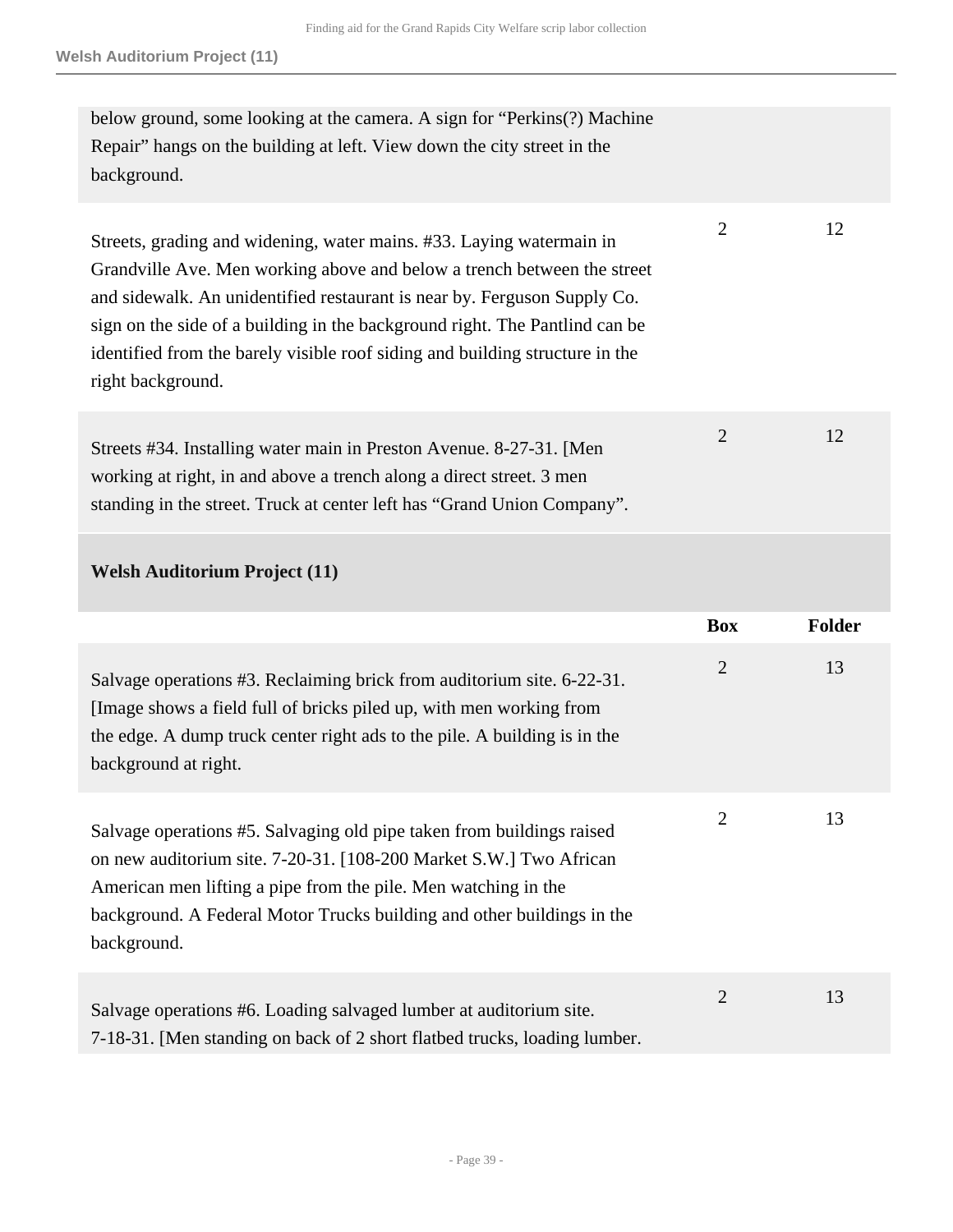| Two men on top of lumber pile. Part of a large building with smoke stacks<br>at right.                                                                                                                                                                                                                                                                                                                                                        |                |    |
|-----------------------------------------------------------------------------------------------------------------------------------------------------------------------------------------------------------------------------------------------------------------------------------------------------------------------------------------------------------------------------------------------------------------------------------------------|----------------|----|
| G.R.Herald, June 5, 1931. [[Brick salvaging at the auditorium site(?), a<br>group of men at a roof line, with a view to Bissell's, and the Bissell tower<br>in the background. Note on back gives time as 7 am.                                                                                                                                                                                                                               | $\overline{2}$ | 13 |
| G.R. Hearld [sic Herald], June 5, 1931. Men with axes and foreman at left,<br>looking at a piece of machinery on a roof line. A smokestack is at the left.<br>The river is visible in the background right, as well as the buildings on the<br>other side of the river. Note on back gives time as 7 am.                                                                                                                                      | $\overline{2}$ | 13 |
| June 18, 1931. [Men in a row between the trucks on the street at left, and<br>the shack center right, as the construction site for the Civic Auditorium<br>building. A building in demolition is behind them, with the stack still<br>standing at the left. The stack in the background is Bissell. Owen Ames<br>Kimball construction sign on the pole in front. [2 copies]                                                                   | $\overline{2}$ | 13 |
| June 19, 1931. Script workers on auditorium site. [Men seated and<br>standing along the side of what is probably a theater building or hotel with<br>a marquee.                                                                                                                                                                                                                                                                               | $\overline{2}$ | 13 |
| 6-20-31. [or 32] [Demolition of buildings on the site for the new Civic<br>Auditorium. Building in foreground is demolished to the basement level,<br>with piles of salvage around the sides. The smokestack still standing.<br>Bridge with railroad tracks in center, with tracks ended at the remnants of a<br>building with "Station" on the side. Bissell factory in the background, with<br>the river and west side visible at the left. | $\overline{2}$ | 13 |
| 7-21-32. [View of Civic Auditorium in construction from across the Grand<br>Rapids (from a bridge?) Stone on facade in river side. Girders outlining                                                                                                                                                                                                                                                                                          | $\overline{2}$ | 13 |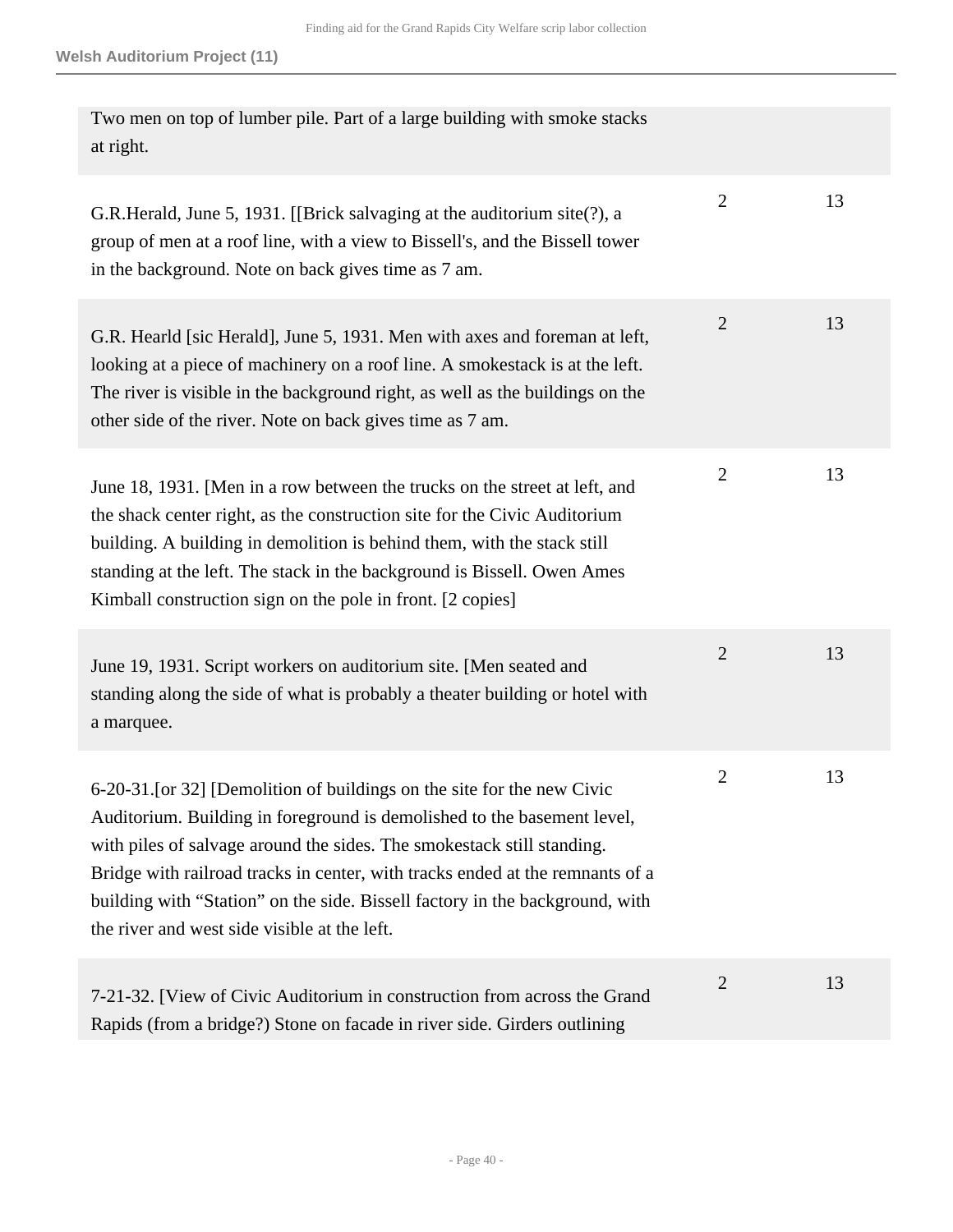2 13

roof. Bissell at left, unidentified [Pantlind?] building at the right. Signs for constructors along the river side of the building site include: Hall Electric Co., Phoenix Sprinkler and Heating Co., Jergens & Mieras Decorators

7-22-32. [Civic Auditorium in construction. Facade is readable, the roof is outlined in girders, and there is scaffolding around the building. Pieces of stone are scene on the ground in front.

#### <span id="page-40-0"></span>**Series II. Ancillary Documents**

#### **Scope and Contents note**

This new series was established in Jan. 2004, to accommodate miscellaneous manuscript items associated with this collection, including unpublished items associated with the project, published items from the era, and research documents based upon use of the collection.

#### **Documents of the Era**

|                                                                                                                                            | <b>Box</b> | <b>Folder</b> |
|--------------------------------------------------------------------------------------------------------------------------------------------|------------|---------------|
| Original form. Used to order groceries from the scrip store.                                                                               | 3          |               |
| "Script Employment" Typescript with note on first page "Return to Lew H.<br>Boynton, Sec. To City Manager, Grand Rapids, Mich." [ca. 1931] | 3          | 2             |
| "How Grand Rapids Cares for its Jobless" Reprint. Grand Rapids<br>Spectator, v. 20, no. 15, July 25, 1931                                  | 3          | 3             |
| "Grand Rapids, Michigan". From: Emergency Work Relief : as carried<br>out in twenty-six American communities, 1930-1931, with suggestions  | 3          | 4             |